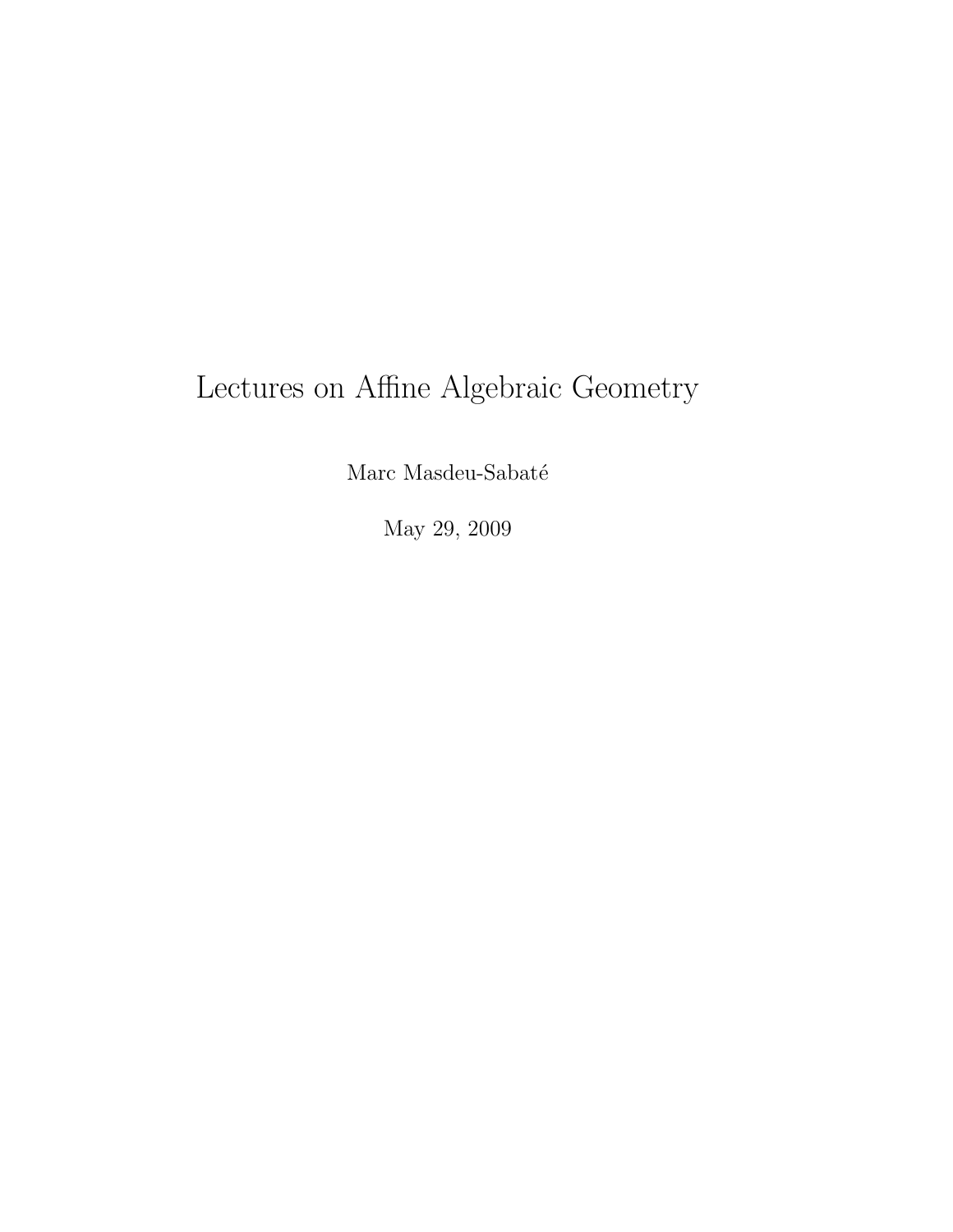## Disclaimer

These notes were taken during a course given by Prof. Adrian Iovita during the 2007 Fall semester at Concordia University (Montréal). It is meant to be a first course in Algebraic Geometry from the scheme-theory point of view, introducing the commutative algebra when it is needed in the discussion.

The course is mainly self-contained, and assumes a basic knowledge of commutative algebra, although most of the results are proved in the course.

It is somewhat non-standard in the choice of topics, as it moves fast towards  $\acute{e}$ tale cohomology, which will be the subject of the second course. This means that a lot of fundamental theory is skipped, but also it allows one to see things more difficult to find in other introductory texts. If it followed an available text, that would be  $[2]$ , but it really goes its own way.

I have tried to write almost all that was said in the lectures, maybe omitting some simple proofs that are best done as exercises. It is very advisable as well to do all the exercises that are suggested, in order to follow the exposition.

I would like to thank Dr. Shahab Shahabi for fixing so many typos.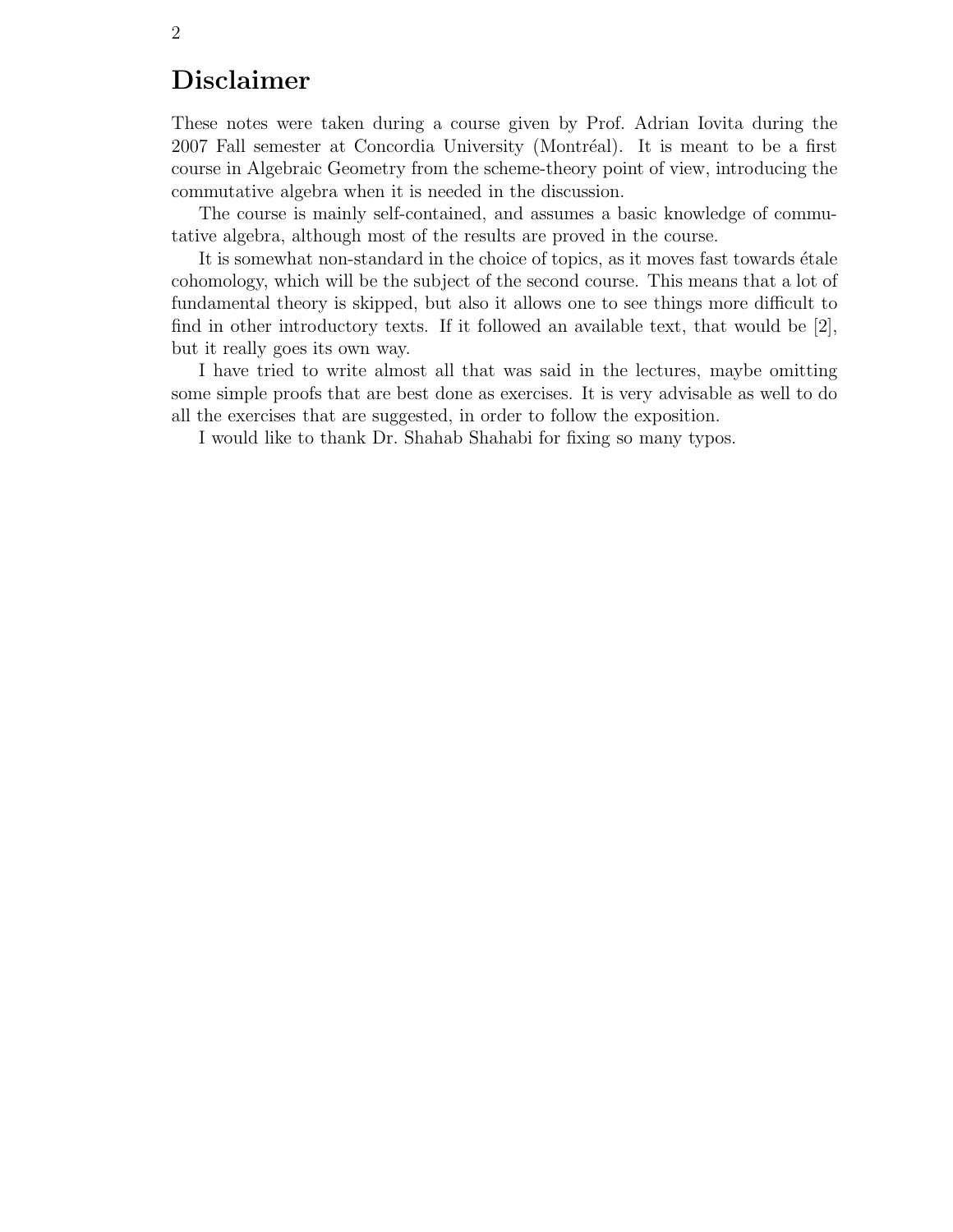# **Contents**

| $\mathbf{1}$               | Motivation<br>$\bf{5}$                   |                                                                                     |    |  |  |  |  |
|----------------------------|------------------------------------------|-------------------------------------------------------------------------------------|----|--|--|--|--|
|                            | 1.1                                      |                                                                                     | 6  |  |  |  |  |
| $\mathbf{2}$               | Review on Commutative Algebra            |                                                                                     |    |  |  |  |  |
|                            | 2.1                                      |                                                                                     | 10 |  |  |  |  |
|                            | 2.2                                      |                                                                                     | 11 |  |  |  |  |
|                            | 2.3                                      | Tensor Products                                                                     | 13 |  |  |  |  |
|                            | 2.4                                      |                                                                                     | 16 |  |  |  |  |
|                            | 2.5                                      |                                                                                     | 16 |  |  |  |  |
|                            | 2.6                                      | Localization of A-modules $\ldots \ldots \ldots \ldots \ldots \ldots \ldots \ldots$ | 18 |  |  |  |  |
|                            | 2.7                                      | Local Properties                                                                    | 20 |  |  |  |  |
| 3                          | Spec and the Zariski Topology            |                                                                                     |    |  |  |  |  |
|                            | 3.1                                      | Functoriality of Spec                                                               | 24 |  |  |  |  |
| $\boldsymbol{\mathcal{A}}$ |                                          | <b>Towards the Sheaf of Functions</b>                                               | 27 |  |  |  |  |
| $\overline{5}$             | <b>Some Sheaf Theory</b>                 |                                                                                     |    |  |  |  |  |
|                            | 5.1                                      |                                                                                     | 31 |  |  |  |  |
|                            | 5.2                                      |                                                                                     | 32 |  |  |  |  |
|                            | 5.3                                      |                                                                                     | 32 |  |  |  |  |
| 6                          | <b>Affine Schemes</b>                    |                                                                                     |    |  |  |  |  |
|                            | 6.1                                      |                                                                                     | 37 |  |  |  |  |
| $\overline{7}$             | <b>Locally Ringed Spaces and Schemes</b> |                                                                                     |    |  |  |  |  |
|                            | 7.1                                      |                                                                                     | 41 |  |  |  |  |
| 8                          |                                          | <b>Sheaves of Modules</b>                                                           | 43 |  |  |  |  |

3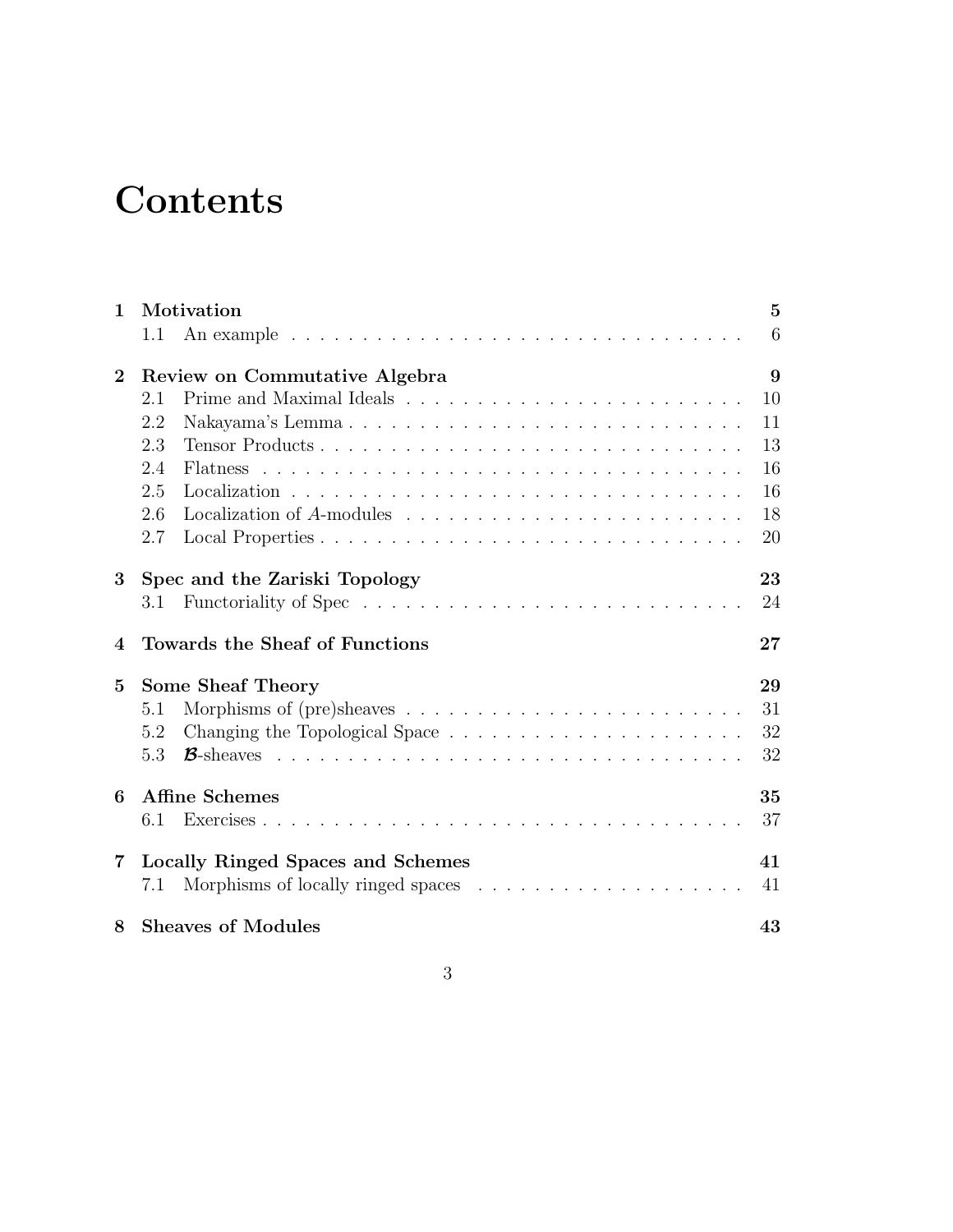| 9 | <b>Subschemes of Affine Schemes</b><br>9.1<br>9.2                                                                                | 45<br>45<br>45                   |  |  |  |  |  |  |  |  |
|---|----------------------------------------------------------------------------------------------------------------------------------|----------------------------------|--|--|--|--|--|--|--|--|
|   | 10 Glueing Schemes                                                                                                               |                                  |  |  |  |  |  |  |  |  |
|   | 11 Fibers of a Morphism of Schemes<br>11.4 For S affine, and X, Y any schemes $\ldots \ldots \ldots \ldots \ldots \ldots \ldots$ | 51<br>51<br>53<br>53<br>54       |  |  |  |  |  |  |  |  |
|   | 12 Relation to Classical Algebraic Geometry<br>12.4 Irreducible subschemes of Affine <i>n</i> -space                             | 57<br>57<br>58<br>59<br>59<br>61 |  |  |  |  |  |  |  |  |
|   | <b>13 Local Schemes</b>                                                                                                          | 63                               |  |  |  |  |  |  |  |  |
|   | 14 Reduced Schemes over Non-algebraically Closed Fields<br>65                                                                    |                                  |  |  |  |  |  |  |  |  |
|   | 15 Non-reduced Schemes                                                                                                           | 69                               |  |  |  |  |  |  |  |  |
|   | <b>16 Families of Schemes</b>                                                                                                    | 71<br>73                         |  |  |  |  |  |  |  |  |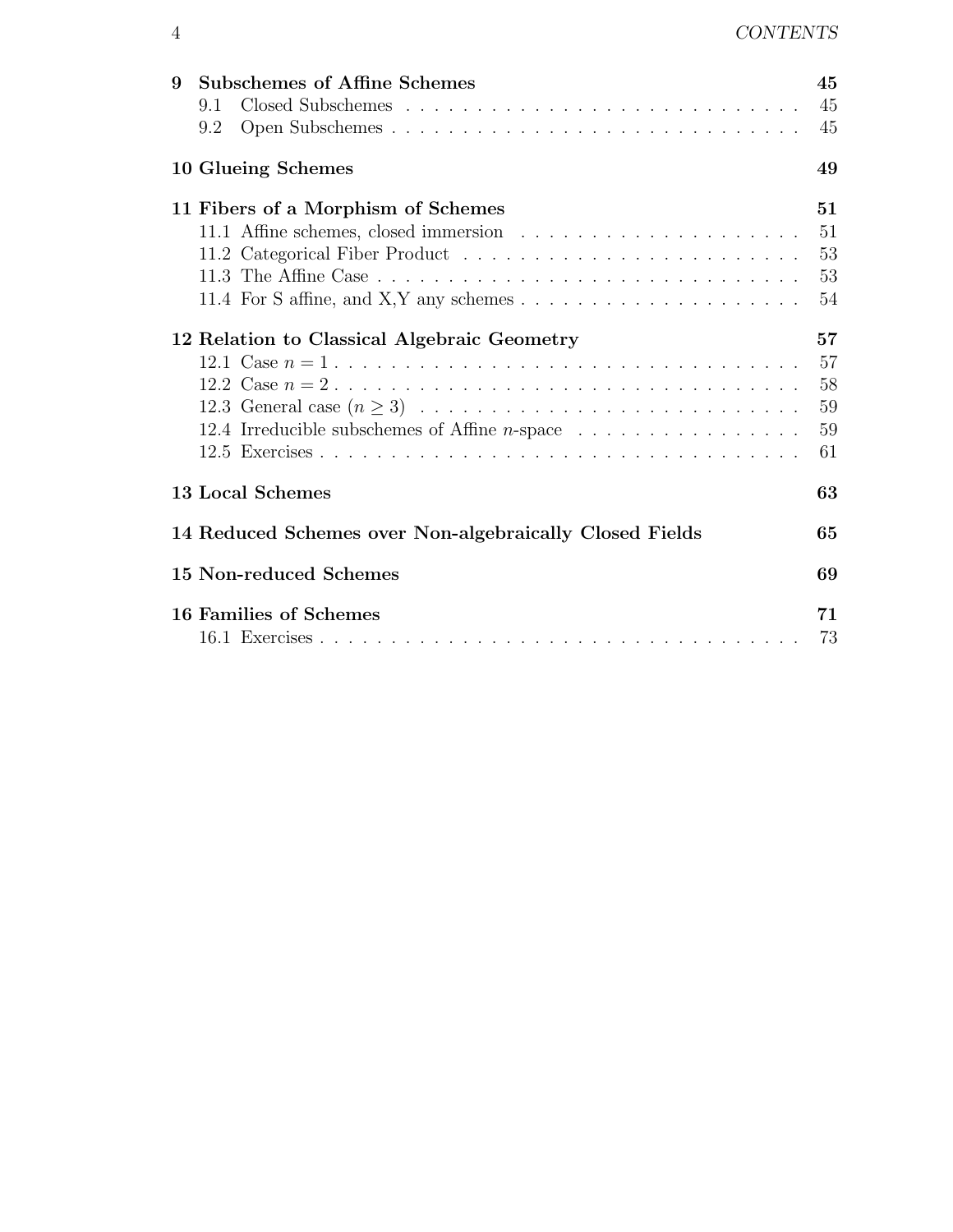# Chapter 1

## Motivation

Let  $E/\mathbb{Q}$  be an elliptic curve given by  $y^2 = x^3 + ax + b$ , with  $\Delta_E \neq 0$ , embedded in  $\mathbb{P}^2_{\overline{C}}$  $\frac{2}{\mathbb{Q}},$  and suppose that  $a, b \in \mathbb{Q} \setminus \mathbb{Q}.$ 

Consider  $\sigma \in G_{\mathbb{Q}} = \text{Gal}(\overline{\mathbb{Q}} \mid \mathbb{Q})$ , and let  $E^{\sigma}/\overline{\mathbb{Q}}$  be defined by  $y^2 = x^3 + a^{\sigma}x + b^{\sigma}$ , where  $(\cdot)^{\sigma} = \sigma(\cdot)$ . Then  $\Delta_{E^{\sigma}} = (\Delta_E)^{\sigma} \neq 0$  because  $\Delta_E \neq 0$ , so  $E^{\sigma}/\overline{\mathbb{Q}}$  is another elliptic curve.

Note that there is a map

$$
E(\overline{\mathbb{Q}}) \longrightarrow E^{\sigma}(\overline{\mathbb{Q}})
$$

$$
(x, y) = P \longmapsto P^{\sigma} = (x^{\sigma}, y^{\sigma})
$$

Question 1. Does there exist a map (as varieties)  $E^{\sigma} \to E$  such that on points it is the previously given one?

To see how this would go, take affine patches (that is, remove the point at  $\infty$ ) and we want a polynomial  $F(x, y) = \sum a_{ij} X^i Y^j$ , such that

$$
\frac{\overline{\mathbb{Q}}[X,Y]}{(Y^2 - X^3 - aX - b)} \longrightarrow \frac{\overline{\mathbb{Q}}[X,Y]}{(Y^2 - X^3 - a^{\sigma}X - b^{\sigma})}
$$
\n
$$
\overline{F(X,Y)} \longmapsto \overline{F^{\sigma}(X,Y)}
$$

(the automorphism  $\sigma$  acts on F by acting on its coefficients).

So we have a morphism:

$$
E^{\sigma} \xrightarrow{\varphi} E
$$
  

$$
\downarrow \qquad \qquad \downarrow
$$
  

$$
\text{Spec}(\overline{\mathbb{Q}}) \xrightarrow{\sigma} \text{Spec}(\overline{\mathbb{Q}}),
$$

5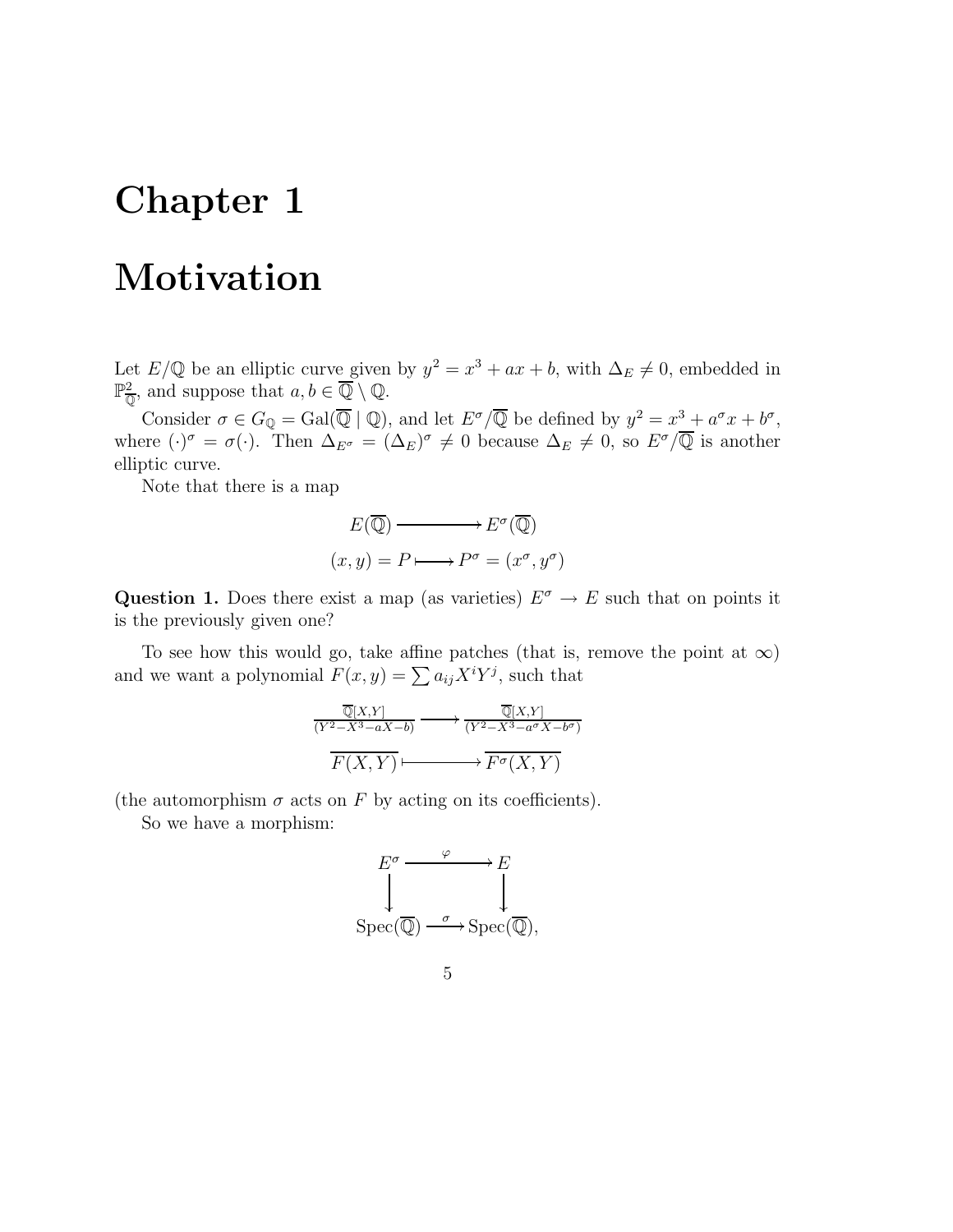which is *not* what we wanted, because it's not the identity on the base.

However, if we now consider the commutative diagram, coming from the embed- $\dim g \mathbb{Q} \subseteq \overline{\mathbb{Q}},$ 



we conclude that there's a morphism of *schemes* over  $\mathbb{Q}, \varphi: E^{\sigma} \to E$ . But note that E (and  $E^{\sigma}$ ) are not varieties over Q!

So even to study varieties, one needs to look at schemes.

## 1.1 An example

Consider the ring of integers,  $\mathbb{Z}$ , and define

 $Spec(\mathbb{Z}) \stackrel{\text{def}}{=} \{2, 3, 5, 7, 11, 13, \dots\} \cup \{0\}.$ 

We want it to be a geometric object. So we first put a topology on it by defining a subset  $M \subseteq \text{Spec}(\mathbb{Z})$  to be closed iff:

- $M = \text{Spec}(\mathbb{Z}),$
- $M = \varnothing$ ,
- $0 \notin M$  and M is finite.

Remark. Every nonempty open  $U \subseteq \text{Spec}(\mathbb{Z})$  contains 0. So the set  $\{0\}$  is dense in  $Spec(\mathbb{Z}).$ 

**Exercise 1.** (a) Show that  $Spec(\mathbb{Z})$  is *compact*.

(b) Show that  $Spec(\mathbb{Z})$  is not Hausdorff.

Now we want a function theory, that is, we want to define the functions on any open subset.

Let  $P \in \text{Spec}(\mathbb{Z})$ . Define the *residue field* of P:

$$
\kappa(P) \stackrel{\text{def}}{=} \begin{cases} \mathbb{F}_p & \text{if } p \text{ is a (nonzero) prime,} \\ \mathbb{Q} & \text{if } p = 0. \end{cases}
$$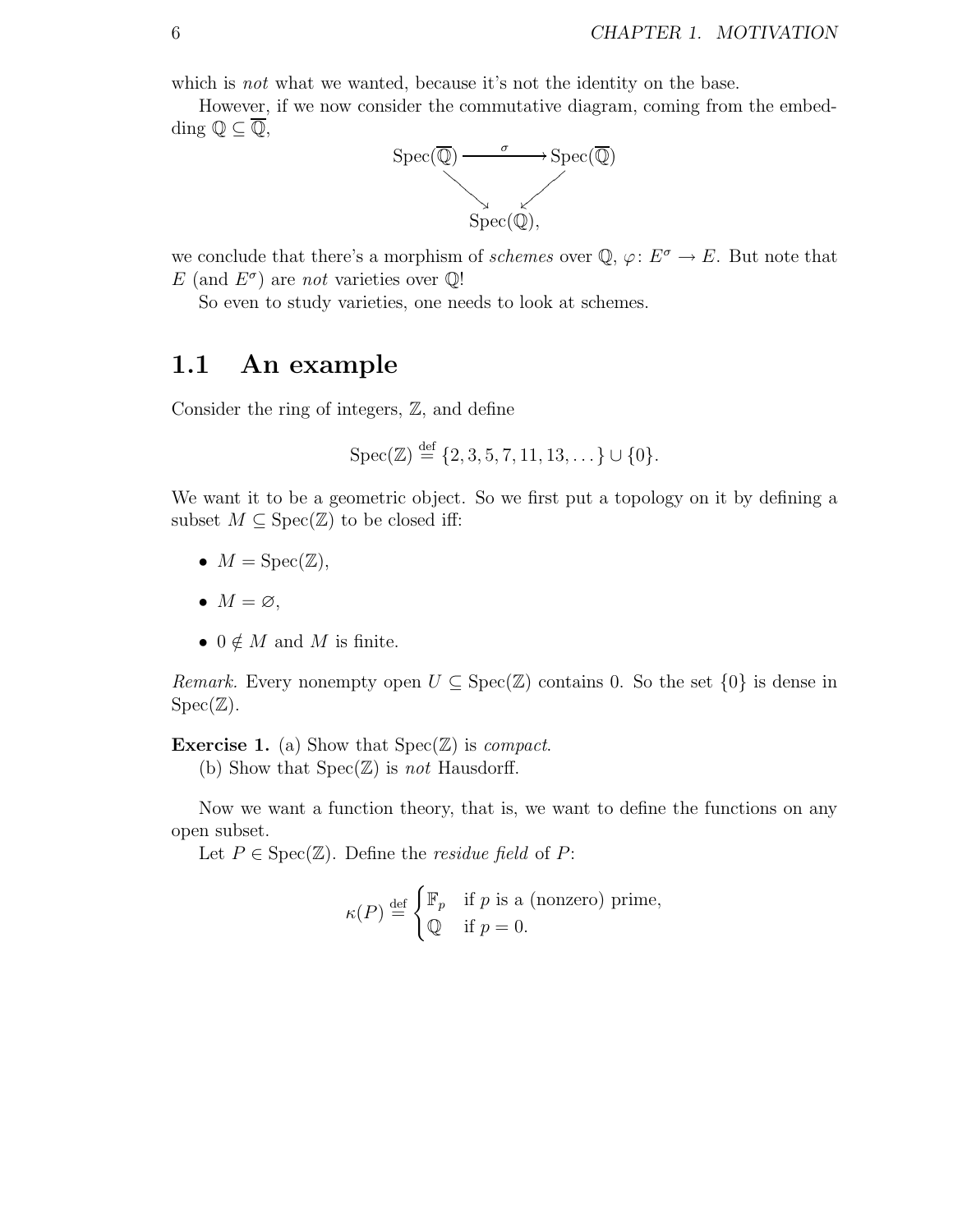An element  $a\in\mathbb{Z}$  can be considered as a function:

$$
a\colon \operatorname{Spec}(\mathbb{Z}) \longrightarrow \coprod_{P \in \operatorname{Spec}(\mathbb{Z})} \kappa(P)
$$

$$
P \longmapsto \operatorname{image} \text{ of } a \text{ in } \kappa(P).
$$

So to Z we have associated a geometric object, the pair  $(Spec(\mathbb{Z}), {\kappa(P)}_{P \in Spec(\mathbb{Z})})$ , much like to  $k[X]$  there is associated  $\mathbb{A}^1_k$  (for  $k = \overline{k}$  an algebraically closed field).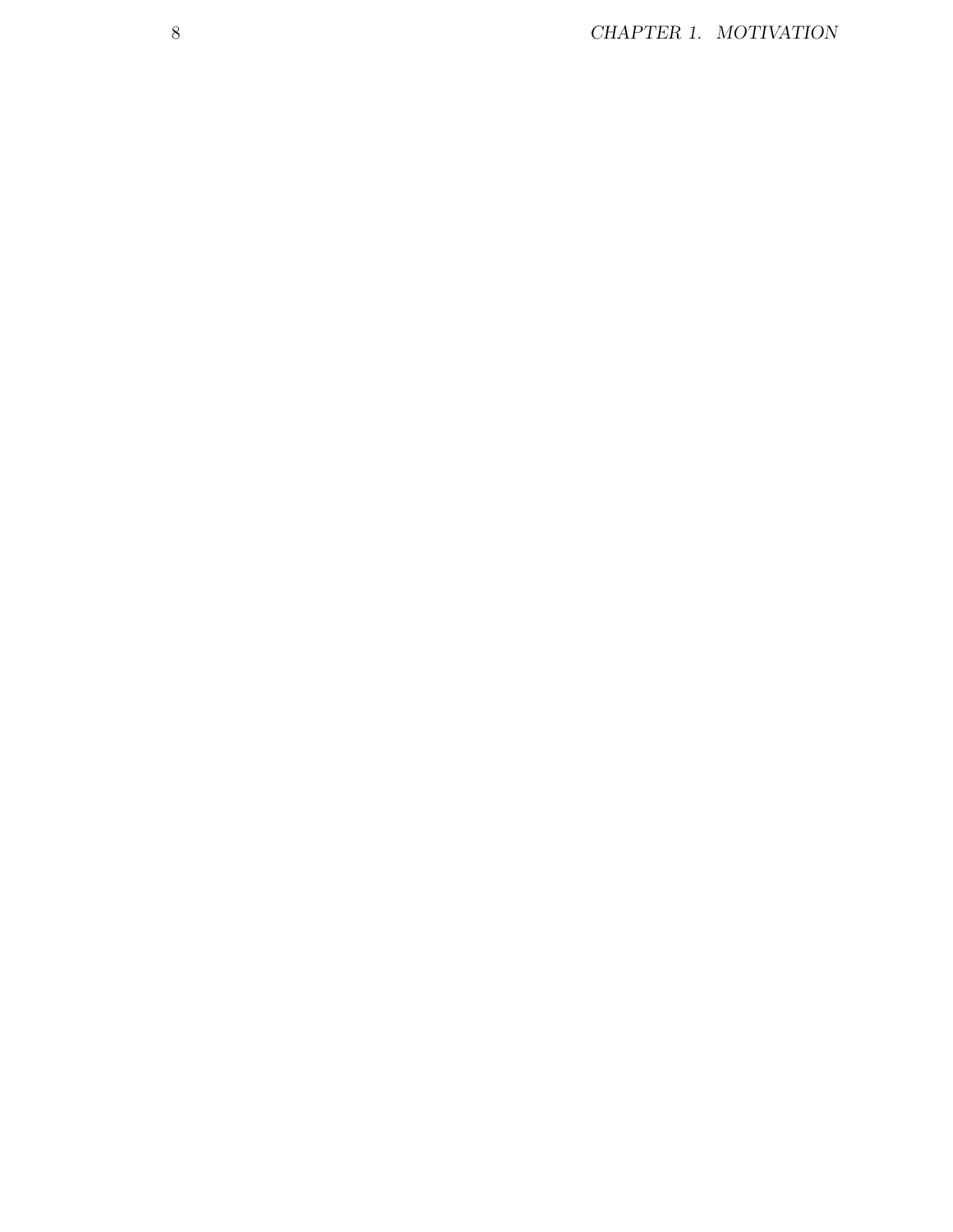## Chapter 2

## Review on Commutative Algebra

Let A be a ring. By this, unless otherwise stated, we will mean a commutative ring with identity, and with  $1 \neq 0$ .

Let  $\mathfrak{a} \subseteq A$  be an ideal. We can consider the object  $A/\mathfrak{a}$ , which is defined to be:

$$
(A,+)/(\mathfrak{a},+)
$$

as abelian group. Multiplication is defined as  $\overline{x} \cdot \overline{y} \stackrel{\text{def}}{=} \overline{x} \overline{y}$ . One checks that this is well-defined.

Proposition 2.0.1. We have the following properties:

- If  $\mathfrak{a} \subseteq A$  is an ideal, then  $\exists f : A \to A/\mathfrak{a}$  canonical and surjective, with  $\ker(f) =$ a.
- If  $f: A \to B$  is a ring homomorphism, then  $f(A) \subseteq B$  is a subring of B, and f induces an isomorphism  $A/\text{ker}(f) \simeq f(A)$ .

Let  $f: A \to B$  be a ring homomorphism. Let  $\mathcal{I}_A, \mathcal{I}_B$  denote the set of ideals in each ring. We have a map  $f^*: \mathcal{I}_B \to \mathcal{I}_A$ , defined by  $f^*(\mathfrak{b}) \stackrel{\text{def}}{=} f^{-1}(\mathfrak{b}) \stackrel{\text{def}}{=} \{x \in A \mid$  $f(x) \in \mathfrak{b} \subseteq A$ .

We define now three important subsets of elements of a ring A.

- **Definition 2.0.2.** 1. An element  $x \in A$  is a zero divisor if  $\exists y \in A, y \neq 0$  such that  $xy = 0$ . (note that  $0_A$  is a zero divisor).
	- 2. An element  $x \in A$  is called *nilpotent* if  $x^n = 0$  for some  $n \ge 1$ .
		- 9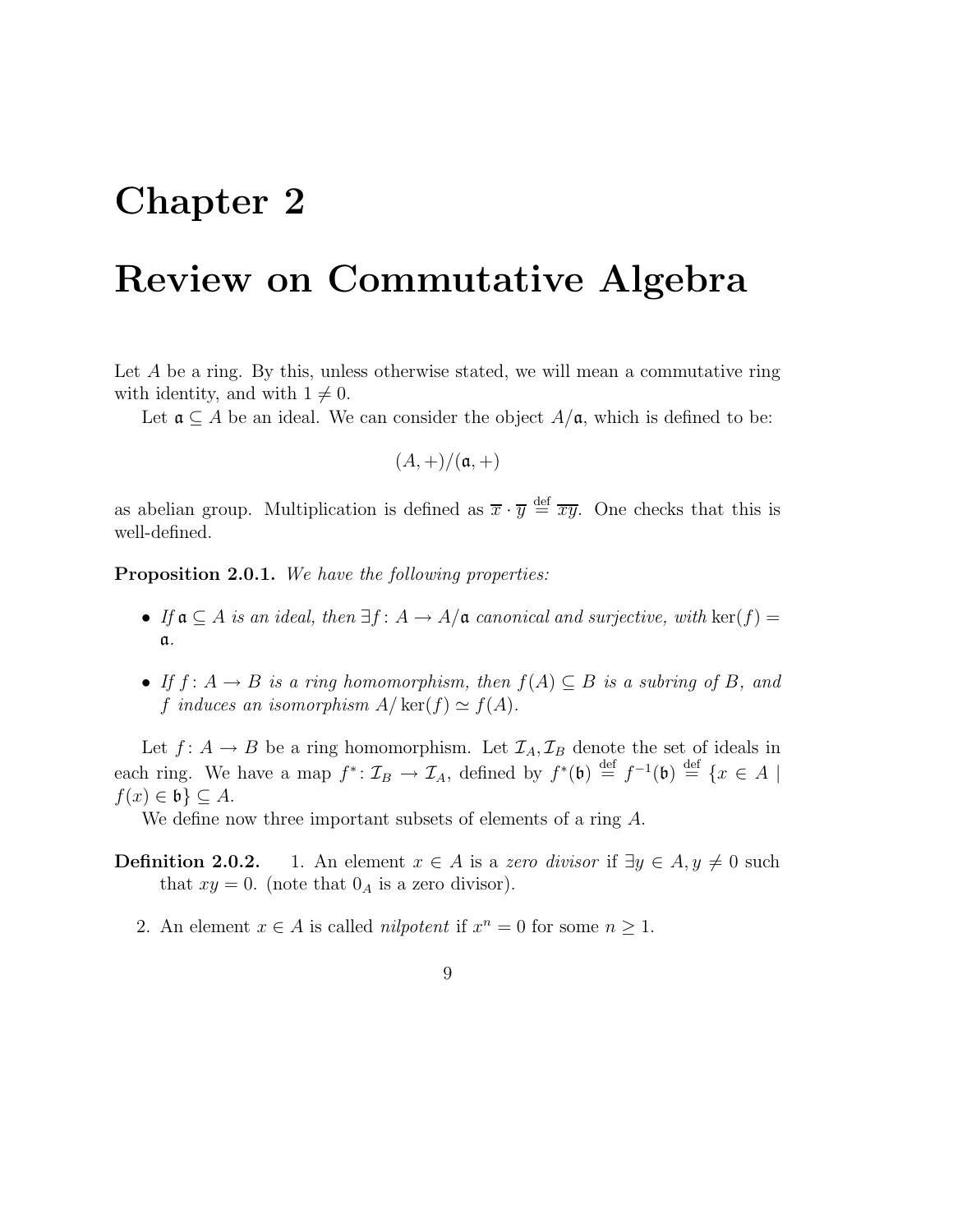3. An element  $x \in A$  is called a *unit* if there exists  $y \in A$  such that  $xy = 1$ . The set of all units is written  $A^{\times}$ , and  $(A^{\times}, \cdot)$  is a multiplicative group, called the group of units.

Remark. 1. If  $x \in A$  is nilpotent, then x is a zero divisor.

2. If  $x \in A$  is a unit, then x is **not** a zero divisor (and hence not a nilpotent, either).

**Lemma 2.0.3.** Let  $\mathfrak{N}(A) \stackrel{def}{=} \{ nilpotent \ elements \}$ . Then  $\mathfrak{N}(A)$  is an ideal, called the nilradical. Also  $\mathfrak{N}(A/\mathfrak{N}(A)) = \{0\}.$ 

*Proof.* Everything follows easily (Hint:  $(x + y)^{n+m} = \sum_{i=1}^{n+m} {n+m \choose i}$  $\binom{m}{i} x^i y^{n+m-i}$ .  $\Box$ 

## 2.1 Prime and Maximal Ideals

Let A be a ring, and let  $\mathfrak{p} \subset A$  be a proper (i.e.,  $1 \notin \mathfrak{p}$ ) ideal of A.

- **Definition 2.1.1.** 1. We say that **p** is a *prime ideal* if whenever  $xy \in \mathfrak{p}$ , then either  $x \in \mathfrak{p}$  or  $y \in \mathfrak{p}$ .
	- 2. We call **p** a *maximal ideal* if  $\forall \mathfrak{a} \subseteq A$  such that  $\mathfrak{p} \subseteq \mathfrak{a}$ , then  $\mathfrak{a} = A$ .

**Definition 2.1.2.** 1. A ring A is an *integral domain* if 0 is the only zero divisor.

2. A ring A is a field if  $A^{\times} = A \setminus \{0\}$ , that is, every nonzero element is a unit.

We leave the proof of the following lemma as an easy exercise:

**Lemma 2.1.3.** Let A be a ring, and  $\mathfrak{p} \subsetneq A$ . Then:

- 1. **p** is prime  $\iff$  A/**p** is an integral domain.
- 2. **p** is maximal  $\iff$  A/**p** is a field.

Write  $X = \text{Spec}(A)$  for the set of prime ideals of A. If  $x \in X$ , write  $\mathfrak{p}_x$  for the prime ideal of A corresponding to x. So really  $x = \mathfrak{p}_x$ , but sometimes we want to emphasize the fact that it is a prime, and sometimes just an element in a set.

**Lemma 2.1.4.** If  $\mathfrak{N}(A)$  is the nilradical of A, then we have:

$$
\mathfrak{N}(A) = \bigcap_{x \in \text{Spec}(A)} \mathfrak{p}_x.
$$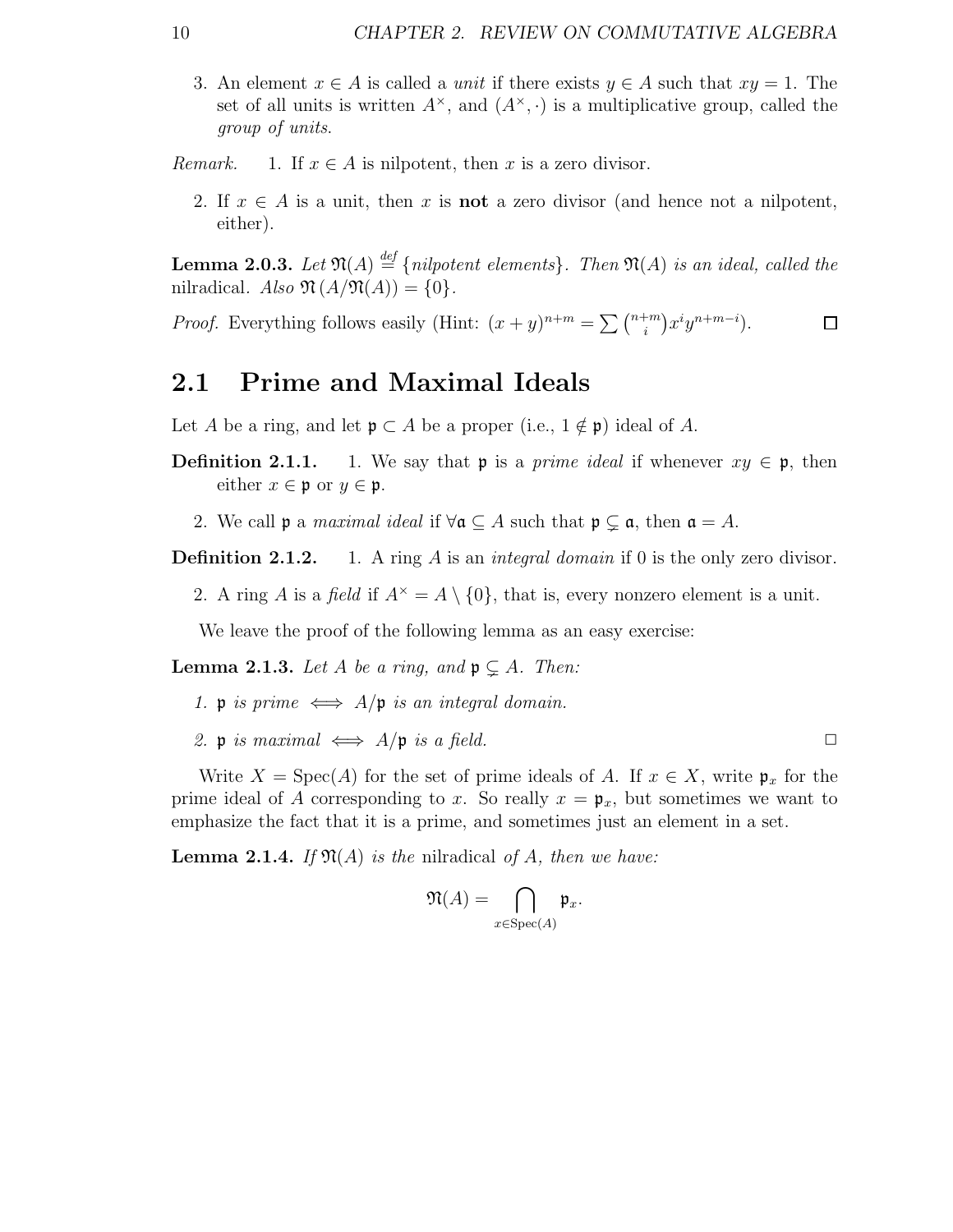Proof. We prove it by double inclusion, so let

$$
I \stackrel{\text{def}}{=} \bigcap_{\mathfrak{p} \in \text{Spec}(A)} \mathfrak{p}.
$$

Then:

- $\subseteq$ : Let  $x \in \mathfrak{N}(\mathfrak{a})$ , so  $x^n = 0$  for some  $n \geq 1$ . If  $\mathfrak{p} \in \text{Spec}(A)$ , then  $0 = x^n \in$  $\mathfrak{p} \implies x \in \mathfrak{p}.$
- $\supseteq$ : Suppose that  $I \nsubseteq \mathfrak{N}(A)$ . Then  $\exists f \in I$  such that  $f^n \neq 0 \ \forall n \geq 1$ . Let  $S \stackrel{\text{def}}{=} \{1, f, f^2, \ldots, f^n, \ldots\} \not\supseteq 0$ . Let  $\mathcal{I} \stackrel{\text{def}}{=} \{\mathfrak{a} \subseteq A \mid \mathfrak{a} \cap S = \varnothing\} \ni (0)$ . One can apply then Zorn's lemma ( $\mathcal I$  is an inductive set), to conclude that  $\mathcal I$  has a maximal element, call it **p**. Note that  $p \subseteq A$ , and that **p** is a prime ideal (why?) not containing f. But this contradicts the fact that  $f \in I(!) \square$

**Definition 2.1.5.** The *Jacobson ideal* is defined to be:

$$
\mathfrak{J}(A) \stackrel{\text{def}}{=} \bigcap_{\mathfrak{m} \subset A} \mathfrak{m},
$$

where m runs over the set of all maximal ideals of A.

Clearly,  $\mathfrak{J}(A)$  is an ideal containing  $\mathfrak{N}(A)$ .

Lemma 2.1.6. We have the following characterization of the elements in the Jacobson ideal:

$$
x \in \mathfrak{J}(A) \iff \forall a \in A , 1 + ax \in A^{\times}.
$$

*Proof.* Let  $x \in \mathfrak{J}(A)$ , and  $a \in A$ . Suppose that  $1 + ax$  is not a unit. Then  $(1 + ax)$ is a proper ideal in A, so that  $\exists m$  a maximal ideal s.t.  $(1 + xa) \subseteq m$ . But  $x, ax \in$  $\mathfrak{m} \implies (1+ax)-(ax)=1 \in \mathfrak{m}$ , which is a contradiction.

Conversely, suppose that  $\forall a \in A$ ,  $1 + ax$  is a unit, and that  $x \notin \mathfrak{m}$  for some  $\mathfrak{m}$ maximal. Then  $1 = t - ax$ , for some  $t \in \mathfrak{m} \implies 1 + ax = t \in \mathfrak{m} \implies 1 + ax$  is not a unit, which is a contradiction with our assumption. a unit, which is a contradiction with our assumption.

#### 2.2 Nakayama's Lemma

In this section we state and prove an important result in commutative algebra, and discuss some of its applications.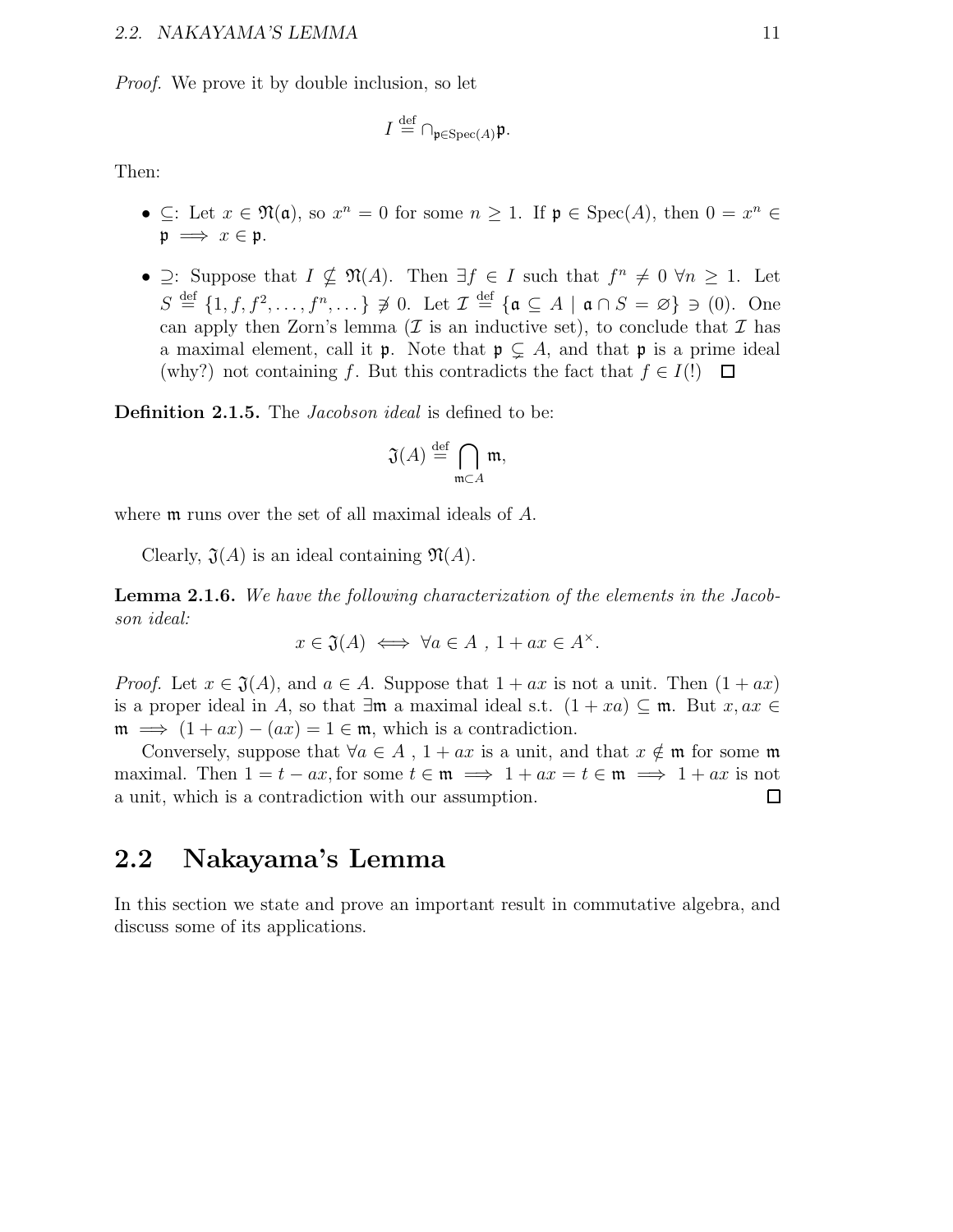**Theorem 2.2.1 (Nakayama's Lemma).** Suppose that M is a finitely-generated A-module, and let  $\mathfrak{a} \subset \mathfrak{J}(A)$  be an ideal of A contained in the Jacobson ideal. Under these conditions, if  $M = \mathfrak{a}M$ , then  $M = 0$ .

*Proof.* Recall the Jacobson ideal,  $\mathfrak{J}(A) = \bigcap_{\mathfrak{m} \in M(A)} \mathfrak{m}$ , and that  $x \in \mathfrak{J}(A) \iff$  $1 + ax \in A^{\times}$ ,  $\forall a \in A$ . Also,  $\mathfrak{a}M$  is the submodule of M generated by  $\{ax \mid a \in A\}$  $a, x \in M$ .

Let  $x_1, \ldots, x_n$  be generators for M. Let  $1 \leq i \leq n$ .

$$
x_i \in M = \mathfrak{a}M \implies x_i = \sum_{j=1}^n \alpha_{ij} x_j \quad \alpha_{ij} \in \mathfrak{a}
$$

so  $(\alpha_{ii} - 1)x_i + \sum_{j \neq i} \alpha_{ij} x_j = 0$  for each  $i = 1 \dots n$ . This can we written in a matrix:

|  | $\begin{pmatrix} \alpha_{11}-1 & \alpha_{12} & \dots & \alpha_{1n} \\ \alpha_{21} & \alpha_{22}-1 & \dots & \alpha_{2n} \\ \dots & \dots & \dots & \dots \\ \alpha_{n1} & \alpha_{n2} & \dots & \alpha_{nn}-1 \end{pmatrix} \begin{pmatrix} x_1 \\ x_2 \\ \dots \\ x_n \end{pmatrix} = \begin{pmatrix} 0 \\ 0 \\ \dots \\ 0 \end{pmatrix}$ |  |
|--|--------------------------------------------------------------------------------------------------------------------------------------------------------------------------------------------------------------------------------------------------------------------------------------------------------------------------------------------|--|
|  |                                                                                                                                                                                                                                                                                                                                            |  |

Call S the matrix, and S<sup>\*</sup> its adjoint matrix. So we have  $SS^* = S^*S = \det(S)I_n$ . Also, from the matrix identity we get that  $\det(S)$  annihilates  $x_i$  for each i. As they generate M, this means that  $\det(S)$  annihilates M.

But finally, note that  $\det(S) = (-1)^n + u$ , where  $u \in \mathfrak{a}$ . As  $\mathfrak{a} \subseteq \mathfrak{J}(A)$ , we must  $ve \text{ } \det(S) \in A^{\times}$ , so  $M = 0$ . have  $\det(S) \in A^{\times}$ , so  $M = 0$ .

Let  $(A, \mathfrak{m})$  be a local ring. So  $\mathfrak{m} = \mathfrak{J}(A)$ . Let M be a finitely-generated A-module. Then note that  $mM$  is an A-submodule of M.

Define  $\overline{M} \stackrel{\text{def}}{=} M/\mathfrak{m}M$ , which is an A-module. Moreover, it's k-vector space, with  $k \stackrel{\text{def}}{=} A/\mathfrak{m}$ , the residue field of A.

**Theorem 2.2.2.** Let  $(A, \mathfrak{m})$  be a local ring. Let M be a finitely-generated A-module, and let  $x_1, x_2, \ldots, x_n \in M$  be such that  $\overline{x}_1, \overline{x}_2, \ldots, \overline{x}_n$  form a basis (or generate) of  $\overline{M}$  over  $k = A/\mathfrak{m}$ . Then  $x_1, x_2, \ldots, x_n$  generate M (as an A-module).

*Proof.* Write  $\kappa \stackrel{\text{def}}{=} A/\mathfrak{m}$ , and  $\overline{M} \stackrel{\text{def}}{=} M/\mathfrak{m}M$ .

Let N be the A-submodule of M generated by  $\{x_1, \ldots, x_n\} \subset M$ . We want to show that  $N = M$ , so consider  $M/N \stackrel{\text{def}}{=} \hat{M}$ , and denote  $x + N$  as  $\hat{x}$ .

Claim.  $m\hat{M} = \hat{M}$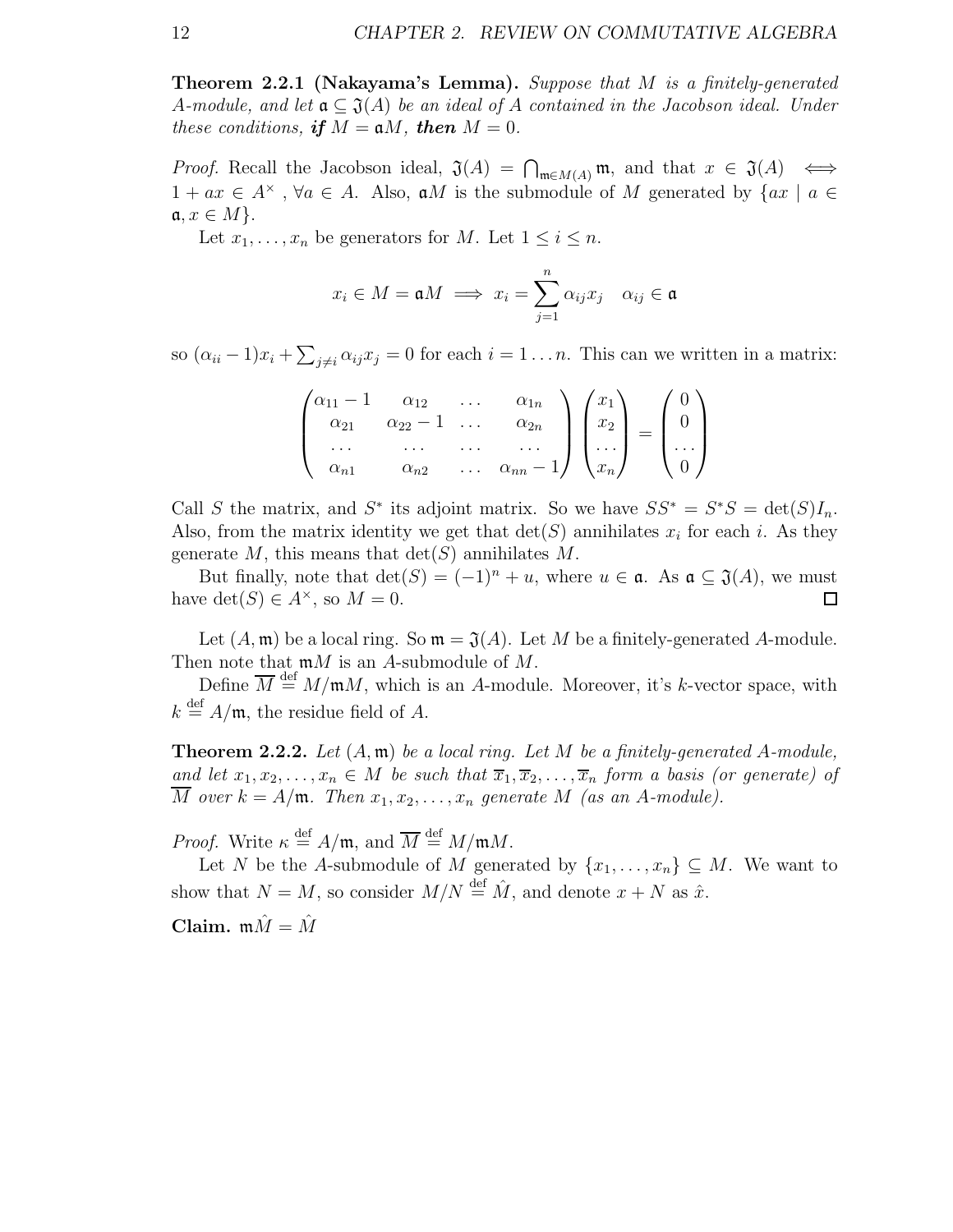*Proof.* The fact that  $m\hat{M} \subseteq \hat{M}$  is trivial.

Conversely, let  $\hat{x} \in \hat{M}$  for some  $x \in M$ . Then  $\overline{x} = \overline{a_1x_1} + \cdots + \overline{a_nx_n}$ , with  $a_i \in A$ . Then  $\overline{x} = \overline{a_1x_1 + \cdots + a_nx_n}$ , which means that  $x = a_1x_1 + \cdots + a_nx_n + t$  for some t ∈ mM. Hence  $\hat{x} = a_1x_1 + \cdots + a_nx_n + \hat{t}$ . But as N is generated by  $\{x_1, \ldots, x_n\}$ , the first term is 0. So  $\hat{x} = \hat{t} \in m\hat{M}$ , as wanted. the first term is 0. So  $\hat{x} = \hat{t} \in \mathfrak{m}M$ , as wanted.

Apply now Nakayama's lemma to prove that  $\hat{M}=0$ , so that  $M=N$ .

#### 2.3 Tensor Products

Let  $M, N, P$  be A-modules, and let  $f: M \times N \rightarrow P$  be a map.

**Definition 2.3.1.** The map f is called *bilinear* if f is A-linear in each argument, that is, if for all  $a, b \in A$ , and  $x, y \in M$  and  $n \in N$ ,  $f(ax + by, n) = af(x, n) + bf(y, n)$ , and for all  $x, y \in N$  and  $m \in M$ ,  $f(m, ax + by) = af(m, x) + bf(m, y)$ .

**Theorem 2.3.2.** Let M, N be A-modules. Then ther is a pair  $(T, g)$  consisting of an A-module T and an A-linear map  $q: M \times N \rightarrow T$  such that, for every A-module P and any A-bilinear map  $f: M \times N \rightarrow P$ , there exists a unique A-module map  $\varphi\colon T\to P$  such that  $\varphi\circ q=f$ .

The pair  $(T, g)$  is unique up to unique isomorphism, and it is denoted  $M \otimes_A N$ , the tensor product of M and N over A. The map g is written as  $(m, n) \mapsto m \otimes n$ .

*Proof.* The uniqueness is guaranteed by universality, but we will illustrate how this proof goes anyway. So suppose that  $(T, g)$  and  $(T', g')$  both satisfy the conditions. Apply them to  $P$  being  $T$  and  $T'$ , to get:



Note then that  $\varphi \circ \varphi' : T' \to T'$  is such that, when composed after  $g'$ , equals  $g'$ , so it solves the diagram:



 $\Box$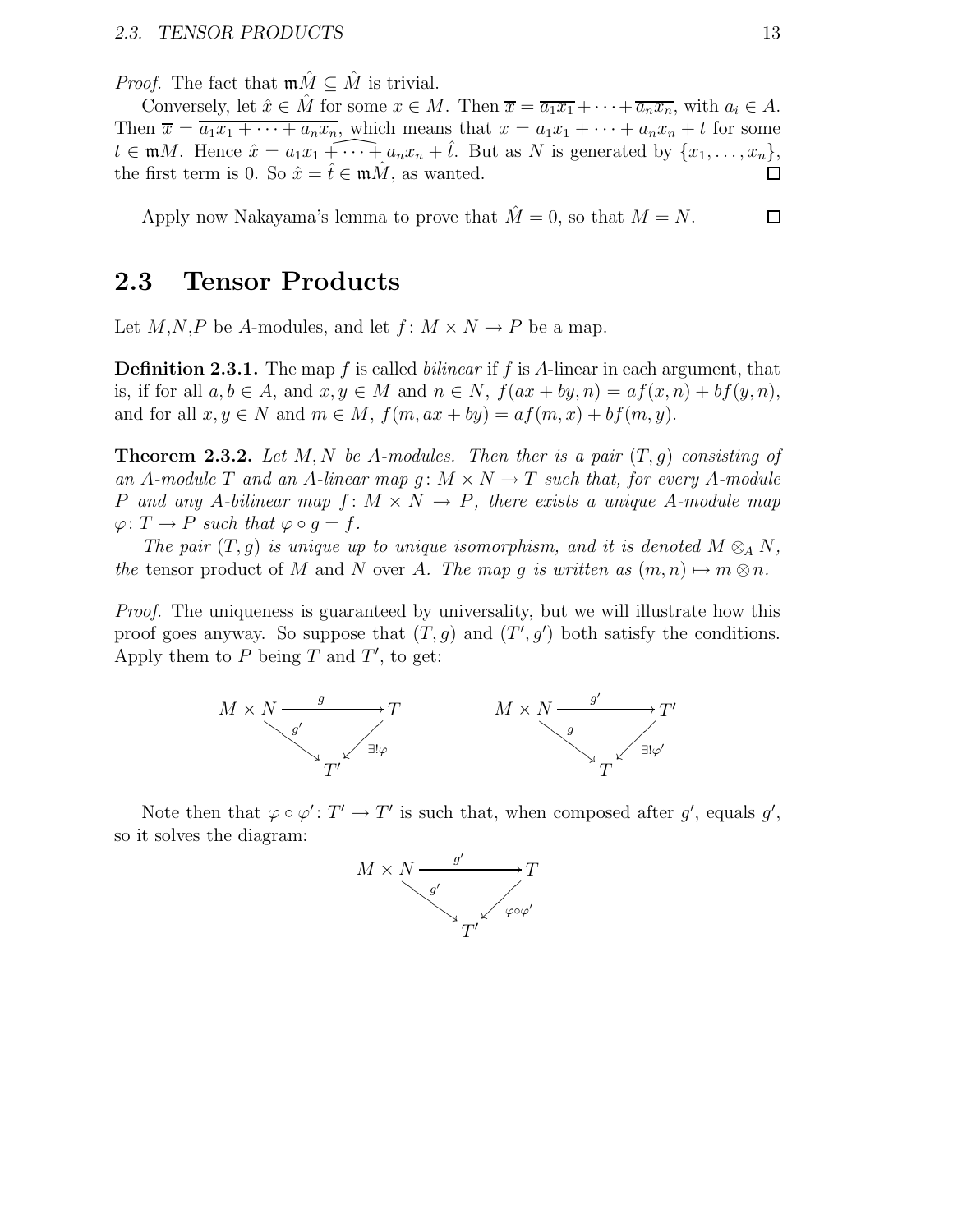But Id<sub>T'</sub> solves also the diagram, and hence by uniqueness,  $\varphi \circ \varphi' = \text{Id}_{T'}$ . Similarly, we would conclude that composing in the other order gives  $\mathrm{Id}_T$ , and hence we get a (unique) isomorphism  $T \simeq T'$ .

For the existence, we also construct  $T$ , as follows.

Let C be the free A-module with basis  $M \times N$  (that is,  $C = A^{M \times N}$ ). Let D be the submodule of  $C$  generated by all the elements of the form:

$$
(x_1 + x_2, y) - (x_1, y) - (x_2, y) \quad \forall x_1, x_2 \in M, \forall y \in N,
$$
  
\n
$$
(x, y_1 + y_2) - (x, y_1) - (x, y_2) \quad \forall x \in M, \forall y_1, y_2 \in N,
$$
  
\n
$$
(ax, y) - a(x, y) \quad \forall a \in A, \forall x \in M, \forall y \in N,
$$
  
\n
$$
(x, ay) - a(x, y) \quad \forall a \in A, \forall x \in M, \forall y \in N.
$$

We let then  $T \stackrel{\text{def}}{=} C/D$ , and let g be the obvious map sending  $(m, n) \in M \times N$ to the class of  $(m, n) \in C$  in  $C/D$ .

We leave it as an exercise that g is bilinear and that the pair  $(T, g)$  satisfies the required property.  $\Box$ 

Example 2.3.3. Sometimes we can get extrange results. For instance, show that  $\mathbb{Z}/3 \otimes_{\mathbb{Z}} \mathbb{Z}/5 = 0.$ 

**Example 2.3.4.** If M is an A-module, then  $M \otimes_A A \simeq M$ .

**Example 2.3.5.** Let  $\varphi: A \to B$  be a ring homomorphism, and consider  $B \otimes_A A[x]$ (make B into an A-module through  $\varphi$ ). Then  $B \otimes_A A[x] \simeq B[x]$  as  $A$  – modules.

In general, if we have two ring homomorphisms  $\varphi_i: A \to B_i$   $(i = 1, 2)$  making  $B_i$ into A-algebras, then  $B_1 \otimes_A B_2$  has a ring structure, defined by  $(b \otimes b')(b_1 \otimes b'_1) =$  $bb_1 \otimes b'b'_1$ . Check it as an exercise.

The tensor product has functorial properties: let  $M$ ,  $M_1$ ,  $N$ ,  $N_1$  be A-modules, and  $f: M \to M_1, g: N \to N_1$ . We then get a map  $f \otimes g: M \otimes_A N \to M_1 \otimes_A N_1$ , defined by  $(f \otimes q)(m \otimes n) = f(m) \otimes q(n)$ .

We leave the proof of the following theorem as an (easy) exercise.

**Theorem 2.3.6.** Let  $M$ ,  $N$ , and  $P$  be A-moduels. Then there exists a canonical A-linear isomorphism:

 $hom_A(M, hom_A(N, P)) \simeq hom_A(M \otimes_A N, P)$ 

so that hom<sub>A</sub>(N, –) and (–)  $\otimes_A N$  are adjoint functors.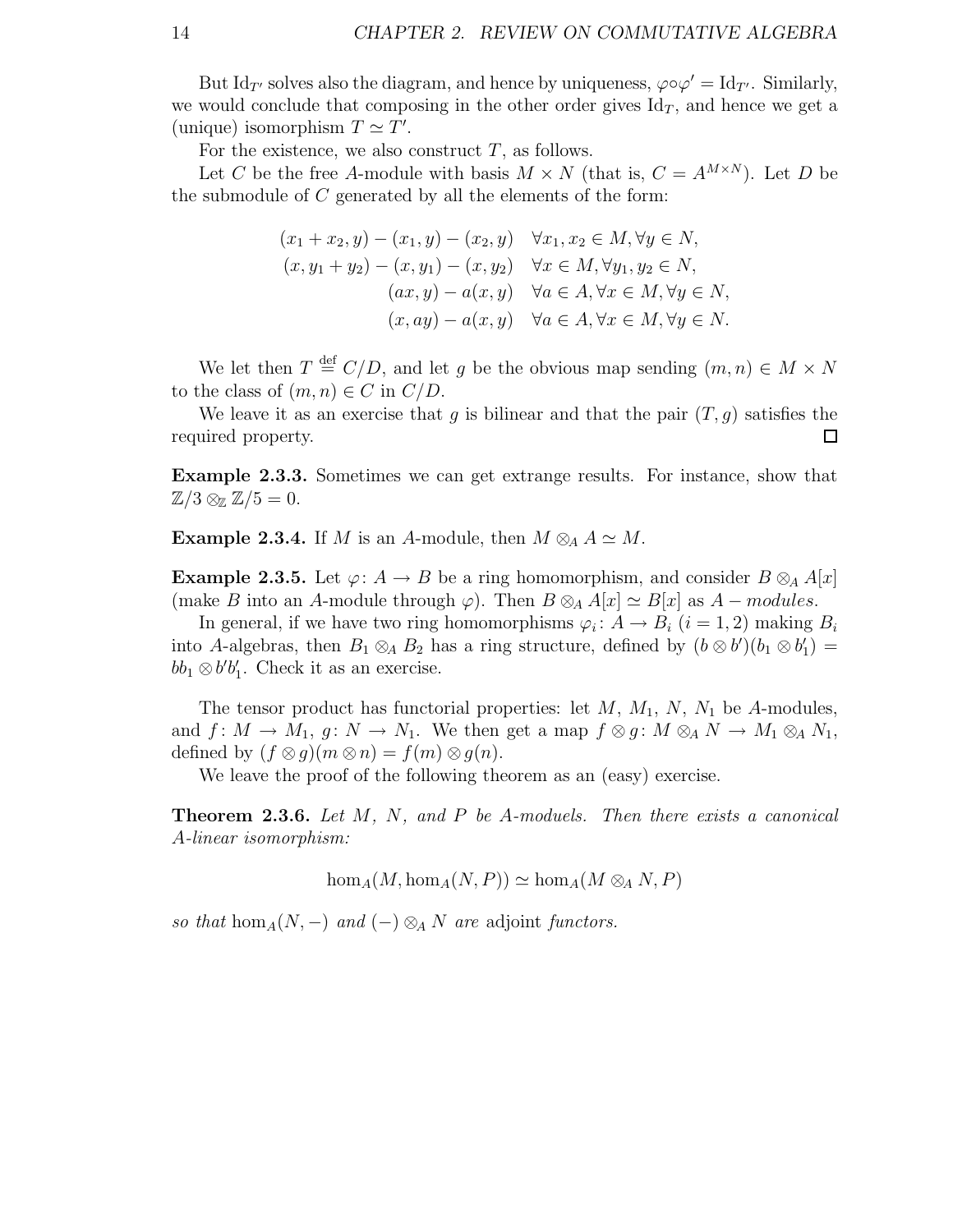Proposition 2.3.7. If the sequence of A-modules:

$$
M' \xrightarrow{f} M \xrightarrow{g} M'' \longrightarrow 0 \tag{2.1}
$$

is exact, then for any A-module N the following is exact, too:

$$
M' \otimes_A N \xrightarrow{f \otimes Id} M \otimes_A N \xrightarrow{g \otimes Id} M'' \otimes_A N \longrightarrow 0
$$
 (2.2)

Proof. We show a slick proof, that doesn't deal with the individual elements of the modules.

Let  $P$  be any  $A$ -module. Consider the following sequence:

$$
0 \longrightarrow \text{hom}(M'' \otimes N, P) \xrightarrow{(g \otimes \text{Id})^*} \text{hom}(M \otimes N, P) \xrightarrow{(f \otimes \text{Id})^*} \text{hom}(M' \otimes N, P)
$$

By adjunction, this is the same as the sequence:

$$
0 \longrightarrow \text{hom}(M'', \text{hom}(N, P)) \xrightarrow{g^*} \text{hom}(M, \text{hom}(N, P)) \xrightarrow{f^*} \text{hom}(M', \text{hom}(N, P))
$$

**Claim (A).** If the sequence (2.1) is exact, then for all X an A-module, the sequence

$$
0 \longrightarrow \text{hom}(M'', X) \longrightarrow \text{hom}(M, X) \longrightarrow \text{hom}(M', X)
$$

is also exact.

**Claim (B).** If for any A-module X the sequence

$$
0{\longrightarrow\mathrm{hom}}(M'',X){\longrightarrow\mathrm{hom}}(M,X){\longrightarrow\mathrm{hom}}(M',X)
$$

is exact, then the sequence (2.1) is exact, too.

Now, apply the "Claim A" to the module  $X = \text{hom}(N, P)$ , for varying P. Then the sequence appearing in the proof is exact, and to remove the hom's, we apply "Claim B".

The proof of the two claims is left as an exercise.

**Example 2.3.8.** Let M be an A-module, and  $\mathfrak{a} \subseteq A$  an ideal. Then  $A/\mathfrak{a}$  is an A-module. We will show that, for any A-module M,  $M \otimes_A A/\mathfrak{a} \simeq M/(\mathfrak{a}M)$ .

By the previous proposition, the following is exact:

$$
M \otimes \mathfrak{a} \longrightarrow M \otimes A \longrightarrow M \otimes (A/\mathfrak{a}) \longrightarrow 0
$$

and we have the other natural sequence, which is exact by construction:

$$
0\longrightarrow \mathfrak{a}M\longrightarrow M\longrightarrow M/\mathfrak{a}M\longrightarrow 0
$$

We then use that  $M \otimes A \simeq M$  and that  $M \otimes \mathfrak{a} \to \mathfrak{a}M$  via the map  $m \otimes a \mapsto am$ . By diagram chasing, we conclude  $M \otimes (A/\mathfrak{a}) \simeq M/\mathfrak{a}M$ , as wanted.

$$
\Box
$$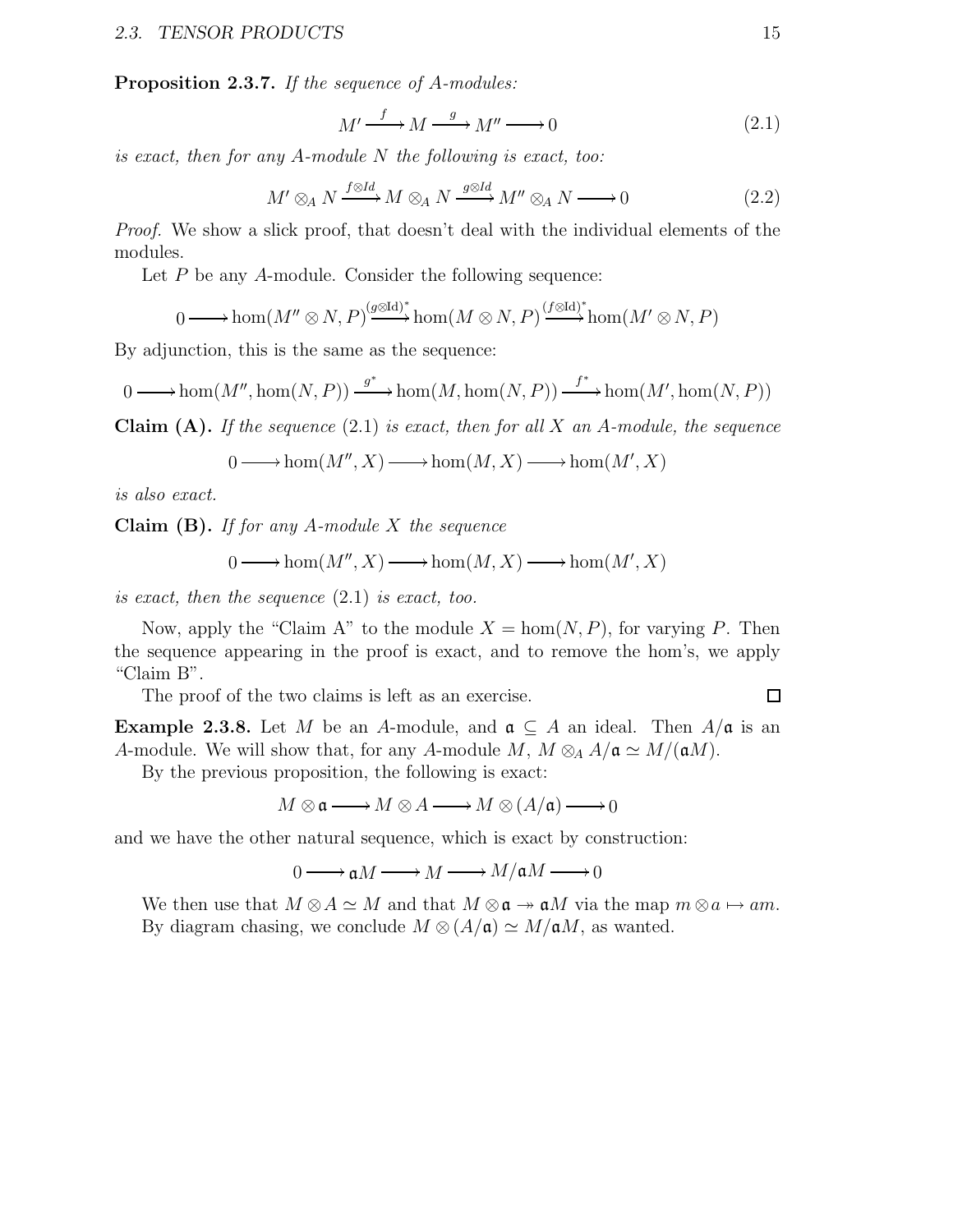**Example 2.3.9.** If  $0 \to M' \to M$  is exact and N is an A-module, then the resulting sequence  $0 \to M' \otimes N \to M \otimes N$  is not exact in general.

As an easy counterexample, consider  $f : \mathbb{Z} \to \mathbb{Z}$  sending  $x \mapsto 5x$ , which is injective. Tensor it by  $\mathbb{Z}/5\mathbb{Z}$ , and get  $f \otimes id$ :  $\mathbb{Z}/5\mathbb{Z} \to \mathbb{Z}/5\mathbb{Z}$ , which maps  $\overline{x} \mapsto \overline{5x} = 0$ , clearly not injective.

#### 2.4 Flatness

**Definition 2.4.1.** An A-module N is called *flat* (or A-flat) if, for any injective Amodule map  $f: M' \hookrightarrow M$ , the resulting map  $f \otimes Id: M' \otimes N \to M \otimes N$  is still injective.

(equivalently, the tensor functor preserves exact sequences).

Example 2.4.2. The ring A itself, as an A-module, is flat. Hence any free A-module is flat, too.

**Example 2.4.3.** Let  $A = \mathbb{Z}$ , and  $M = \mathbb{Q}$ . Prove, as an exercise, that:

- $\bullet$   $\oslash$  is flat,
- Q is not a free Z-module, and
- $\bullet~\mathbb{Q}$  is not a finitely-generated  $\mathbb{Z}\text{-module}.$

#### 2.5 Localization

Let A be a ring,  $S \subseteq A$  a set. We want to construct a new ring  $S^{-1}A$ , together with a map  $f: A \to S^{-1}A$ , such that if  $s \in S$ , then  $f(s) \in (S^{-1}A)^{\times}$ .

**Definition 2.5.1.** A set  $S \subseteq A$  is called *multiplicatively closed* if:

- $\bullet$  1<sub>A</sub>  $\in$  S,
- $s, t \in S \implies st \in S$ .

To construct the localization at S, consider  $A \times S$ , and define in it an equivalence relation, written ∼, as:

 $(a, s) \sim (b, t) \iff \exists u \in S \text{ such that } u(at - bs) = 0.$ 

Now, take the quotient  $S^{-1}A \stackrel{\text{def}}{=} (A \times S)/\sim$ , and write  $\frac{a}{s} \stackrel{\text{def}}{=}$  class of  $(a, s)$ .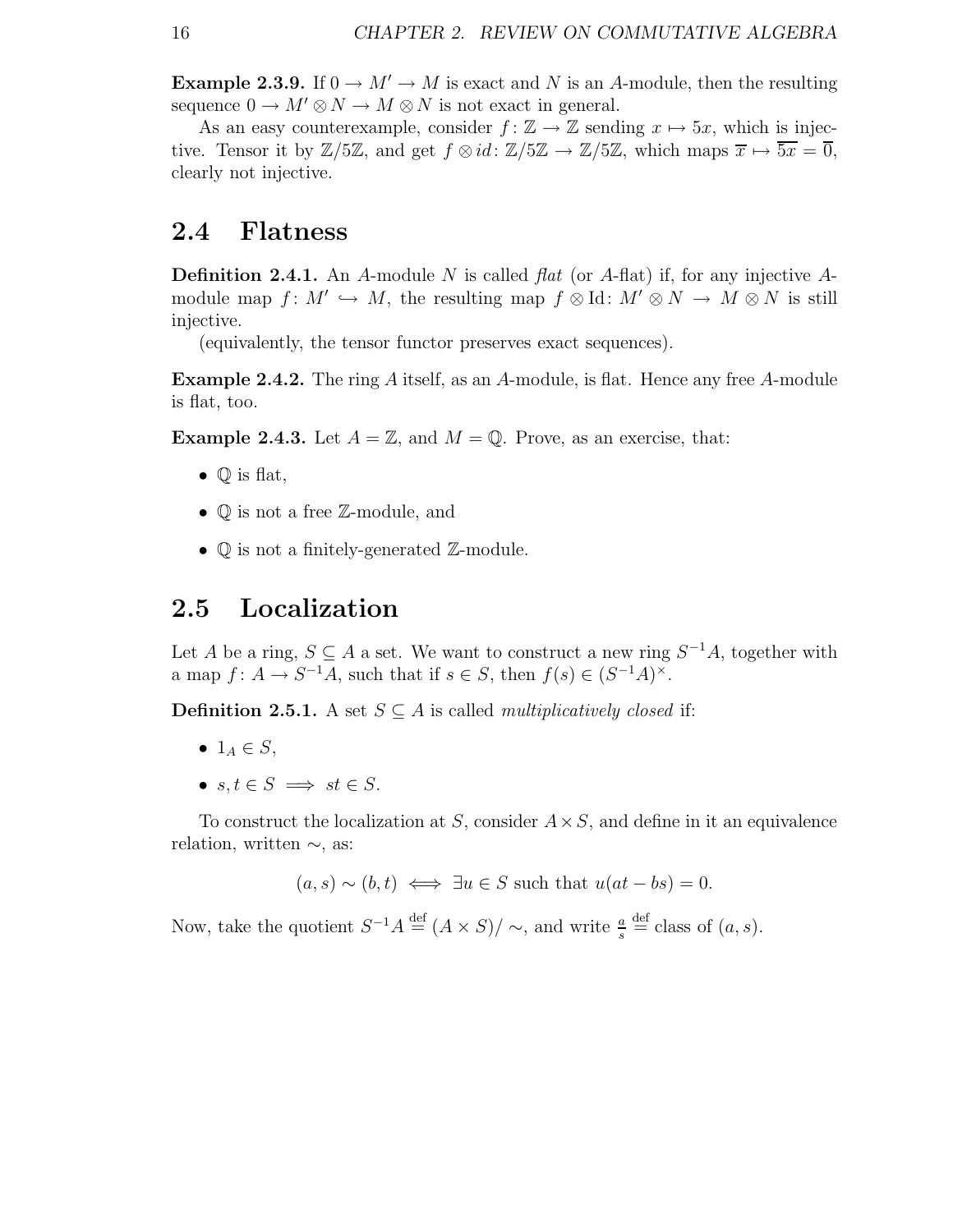**Claim.**  $S^{-1}A$  has a natural ring structure: if  $\frac{a}{s}$ ,  $\frac{b}{t}$  $\frac{b}{t} \in S^{-1}A$ , then:

$$
\frac{a}{s} + \frac{b}{t} \stackrel{def}{=} \frac{at + bs}{st}, \quad \frac{a}{s} \frac{b}{t} \stackrel{def}{=} \frac{ab}{st},
$$

and the special elements  $1_{S^{-1}A} \stackrel{\text{def}}{=} \frac{1_A}{1_A}$  $\frac{1_A}{1_A}$ , and  $0_{S^{-1}A}$   $\stackrel{def}{=} \frac{0_A}{1_A}$  $\frac{0_A}{1_A}$  .

We have the natural map  $f: A \to S^{-1}A$ , which sends  $a \mapsto \frac{a}{1}$  (=  $\frac{as}{s}$  for any  $s \in S$ ). Finally, note that  $\forall s \in S, f(s) = \frac{s}{1}$  $\frac{s}{1}$  is a unit:  $\frac{s}{1}$  $\frac{1}{s} = \frac{s}{s} = 1_{S^{-1}A}.$ 

*Remark*. The map  $f: A \to S^{-1}A$  is not always injective:

$$
\ker f = \{ a \in A \mid \frac{a}{1} = 0_{S^{-1}A} \} = \{ a \in A \mid \exists u \in S \text{ with } ua = 0 \}.
$$

Also, note that  $s, t \in S$  such that  $st = 0$ , then  $0 \in S$ , and then  $S^{-1}A$  becomes the trivial ring. In fact, if  $S \cap \mathfrak{N}(A) \neq \emptyset$ , then  $S^{-1}A$  is trivial. We will often avoid this situation.

- **Example 2.5.2.** Let A be an integral domain. Take then  $S = A \setminus \{0\}$ . Then  $S^{-1}A$  is a field. Moreover,  $A \hookrightarrow S^{-1}A$  is injective. It is called the *fraction field* of A, and denoted either by  $Frac(A)$  or  $Q(A)$ .
	- Let A be any ring, and  $S = \{non-zero-divisors\}$  (this is a generalization of the previous case). Then  $A \hookrightarrow S^{-1}A$  is also injective, and it is called the *total ring* of fractions of A.
	- Let A be any ring,  $\mathfrak{p} \subsetneq A$  A prime ideal. Let then  $S = A \setminus \mathfrak{p}$  (S is mult.closed  $\iff$  **p** is prime). We write then  $A_p \stackrel{\text{def}}{=} S^{-1}A$ , and we have:

**Lemma 2.5.3.**  $A_p$  is a local ring, with maximal  $\mathfrak{p}^e = f(\mathfrak{p}) = \mathfrak{p}A_p$ .

*Proof.* Let  $\mathfrak{m}_{\mathfrak{p}} \stackrel{\text{def}}{=} \{ \frac{a}{s} \}$  $\frac{a}{s} \in A_{\mathfrak{p}} \mid a \in \mathfrak{p}$ . Then  $\mathfrak{m}_{\mathfrak{p}}$  is a maximal ideal in  $A_{\mathfrak{p}}$  $(\mathfrak{m}_{\mathfrak{p}}) = S^{-1} \mathfrak{p}$  as modules), and is the unique maximal, too: if  $\frac{a}{s} \notin \mathfrak{m}_{\mathfrak{p}}$ , then  $a \notin \mathfrak{p}$ . So  $a \in S$ , and hence  $\frac{s}{a} \in A_{\mathfrak{p}}$ , which means that  $\frac{a}{s}$  is a unit in  $A_{\mathfrak{p}}$ .

**Example 2.5.4.** We have two ways, given a ring A and a prime  $\mathfrak{p} \subsetneq A$ , to obtain a field:

- 1. Consider  $A_{\mathfrak{p}} \supsetneq \mathfrak{m}_{\mathfrak{p}}$ . Then  $\kappa(\mathfrak{p}) \stackrel{\text{def}}{=} A_{\mathfrak{p}}/\mathfrak{m}_{\mathfrak{p}}$ .
- 2. Take the quotient  $A/\mathfrak{p}$  which is an integral domain, and so  $\kappa'(\mathfrak{p}) \stackrel{\text{def}}{=} \text{Frac}(A/\mathfrak{p})$ .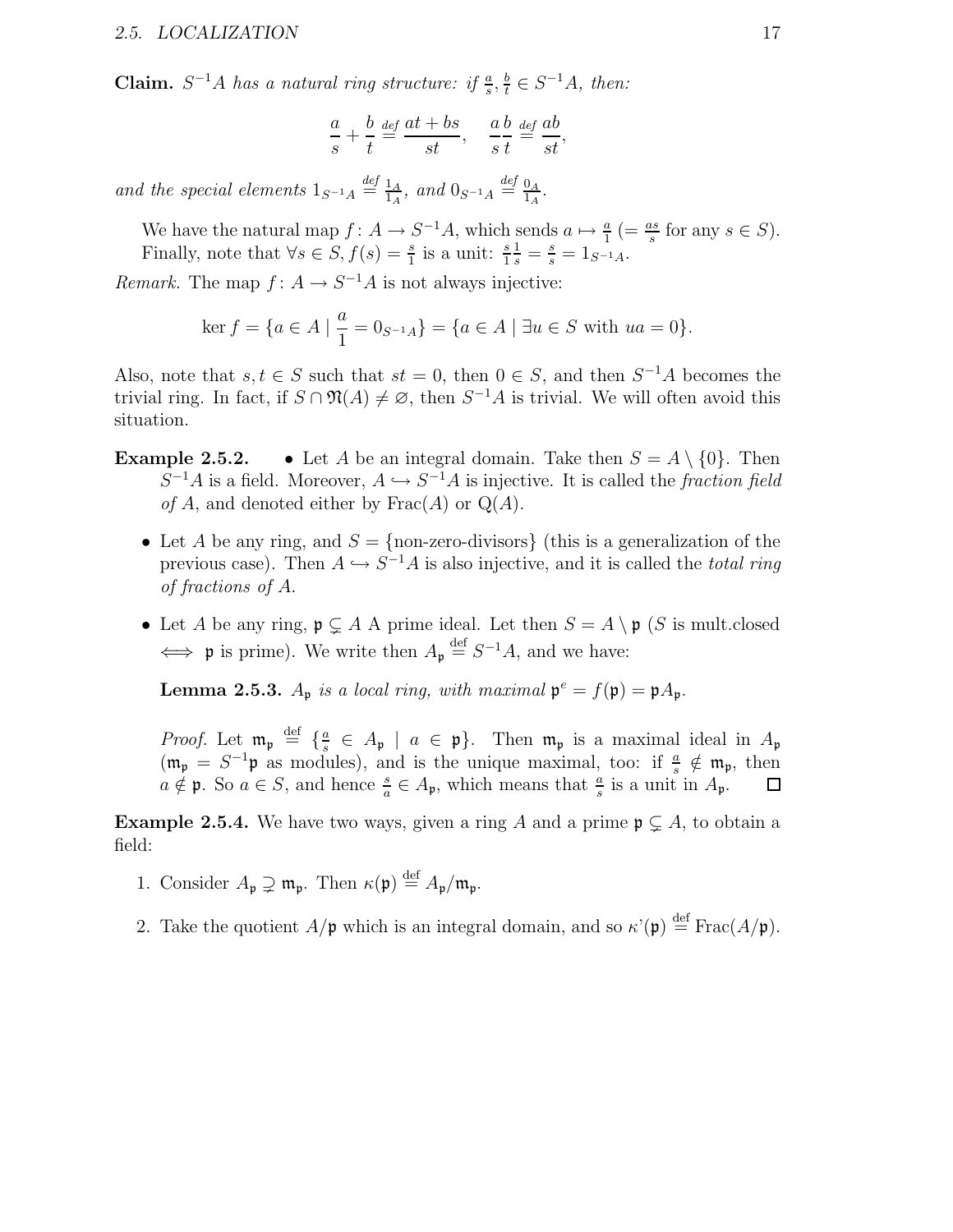Prove, as an exercise, that  $\kappa(\mathfrak{p}) \simeq \kappa'(\mathfrak{p})$ .

As a consequence, if  $\mathfrak{p} \subsetneq A$  is actually a maximal ideal, then  $\kappa(\mathfrak{p}) \simeq A/\mathfrak{p}$ .

**Example 2.5.5.** Let  $f \in A \setminus \mathfrak{N}(A)$ . Let  $S_f \stackrel{\text{def}}{=} \{1, f, f^2, \ldots, f^n, \ldots\}$ . Then we write  $A_f \stackrel{\text{def}}{=} S_f^{-1}A$ , or sometimes  $A[\frac{1}{f}]$  $\frac{1}{f}$ . We have:

$$
\frac{a}{f^n} = \frac{b}{f^m} \iff \exists f^r \in S \text{ such that } f^{r+m}a = f^{r+n}b.
$$

Localization can be described as well through a universal property:

**Proposition 2.5.6.** Let A be a ring,  $S \subseteq A$  a multiplicatively-closed set. Let B be another ring, and  $\varphi: A \to B$  such that  $\forall s \in S$ ,  $\varphi(s) \in B^{\times}$ . Then  $\exists !$  ring homomorphism  $\psi: S^{-1}A \to B$  such that the following diagram commutes:



*Proof.* Define  $\psi(\frac{a}{s})$  $\frac{a}{s}$ )  $\stackrel{\text{def}}{=} \varphi(a)\varphi(s)^{-1}$  and check that all works.

#### $\Box$

#### 2.6 Localization of A-modules

Let A be a ring,  $S \subseteq A$  a multiplicatively closed set, and M and A-module. We construct another module,  $S^{-1}M$ , which is actually and  $S^{-1}A$ -module. The first way of defining it is straightforward:  $S^{-1}M \stackrel{\text{def}}{=} M \otimes_A S^{-1}A$ .

The following is an alternative (and equivalent) construction. Start with  $M \times S$ , and consider in it the equivalence relation given by  $(m, s) \sim (n, t) \iff \exists u \in$ S such that  $u(tm - sn) = 0 \in M$ . We define then  $S^{-1}M$  to be the set of equivalence classes, and write  $\frac{m}{s}$  for the class of  $(m, s)$ .

Again, we define its module structure mimicking the construction of the rationals:  $\frac{m}{s} + \frac{n}{t}$  $\frac{a}{t} \stackrel{\text{def}}{=} \frac{tm+sn}{st}$ , and  $\frac{a}{s}$ m  $\frac{d}{dt} = \frac{dm}{st}$ . One checks that these operations are well-defined and make  $S^{-1}M$  into an  $S^{-1}\tilde{A}$ -module.

Via the map  $A \to S^{-1}A$ , we can view  $S^{-1}M$  also as an A-module. We have also an A-linear map  $g: M \to S^{-1}M$ , sending  $m \mapsto \frac{m}{1}$ .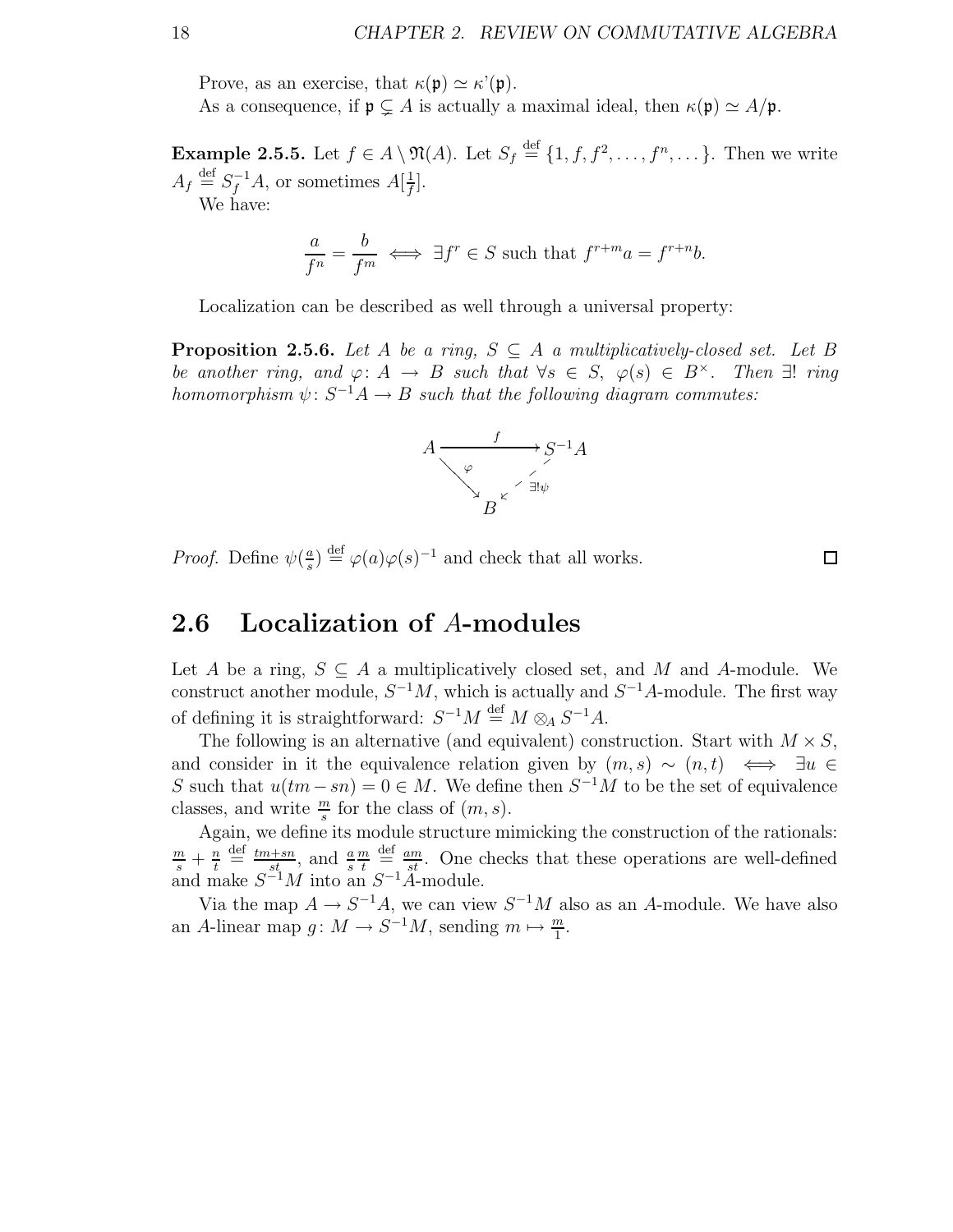Again, it satisfies a universal property: Let N be an  $S^{-1}A$ -module, together with an A-linear map  $h: M \to N$ . Then there exists a unique  $S^{-1}A$ -linear morphism  $\varphi: S^{-1}M \to N$ , making the following diagram commutative:



(just define  $\varphi(\frac{m}{s})$  $\frac{n}{s}) \stackrel{\text{def}}{=} \frac{1}{s}$  $\frac{1}{s}h(m)$ ).

Moreover, if M and N are both A-modules with  $f: M \to N$ , and  $S \subseteq A$  is a multiplicatively closed set; then there exists a unique  $\overline{f}$ :  $S^{-1}M \rightarrow S^{-1}N$  map of  $S^{-1}A$ -modules such that the following diagram commutes:



and so we get the localization functor, from the category of A-modules to the category of  $S^{-1}A$ -modules.

Proposition 2.6.1. *Localization is exact (that is, it preserves exact sequences)*.

Proof. Exercise.

**Proposition 2.6.2.** Let M be an A-module,  $S \subseteq A$  a mult.set. Then there is a canonical  $S^{-1}A$ -module isomorphism:  $\alpha: S^{-1}M \stackrel{\sim}{\rightarrow} S^{-1}A \otimes_A M$ .

*Proof.* It's easy. Just define 
$$
\alpha(\frac{m}{s}) \stackrel{\text{def}}{=} \frac{1}{s} \otimes m
$$
, and  $\alpha^{-1}(\frac{a}{s} \otimes m) \stackrel{\text{def}}{=} \frac{am}{s}$ .

Corollary 2.6.3. The A-module  $S^{-1}A$  is flat (we say that it's a flat A-algebra).

**Corollary 2.6.4.** Let  $N \subseteq M$  be an A-submodule of M. Then  $S^{-1}N \subseteq S^{-1}M$ , and, as  $S^{-1}A$ -modules, we have:

$$
\frac{S^{-1}M}{S^{-1}N} \simeq S^{-1} (M/N)
$$

We ommit the proofs of the following facts about localization, which can be checked as an exercise.

 $\Box$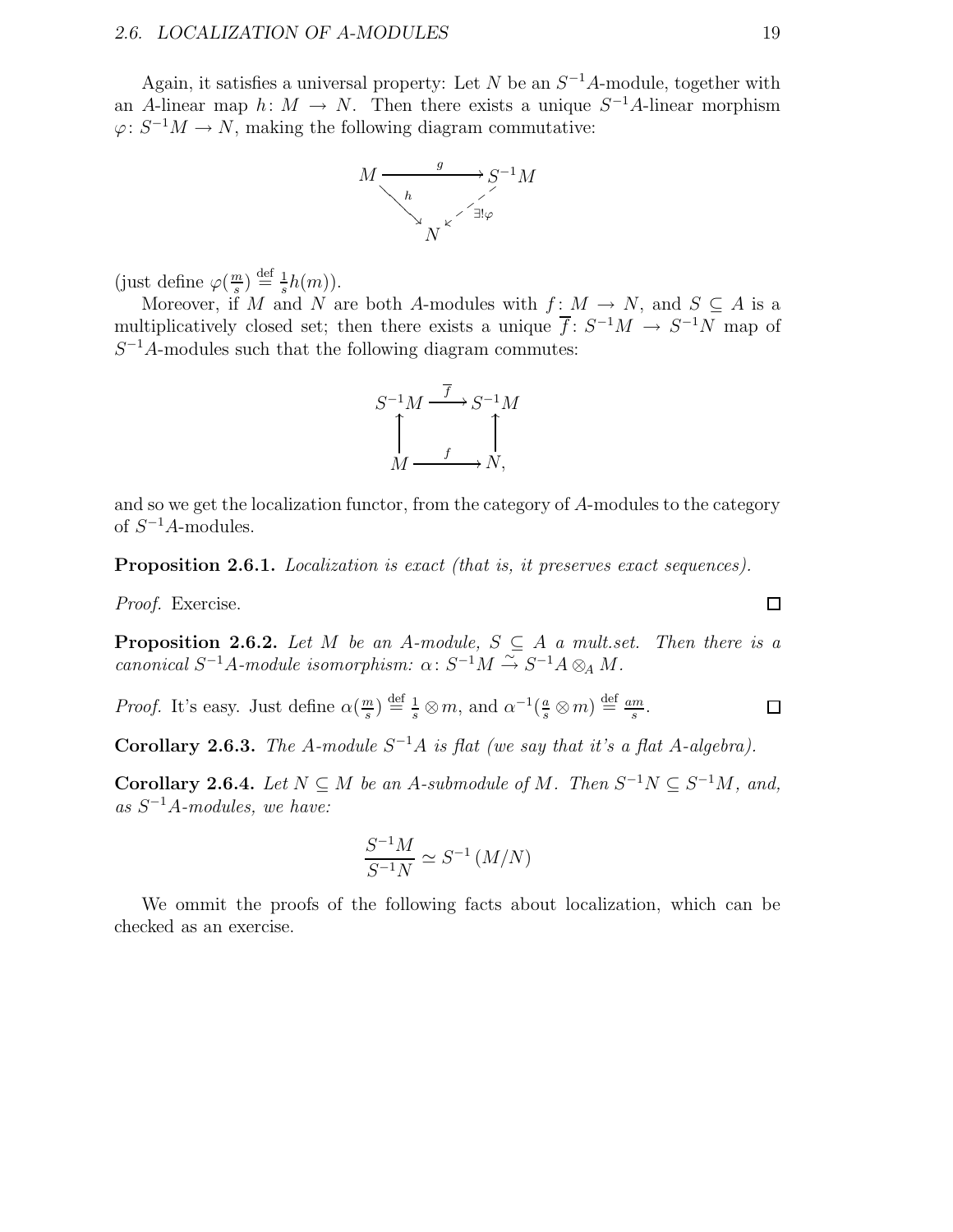**Proposition 2.6.5.** Let  $N, P \subseteq M$  be submodules of an A-module M. Then:

- $S^{-1}(N+P) = (S^{-1}N) + (S^{-1}P)$  in  $S^{-1}M$ .
- $S^{-1}(N \cap P) = (S^{-1}N) \cap (S^{-1}P)$  in  $S^{-1}M$ .

**Proposition 2.6.6.** If  $M, N$  are A-modules, there is a canonical isomorphism of  $S^{-1}A$ -modules:

$$
S^{-1}(M\otimes_A N)\simeq S^{-1}M\otimes_{S^{-1}A}S^{-1}N
$$

If A is a ring and  $\mathfrak{p} \in \text{Spec}(A) = X$ , then the image of  $f \in A$  in  $A_{\mathfrak{p}}$  is the "germ" of  $f$  near  $\mathfrak{p}$ , as we will see in the following example.

**Example 2.6.7.** Let k be any algebraically closed field (e.g.  $k = \mathbb{C}$ ). Let  $A =$  $k[X, Y]/(Y^2 - X^3 - 1) = k[x, y]$ . Let  $\mathfrak{p} = (x + 1, y)$ , which is a maximal ideal of A.

The ring  $A_{\mathfrak{p}} = (k[X,Y]/(Y^2 - X^3 - 1))_{(x+1,y)}$  is local, with maximal  $\mathfrak{m}_{\mathfrak{p}}$ . The ideal  $\mathfrak{m}_{\mathfrak{p}}$  is generated by the images of  $x + 1$  and y in the localization  $A_{\mathfrak{p}}$ .

Note now that  $y^2 = x^3 + 1 = (x + 1)(x^2 - x + 1)$ , and the second factor is not in  $\mathfrak{m}_{\mathfrak{p}}$ , so it's a unit  $u \in A_{\mathfrak{p}}$ . Hence we can write  $x + 1 = y^2 u^{-1}$ , and thus  $\mathfrak{m}_{\mathfrak{p}} = (x+1, y) = yA_{\mathfrak{p}}$  is actually principal in  $A_{\mathfrak{p}}$ .

Take now any function (that is, an element of A). Say, for instance,  $f(x, y) =$  $xy^2 + y^2x^3 + x^4 - 1$ . Let  $f_{\mathfrak{p}}$  be the image of f in  $A_{\mathfrak{p}}$ . Then:

$$
f_{\mathfrak{p}} = xy^2 + y^2x^3 + (x+1)(x-1)(x^2+1) = xy^2 + y^2x^3 + y^2u^{-1}(x-1)(x^2+1) =
$$
  
=  $y^2(x + x^3 + u^{-1}(x-1)(x^2+1)) = y^2v$ 

where  $v \in A_{\mathfrak{p}}^{\times}$ . So we say that f vanishes to order two at  $\mathfrak{p}$  (because  $f_{\mathfrak{p}} \in \mathfrak{m}_{\mathfrak{p}}^2 \setminus \mathfrak{m}_{\mathfrak{p}}^3$ ).

## 2.7 Local Properties

Let  $A$  be a ring, and  $M$  an  $A$ -module.

For  $(P)$  a property of A (or of M), we say that  $(P)$  is a local property if: A has (P) if, and only if,  $A_{p}$  has (P) for all  $p \in Spec(A)$ .

**Proposition 2.7.1.** Let M be an A-module. Then the property of M being 0 is local. More precisely, TFAE:

- 1.  $M = 0$
- 2.  $M_{\mathfrak{p}} = 0$  for all  $\mathfrak{p} \in \text{Spec}(A)$ .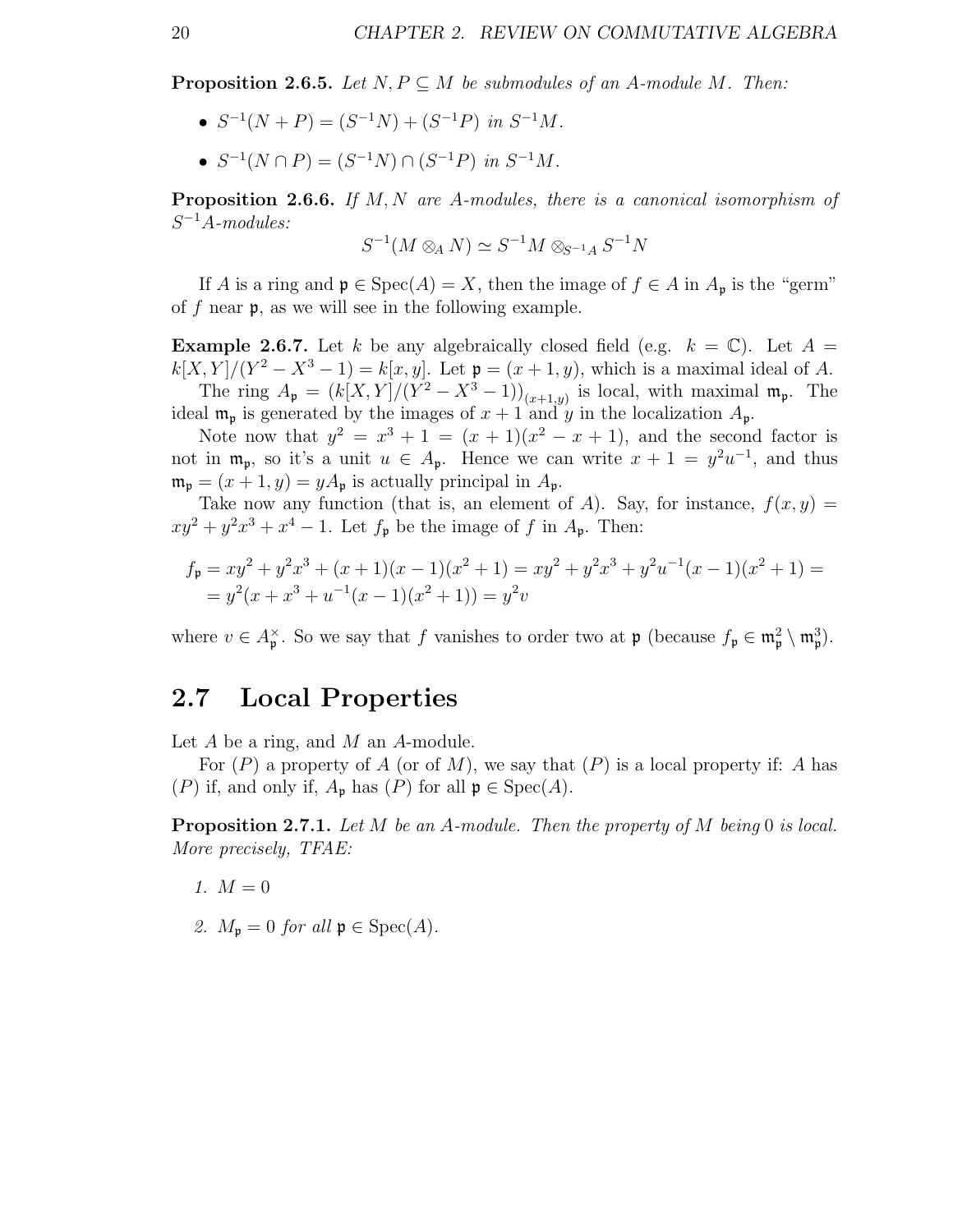3.  $M_{\mathfrak{m}} = 0$  for all  $\mathfrak{m} \in M(A)$ .

*Proof.* The only nontrivial implication is  $(3) \implies (1)$ : suppose that  $M \neq 0$ . Let  $x \in M$  be a nonzero element. Let  $\mathfrak{a} \triangleq \{a \in A \mid ax = 0\} = \text{Ann}(x)$ . Then  $\mathfrak{a} \neq A$ because  $x \neq 0$ . Then  $\mathfrak{a} \subseteq \mathfrak{m}$  for some maximal ideal  $\mathfrak{m}$ . But  $M_{\mathfrak{m}} = 0$ , so  $\frac{x}{1} = \frac{0}{1}$  $\frac{0}{1}$  in  $M_{\mathfrak{m}}$ , that is, there is some  $s \notin \mathfrak{m}$  such that  $sx = 0$ , which is a contradiction.

Let  $M, N$  be A-modules,  $f: M \to N$  an A-linear map.

**Proposition 2.7.2.** Injectivity and surjectivity are local properties. More precisely, TFAE:

- 1. f is injective (resp. surjective).
- 2.  $f_{\mathfrak{p}}: M_{\mathfrak{p}} \to N_{\mathfrak{p}}$  is injective (resp. surjective) for each  $\mathfrak{p} \in \text{Spec}(A)$ .
- 3.  $f_{\mathfrak{m}}: M_{\mathfrak{m}} \to N_{\mathfrak{m}}$  is injective (resp. surjective) for each  $\mathfrak{m} \in \text{Spec}(A)$ .

*Proof.* Again, the only nontrivial implication is (3)  $\implies$  (1): Let  $P \stackrel{\text{def}}{=} \ker(f)$ . We have an exact sequence:

$$
0 \to P \to M \xrightarrow{f} N
$$

Let  $\mathfrak{m} \in M(A)$  be a maximal ideal of A. We get then an exact sequence:

$$
0 \to P_{\mathfrak{m}} \to M_{\mathfrak{m}} \stackrel{f_{\mathfrak{m}}}{\to} N_{\mathfrak{m}}
$$

If  $f_m$  is injective, we get that  $P_m = 0$ . So  $P_m = 0$  for each  $\mathfrak{m} \in M(A) \implies P = 0$ (by the previous proposition).

For surjectivity, we would do it similarly, but with the cokernel instead of the kernel.  $\Box$ 

Corollary 2.7.3. Flatness is a local property. More precisely, TFAE:

- $M$  is a flat A-module.
- $M_{\mathfrak{p}}$  is a flat  $A_{\mathfrak{p}}$ -module for each  $\mathfrak{p} \in \text{Spec}(A)$ .
- $M_{\mathfrak{m}}$  is a flat  $A_{\mathfrak{m}}$ -module for each  $\mathfrak{m} \in M(A)$ .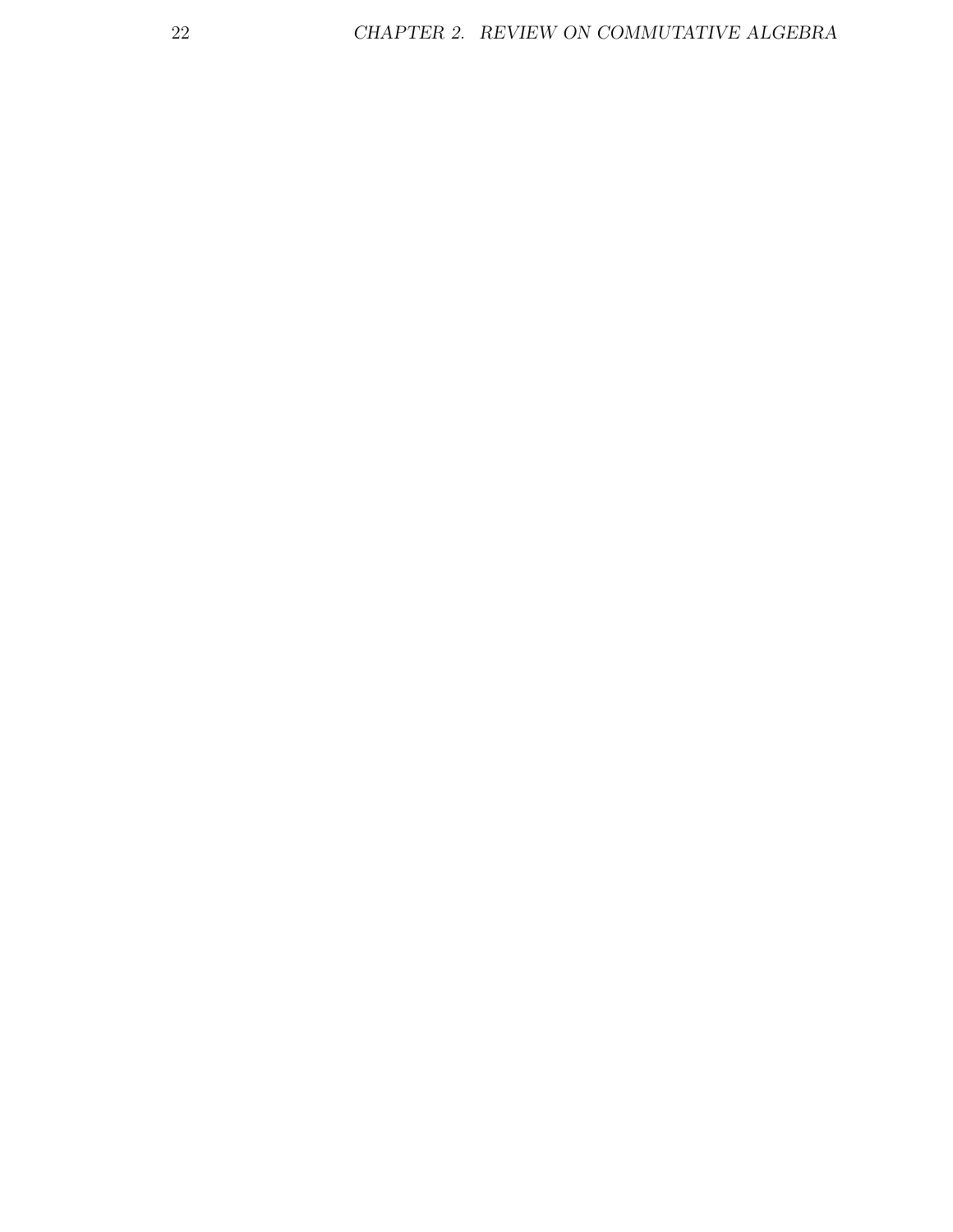## Chapter 3

## Spec and the Zariski Topology

Let  $A$  be a ring.

**Definition 3.0.4.** The *spectrum* of the ring is  $X \stackrel{\text{def}}{=} \text{Spec}(A) \stackrel{\text{def}}{=} \{\text{prime ideals of } A\}$ 

We will write  $x \in \text{Spec}(A)$  to think of them as points, or  $\mathfrak{p}_x$  if we think of them as prime ideals in A. We could say  $x = \mathfrak{p}_x$ , though.

Let  $\mathfrak{a} \subseteq A$  be an ideal. Define

$$
V(\mathfrak{a}) \stackrel{\text{def}}{=} \{x \in X \mid \mathfrak{a} \subseteq \mathfrak{p}_x\}
$$

Write  $\mathcal{F} \stackrel{\text{def}}{=} \{V(\mathfrak{a}) \mid \mathfrak{a} \text{ an ideal of } A\} \subseteq \mathcal{P}(X).$ 

**Proposition 3.0.5.** With the previous definitions, the following holds:

1.  $\varnothing$  and X belong to F,

2. if  $F_i \in \mathcal{F}$ , for  $i \in I$ , then  $\bigcup_{i \in I} F_i \in \mathcal{F}$ ,

3. if  $F_1$  and  $F_2$  belong to  $\mathcal F$ , then so does  $F_1 \cap F_2$ .

*Proof.* 1.  $\varnothing = V(A)$ , and  $X = V({0}).$ 

2. Write  $F_i = V(\mathfrak{a}_i)$ , with  $\mathfrak{a}_i \subseteq A$  ideals. Then  $\bigcup_{i \in I} F_i = V(\sum_{i \in I} \mathfrak{a}_i)$ .

3.  $F_1 \cup F_2 = V(\mathfrak{a}_1 \mathfrak{a}_2)$ , if  $F_i = V(\mathfrak{a}_i)$ . Check it as an exercise.

 $\Box$ 

23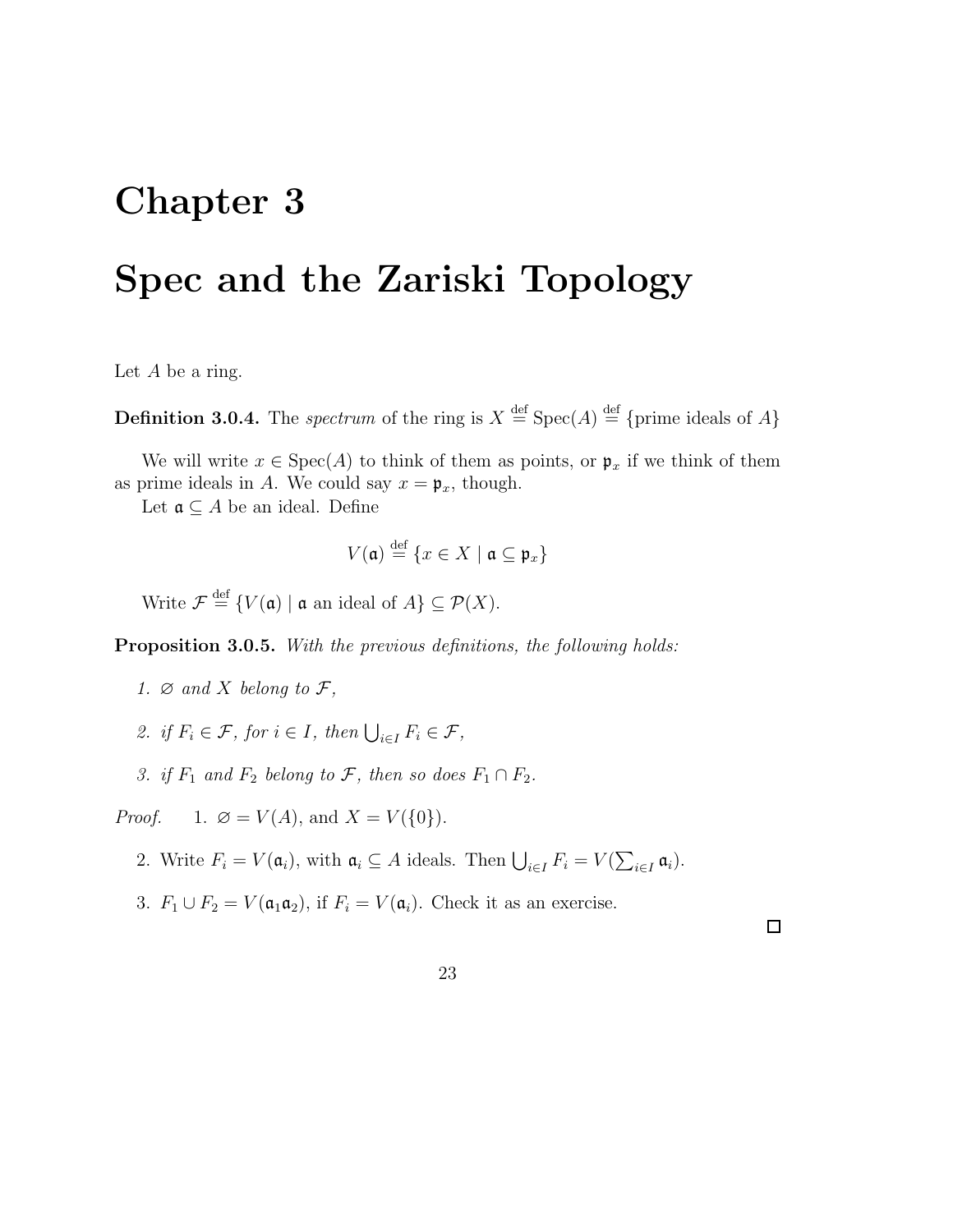$\Box$ 

With the characterization given so far of the topology, we would say that:

$$
U \subseteq \text{Spec}(A) \text{ is open } \iff U = X - V(\mathfrak{a}) = {\mathfrak{p} \in X \mid \mathfrak{a} \nsubseteq \mathfrak{p}}
$$

We want a better description for the opens. Concretely, we search for a basis for the topology. So let  $f \in A$ , and define  $X_f \stackrel{\text{def}}{=} X \setminus V((f))$ , which is an open.

$$
X_f = \{ \mathfrak{p} \in X \mid f \notin \mathfrak{p} \}
$$

**Lemma 3.0.6.** The family  $\{X_f | f \in A\}$  is a basis for the Zariski topology on X.

*Proof.* Need to show that, for all  $\mathfrak{p} \in X$ , and for all U open such that  $\mathfrak{p} \in U$ , there exists an  $f \in A$  such that  $\mathfrak{p} \in X_f \subseteq U$ .

Let  $\mathfrak{p} \in U = X \setminus V(A)$ . So  $\mathfrak{a} \nsubseteq \mathfrak{p}$ . Then exists  $f \in \mathfrak{a}$  such that  $f \notin \mathfrak{p}$ . Hence  $\mathfrak{p} \in X_f$ .

Also, if  $f \notin \mathfrak{q}$ , then  $\mathfrak{q} \not\supseteq \mathfrak{a}$ , so  $\mathfrak{q} \in U$ , which proves that  $X_f \subseteq U$ .

Suppose now that  $f_1 \neq f_2$ . If both  $f_1$  and  $f_2$  are in the nilradical of A, then  $X_{f_1} = \varnothing = X_{f_2}$ . So, in general, the  $X_f$ 's are not all distinct.

**Lemma 3.0.7.** Let  $x \in X$ . Then  $\overline{\{x\}} = \{x\} \iff \mathfrak{p}_x$  is a maximal ideal.

*Proof.* Easily, check that  $\overline{\{x\}} = V(\mathfrak{p}_x)$ . Then,  $\overline{\{x\}} = \{x\}$  is equivalent to  $V(\mathfrak{p}_x) = \{\mathfrak{n}\}\$  which is the same to saying that  $\mathfrak{n}$  is a maximal ideal  ${\mathfrak{p}}_x$ , which is the same to saying that  ${\mathfrak{p}}_x$  is a maximal ideal.

#### 3.1 Functoriality of Spec

Let A, B be two rings, and  $f: A \rightarrow B$  a ring homomorphism.

**Lemma 3.1.1.** The map  $f^*$ :  $Spec(B) \rightarrow Spec(A)$  is **continuous**.

*Proof.* Let  $X = \text{Spec}(A), Y = \text{Spec}(B)$ .

First, note that  $f^*(\mathfrak{q}) \stackrel{\text{def}}{=} f^{-1}(\mathfrak{q})$  is a prime of A. To check continuity, let  $a \in A$ , and consider  $(f^*)^{-1}(X_a)$ . We check that this equals  $Y_{f(a)}$ .

**Example 3.1.2.** Let k be a field. Then  $Spec(k) = \{(0)\}.$ 

**Example 3.1.3.** Consider  $f: \mathbb{Z} \to \mathbb{F}_p$  be the reduction homomorphism (modulo p). Then  $f^*$  sends the only point in  $Spec(\mathbb{F}_p)$  to the ideal  $(p)$  of  $\mathbb{Z}$ .

**Example 3.1.4.** Consider the inclusion  $f: \mathbb{Z} \subseteq \mathbb{Q}$ . Then  $f^*$  sends the unique point of  $Spec(\mathbb{Q})$  to  $(0) \in Spec(\mathbb{Z})$ .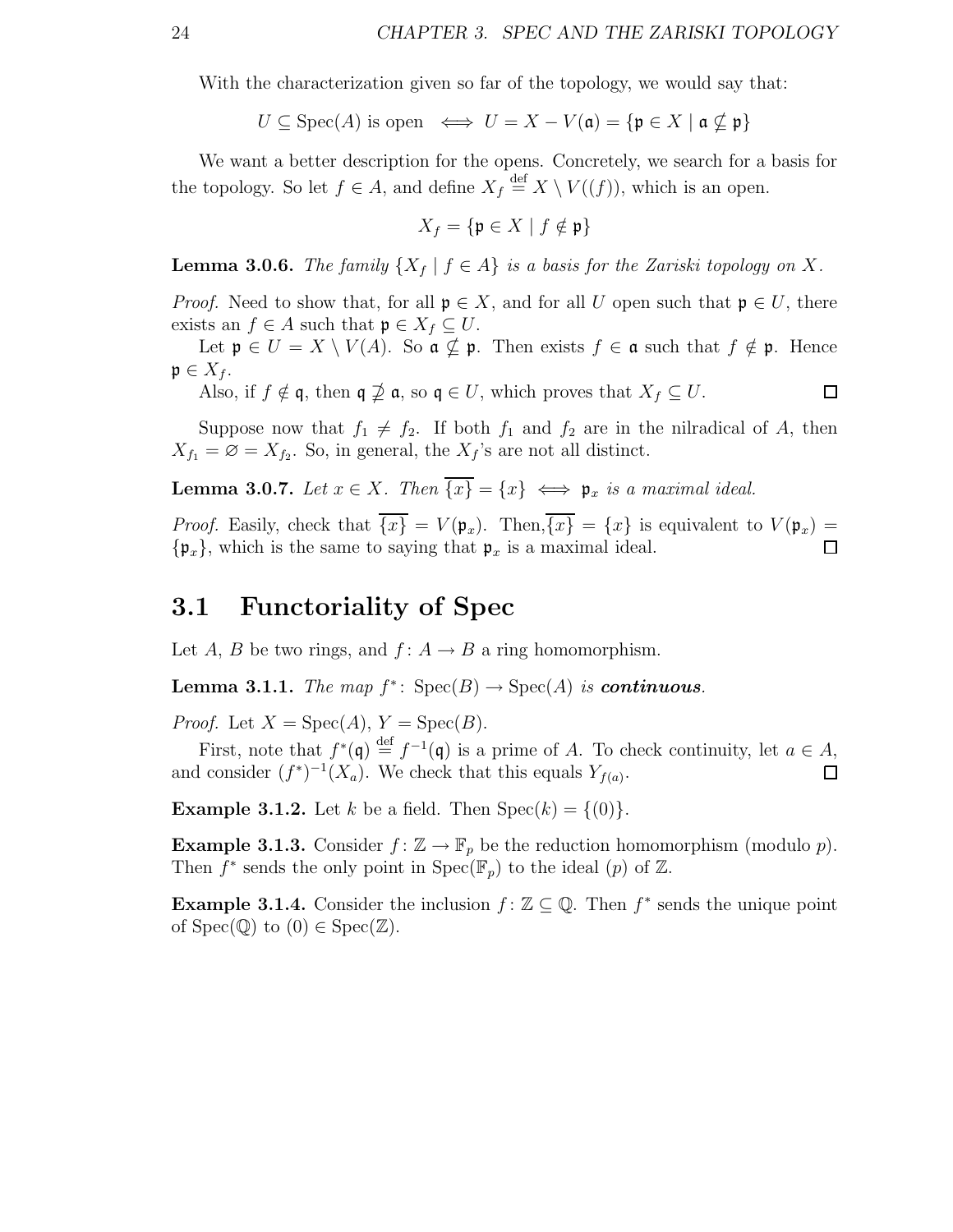**Example 3.1.5.** Note that  $Spec(\mathbb{F}_3) \simeq Spec(\mathbb{F}_5)$  (as both are one-point topological spaces), but there is no ring homomorphism  $f : \mathbb{F}_3 \to \mathbb{F}_5$ .

**Example 3.1.6.** Let p be a prime, and  $A = \mathbb{Z}/p^n\mathbb{Z}$ . Consider the canonical map  $\mathbb{Z} \twoheadrightarrow \mathbb{Z}/p^n\mathbb{Z}.$ 

The ideals of A correspond to those of  $\mathbb Z$  containing  $p^n\mathbb Z$ . Thus A has only one prime ideal, and so  $Spec(A)$  is a one-point topological space.

So even with A not being a field, we can get  $Spec(A)$  to have only one point. And again,  $Spec(A) \simeq Spec(k)$ , but A is not even a field.

**Example 3.1.7.** Let  $A = \frac{Z}{2332}$  $\frac{2}{2^3 3^2 5 \mathbb{Z}}$ . Then  $Spec(A) = \{2A, 3A, 5A\}$ , with the discrete topology.

**Example 3.1.8.** Let  $A = \mathbb{Z}_{(2)} = \{\frac{a}{b}\}$  $\frac{a}{b} \in \mathbb{Q} \mid a, b \in \mathbb{Z}, (a, b) = 1, 2 \nmid b$   $\subseteq \mathbb{Q}.$ Then  $Spec(A) = \{(0), (2)\}.$ 

**Claim.** Every ideal of  $A$  is of the form  $2^n A$ .

Note also that (2) is maximal (and thus closed in  $Spec(A)$ ). The ideal (0) is then open, and  $\overline{\{(0)\}}$  = Spec(A).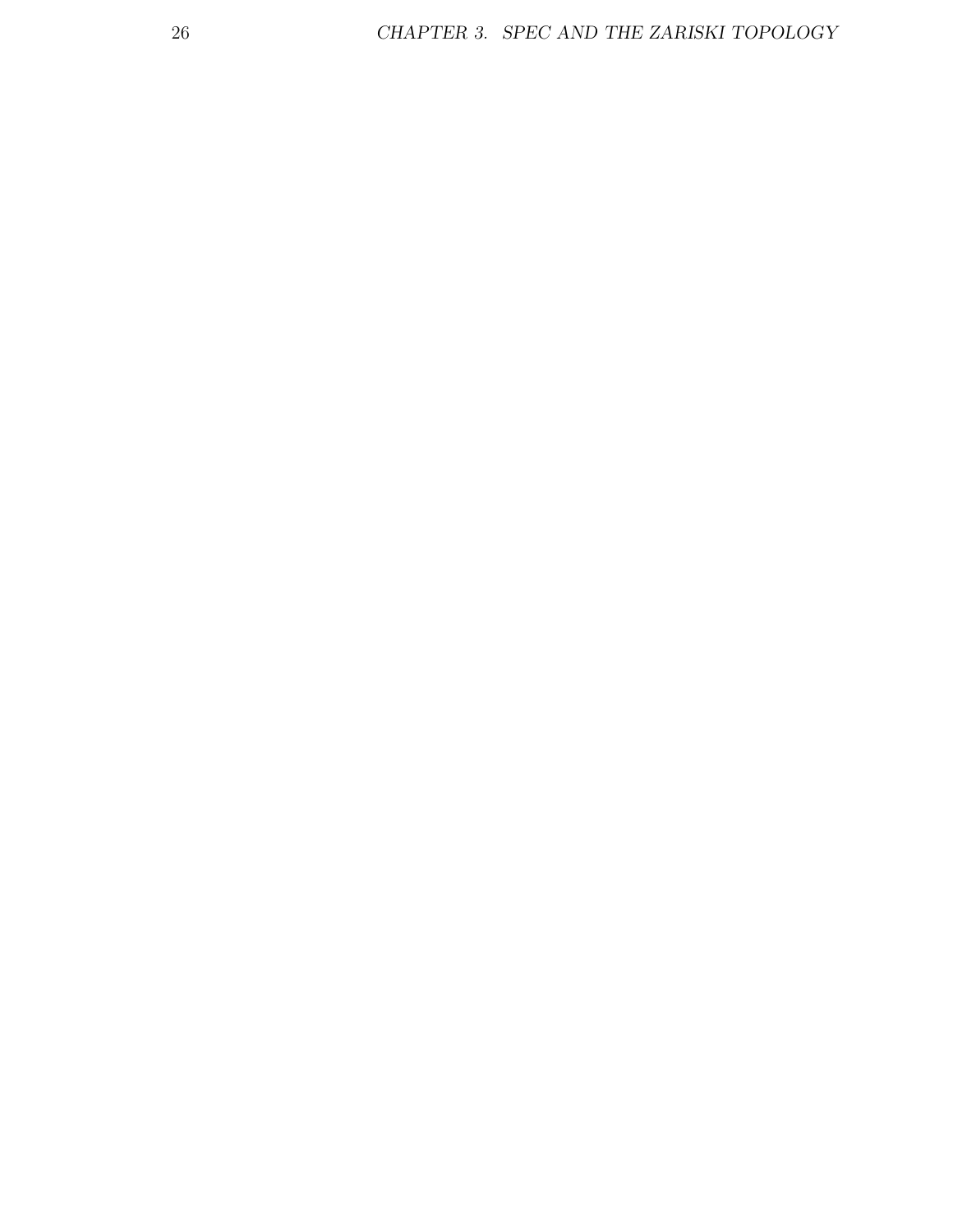## Chapter 4

## Towards the Sheaf of Functions

Let A be a ring, and consider  $X = \text{Spec}(A)$ , which is so far a topological space with the Zariski topology. Every element  $a \in A$  can be thought of as a function on X, with values in  $\prod_{x\in X} \kappa(x)$  (where  $\kappa(x) = \kappa(\mathfrak{p}_x) = A_{\mathfrak{p}_x}/\mathfrak{m}_{\mathfrak{p}_x}$ ), in the following way: if  $x \in X$ , then  $a(x) \stackrel{\text{def}}{=} \text{image of } a \text{ in } \kappa(x)$ .

If  $U \subseteq X$  is an open, we want to define functions  $U \to \coprod_{x \in U} \kappa(x)$ . As a first case, what if  $U = X_f$ , for some  $f \in A$ ?

**Example 4.0.9.** Let A be a ring, and  $S \subseteq A$  be a multiplicatively closed set. Let  $\varphi: A \to S^{-1}A$  be the canonical morphism. It induces a continuous map as usual, that is:  $\varphi^*$ :  $Spec(S^{-1}A) = Y \rightarrow Spec(A) = X$ . We study this map more closely:

#### Lemma 4.0.10.

- 1.  $\varphi^*$  is injective.
- 2. The image of  $\varphi^*$  is

$$
X_S \stackrel{\text{def}}{=} \bigcap_{f \in S} X_f = \{ x \in X \mid \mathfrak{p}_x \cap S = \varnothing \}
$$

3. If we put on  $X<sub>S</sub>$  the topology induced from X, then  $\varphi^*$  is a homeomorphism  $Y \simeq X_S$ .

*Proof.* Let  $Y = \text{Spec}(S^{-1}A)$ . It is easy to check that  $\varphi^*(Y) \subseteq X_S$ . We will construct an inverse map  $\psi \colon X_S \to Y$ .

Given  $\mathfrak{p} \in X_S$ , define  $\psi(\mathfrak{p}) \stackrel{\text{def}}{=} S^{-1} \mathfrak{p} \subseteq S^{-1} A$ .

27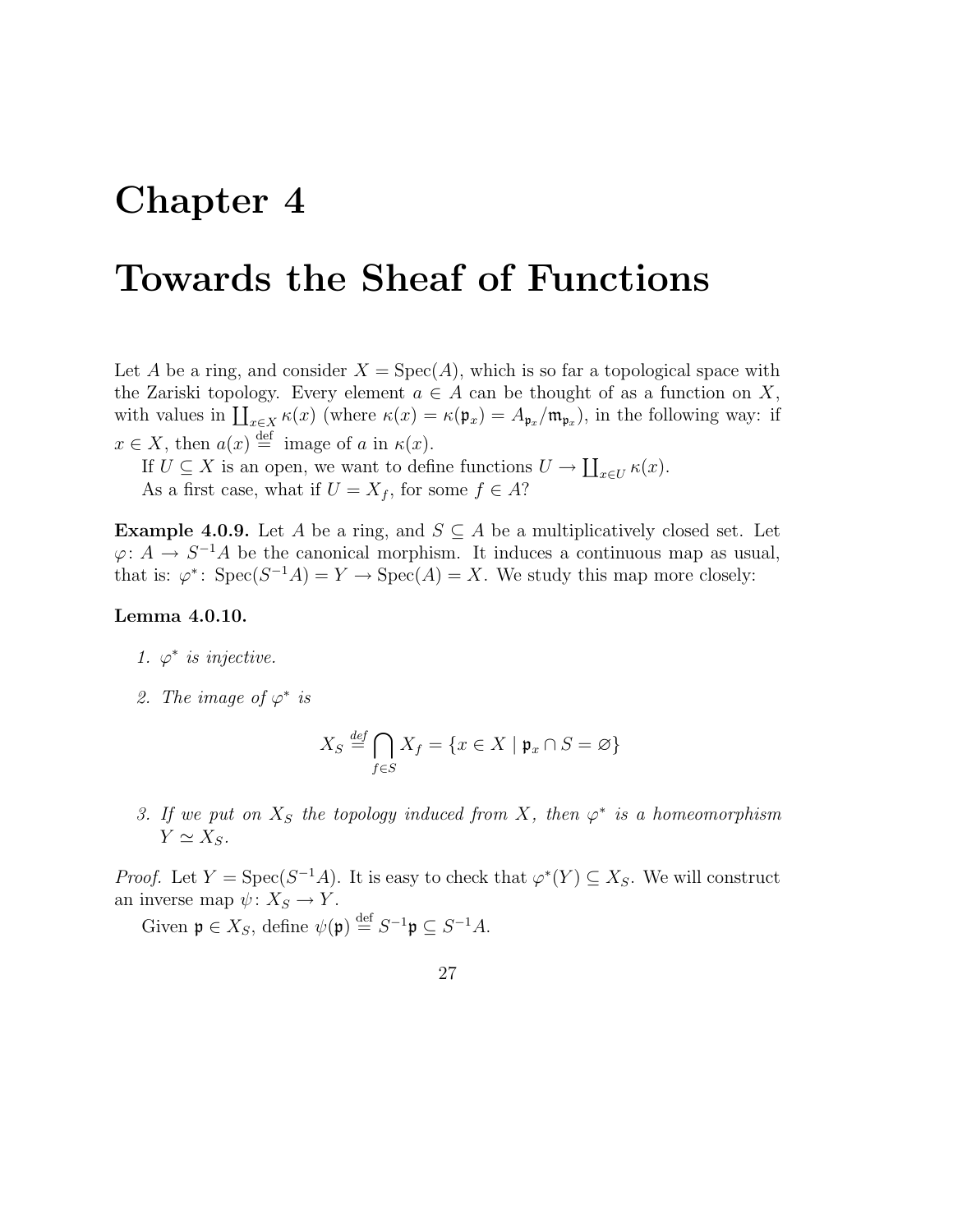One checks that  $S^{-1}$ **p** is prime (it is a proper ideal because  $\mathfrak{p} \cap S = \emptyset$ ) just from the definition.

Also, we need that  $\psi \circ \varphi^* = \text{Id}_Y$ ,  $\varphi^* \circ \psi = \text{Id}_{X_S}$ .

Let  $\mathfrak{q} \subseteq S^{-1}A$ .  $\psi(\varphi^*(\mathfrak{q})) = \psi(\mathfrak{p})$ , where  $\mathfrak{p} = \{a \in A \mid \frac{a}{1} \in \mathfrak{q}\}$ . In general, it is true that  $S^{-1}$ **p**  $\subseteq$  **q**, because **q** is an ideal  $\left(\frac{a}{s} = \frac{1}{s} \cdot \frac{a}{1} \in \mathbf{q}\right)$ . Bu  $rac{1}{s} \cdot \frac{a}{1}$  $\frac{a}{1} \in \mathfrak{q}$ ). But let  $\frac{a}{s} \in \mathfrak{q}$ . And hence:

$$
s\frac{a}{s}\in \mathfrak{q} \Rightarrow \frac{a}{1}\in \mathfrak{q} \Rightarrow a\in \mathfrak{p} \Rightarrow \frac{a}{s}\in S^{-1}\mathfrak{p}
$$

The other composition is checked similarly.

Lastly, we want to show that  $\psi$  is continuous. So let  $\frac{a}{s} \in S^{-1}A$ . Easily, one checks that  $\psi^{-1}(Y_{\frac{a}{s}}) = X_a \cap X_S$ , which is an open in  $X_S$ , as wanted.

**Example 4.0.11.** Let A be an integral domain, and  $S = A \setminus 0$ . Then  $S^{-1}A = Q(A)$ is a field. In the corresponding specs, the image of its unique point is  $X_S = \{x \in$  $X | \mathfrak{p}_x \cap (A \setminus 0) = \varnothing$  = {(0)}.

**Example 4.0.12.** Let A be a ring, and  $\mathfrak{p} \subsetneq A$  a prime ideal. Let  $S = A \setminus \mathfrak{p}$ . Then  $S^{-1}A = A_{\mathfrak{p}}$ , and we get that  $Spec(A_{\mathfrak{p}}) \simeq X_S = {\mathfrak{q}} \in X \mid {\mathfrak{q}} \subseteq {\mathfrak{p}}$ .

**Example 4.0.13.** Let A be a ring, and  $f \in A$ . Let  $S = \{1, f, f^2, \dots\}$  (assume that  $f$  is not nilpotent, to avoid trivial cases).

In this case,  $S^{-1}A = A_f$ , and we get  $Spec(A_f) \simeq X_f \subseteq X$ .

This last example is important: every element  $\alpha \in A_f$  can be seen as a function on  $Spec(A_f) \simeq X_f$ :

$$
X_f \simeq \operatorname{Spec}(A_f) \to \coprod_{\mathfrak{q} \in \operatorname{Spec}(A_f)} \kappa(\mathfrak{q})
$$

Also,  $\kappa(\mathfrak{q}) = \kappa(\mathfrak{p})$ , where  $\mathfrak{p} = \varphi^*(\mathfrak{q})$ .

We want to define, for  $U \subseteq X$  open,  $\mathcal{O}_X(U) \stackrel{\text{def}}{=} \{$  "special" functions  $U \to \coprod_{x \in U} \kappa(x)\}.$  $_{x\in U}\kappa(x)\}.$ 

So far, we have set:

- For  $U = X$ ,  $\mathcal{O}_X(X) = A$ .
- For  $U = X_f$ ,  $\mathcal{O}_X(X_f) = A_f$ .

We will develop first the general theory of sheaves in order to define  $\mathcal{O}_X(U)$  for general U.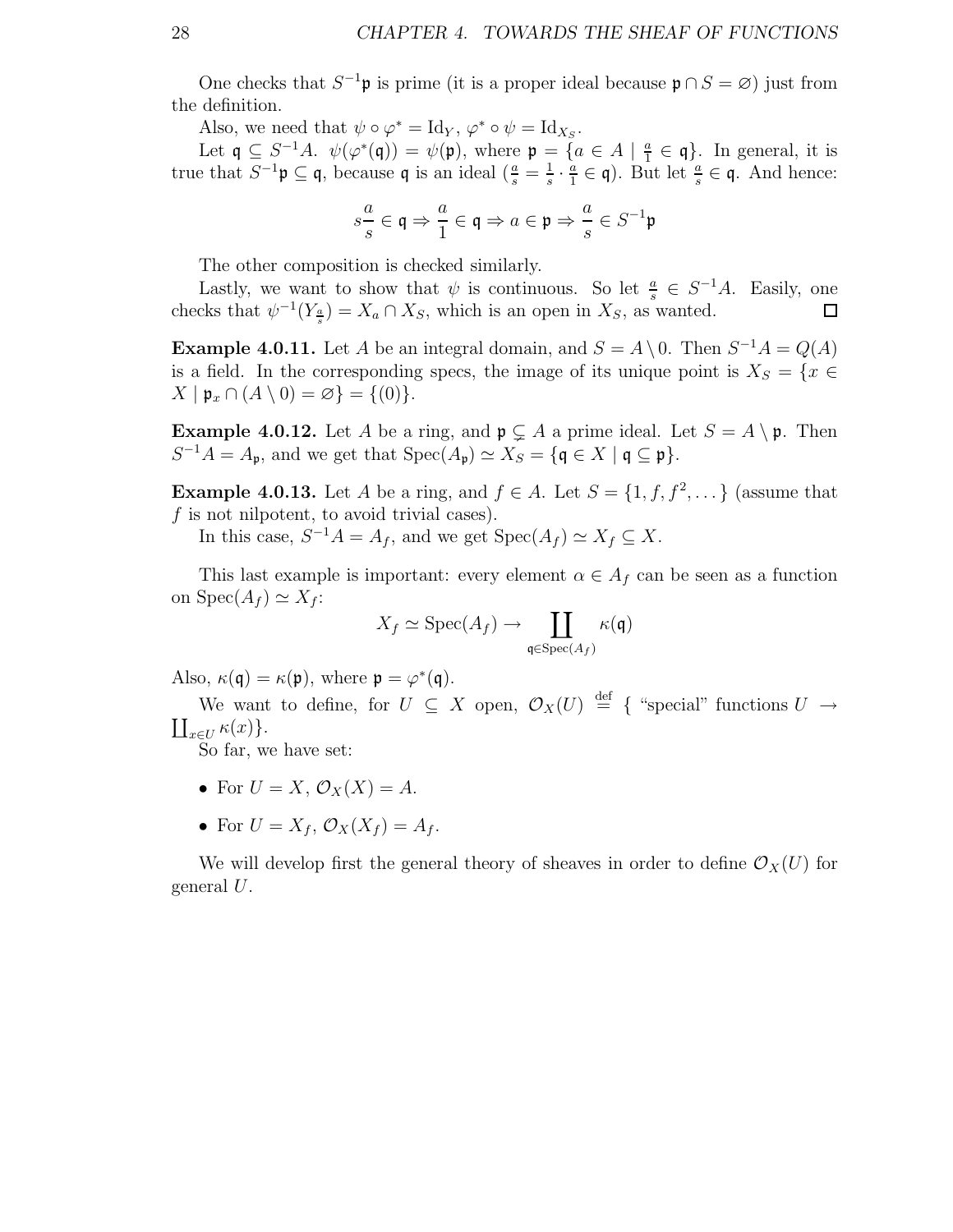# Chapter 5

## Some Sheaf Theory

Let  $X$  be a topological space.

Definition 5.0.14. A *presheaf* (of abelian groups, although it can be of rings, modules, or actually of any abelian category) is a rule  $\mathcal F$  which assigns:

- To every open subset  $U \subseteq X$ , an abelian group  $\mathcal{F}(U)$ .
- To every pair of opens  $V \subseteq U \subseteq X$ , a group homomorphism  $\rho_{UV} : \mathcal{F}(U) \to$  $\mathcal{F}(V)$ , called *restriction*, satisfying:
	- $-\rho_{UU} = \mathrm{Id}_{\mathcal{F}(U)},$
	- If  $W \subset V \subset U \subset X$ , then  $\rho_{UW} = \rho_{VW} \circ \rho_{UV}$ .

The following is the "standard" example to keep in mind.

**Example 5.0.15.** Let X be a topological space, and define  $\mathcal F$  to be the presheaf of complex-valued continuous functions on X. That is, for a open  $U \subseteq X$ , one defines  $\mathcal{F}(U) \stackrel{\text{def}}{=} \{f: U \to \mathbb{C} \mid f \text{ is continuous}\}.$ 

The maps  $\rho_{UV}$  are the restriction of a continuous map to a smaller open.

Because of this example, one sometimes writes  $\rho_{UV}(f)$  as  $f|_U$ 

The presheaf  $\mathcal F$  defined in the previous example has an interesting property: given any open set U, and any open covering of it, then a function  $f$  on U is determined uniquely by its restrictions to the opens in the cover. Moreover, given the *local* description of a function, it is possible to glue it to a global function, provided that the local data is compatible.

This is called the sheaf property, and we will make it more precise in the following.

29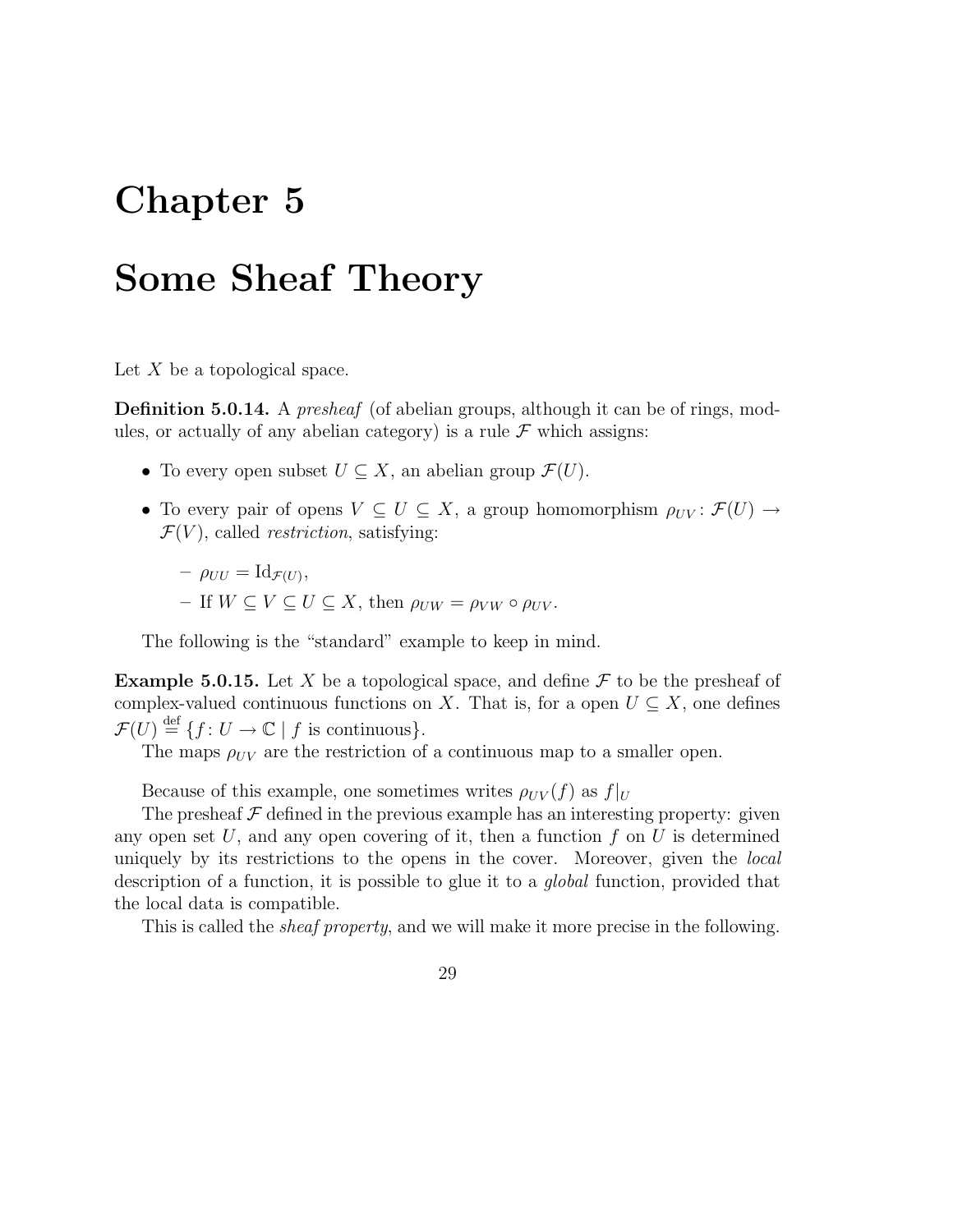**Definition 5.0.16.** Let X be a topological space,  $\mathcal F$  a presheaf on X. Then  $\mathcal F$  is a sheaf of abelian groups if for every  $U \subseteq X$  open,  $\{U_i\}_{i\in I}$  an open covering of U and  $\{f_i\}_{i\in I}$  with  $f_i \in \mathcal{F}(U_i)$ , such that for all pairs  $i, j \in I$ ,  $\rho_{U_i, U_i \cap U_j}(f_i) = \rho_{U_j, U_i \cap U_j}(f_j)$ , then:

 $\exists ! f \in \mathcal{F}(U)$  such that for all  $i \in I$ ,  $\rho_{U,U_i}(f) = f_i$ 

Another way of describing sheaves is through its stalks, which we now define.

So suppose that F is a presheaf on X, and fix  $x \in X$ . Let  $I \stackrel{\text{def}}{=} \{U \subseteq X \mid$ U is open and  $x \in U$ .

The set I, ordered by inclusion, is a directed set  $(U \geq V \iff U \subseteq V)$ . Consider then the directed family (of abelian groups):

$$
\{\{\mathcal{F}(U) \mid U \in I\}, \rho_{UV}\}\
$$

This is a directed family of abelian groups, and one can take its direct limit.

**Definition 5.0.17.** The *stalk* of  $\mathcal F$  at  $x$ , is:

$$
\mathcal{F}_x \stackrel{\text{def}}{=} \varinjlim_{U \in I} (\mathcal{F}(U), \rho_{UV})
$$

We make this more down-to-earth:

$$
\mathcal{F}_x = \left(\coprod_{U \in I} \mathcal{F}(U)\right) \diagup \sim
$$

where if  $f \in \mathcal{F}(U)$  and  $g \in \mathcal{F}(V)$ , then  $f \sim g \iff \exists W \in I, W \subseteq U \cap V$  such that  $\rho_{UW}(f) = \rho_{VW}(g).$ 

For every  $U \in I$ , we have a map

$$
\mathcal{F}(U) \to \mathcal{F}_x, \quad f \mapsto [f]
$$

which is a morphism of abelian groups.

Also, given  $[f], [g] \in \mathcal{F}_x$ , with  $f \in \mathcal{F}(U)$  and  $g \in \mathcal{F}(V)$ , we can define  $[f] + [g] \stackrel{\text{def}}{=}$  $[f' + g']$ , where we let  $W \stackrel{\text{def}}{=} U \cap V$ , so that  $f' \stackrel{\text{def}}{=} f|W$  and  $g' \stackrel{\text{def}}{=} g|W$ . It is easy to show that this is well-defined and it makes  $\mathcal{F}_x$  into an abelian group.

In the exercises we will show that, if  $\mathcal F$  is a sheaf of abelian groups on a topological space X, then  $\mathcal F$  can be recovered from all its stalks.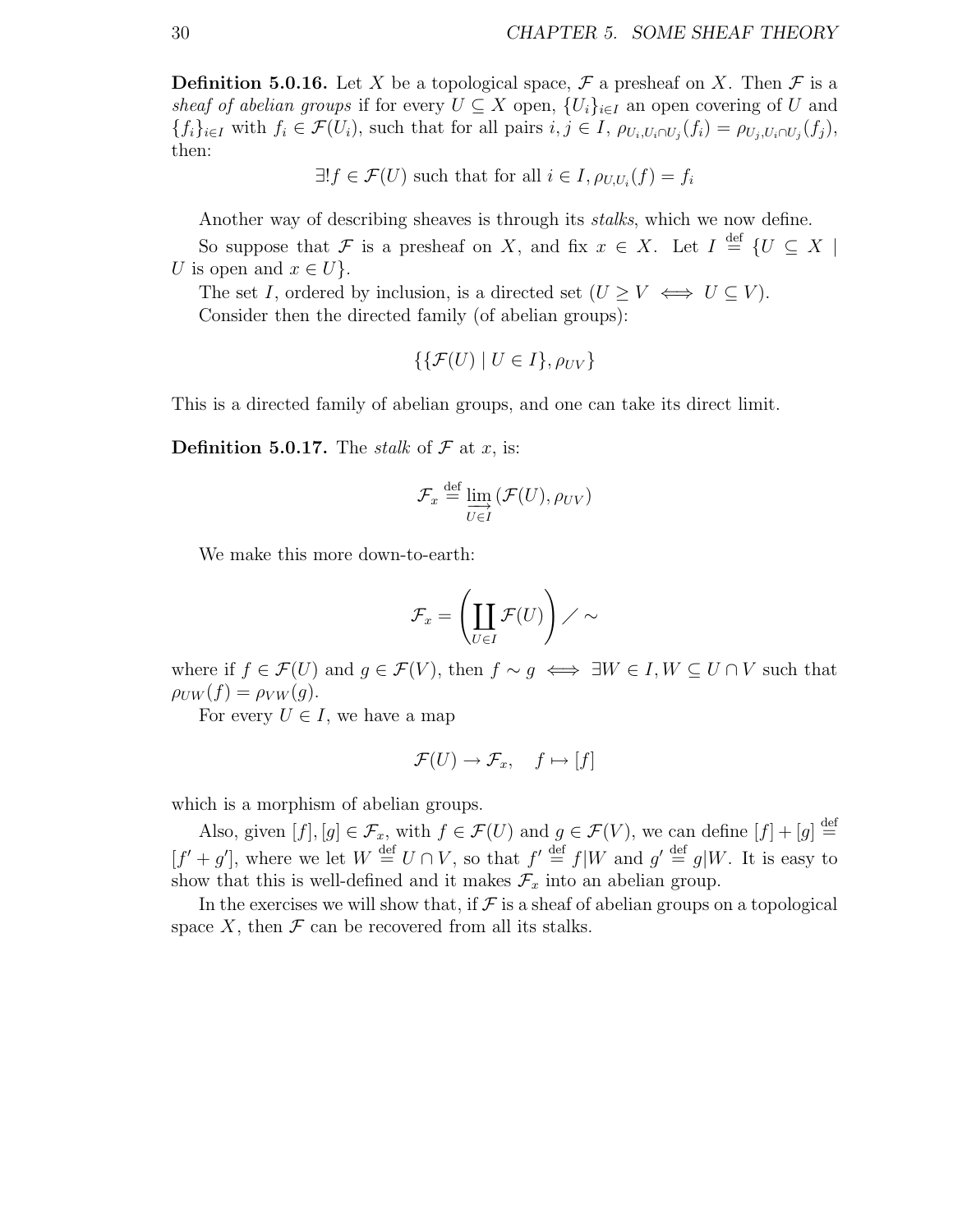## 5.1 Morphisms of (pre)sheaves

Given  $\mathcal{F}, \mathcal{G}$  sheaves of abelian groups on X.

**Definition 5.1.1.** A morphism  $\varphi: \mathcal{F} \to \mathcal{G}$  is a natural transformation of the functor  ${\mathcal F}$  to  ${\mathcal G}$ .

That is,  $\varphi$  is a collection  $\{\varphi_U\}_{U\subseteq X}$ , such that  $\varphi_U : \mathcal{F}(U) \to \mathcal{G}(U)$  and such that, if  $V ⊆ U ⊆ X$ , then the following diagram commutes:

$$
\mathcal{F}(U) \xrightarrow{\varphi_U} \mathcal{G}(U)
$$

$$
\downarrow^{\rho_{UV}} \downarrow^{\rho'_{UV}}
$$

$$
\mathcal{F}(V) \xrightarrow{\varphi_V} \mathcal{G}(V),
$$

(or, in the alternate notation,  $\varphi_U(f)|_V = \varphi_V(f|_U)$ ).

If  $\mathcal{F}, \mathcal{G}$  are sheaves, then  $\varphi$  is a *morphism of sheaves* if it is one of presheaves.

Suppose that F, G are sheaves, and  $\varphi: \mathcal{F} \to \mathcal{G}$  is a morphism. Note that  $\varphi$ induces a morphism of directed sets  $\{\varphi_U\}$ , and thus a morphism on the stalks,

$$
\varphi_x\colon \mathcal{F}_x\to \mathcal{G}_x
$$

for each  $x \in X$ , which is defined as:

$$
\varphi_x([f]) \stackrel{\text{def}}{=} [\varphi_U(f)] \quad \text{if } f \in \mathcal{F}(U)
$$

**Definition 5.1.2.** A morphism  $\varphi$  is *injective* (resp. *surjective*, *bijective*) if  $\varphi_x$  is injective (resp. surjective, bijective) for each  $x \in X$ .

Suppose that  $\mathcal F$  is a *presheaf* of abelian groups on X.

**Proposition 5.1.3.** There exists a unique sheaf of abelian groups  $\mathcal{F}^+$  on X, together with a morphism of presheaves  $\varphi \colon \mathcal{F} \to \mathcal{F}^+$  with the property that the induced map on the stalks  $\varphi_x \colon \tilde{\mathcal{F}}_x \to \mathcal{G}_x$  is an isomorphism for all  $x \in X$  (note that  $\varphi$  is injective, so we can think of  $\mathcal{F} \subseteq \mathcal{F}^+$ ).

*Proof.* We define  $\mathcal{F}^+$  explicitly as, given  $U \subseteq X$  any open subset,

$$
\mathcal{F}^+(U) \stackrel{\text{def}}{=} \begin{cases} s: U \to \bigcup_{x \in U} \mathcal{F}_x \mid & s(x) \in \mathcal{F}_x \forall x \in U, \text{ and} \\ \exists \text{ an open cover } \{U_i\}_{i \in I} \text{ of } U \text{ with} \\ \text{sections } t_i \in \mathcal{F}(U_i) \text{ such that } s|_{U_i} = t_i \end{cases}.
$$

From this, it is an exercise to show that  $\mathcal{F}^+$  is a sheaf satisfying the required property.

 $\Box$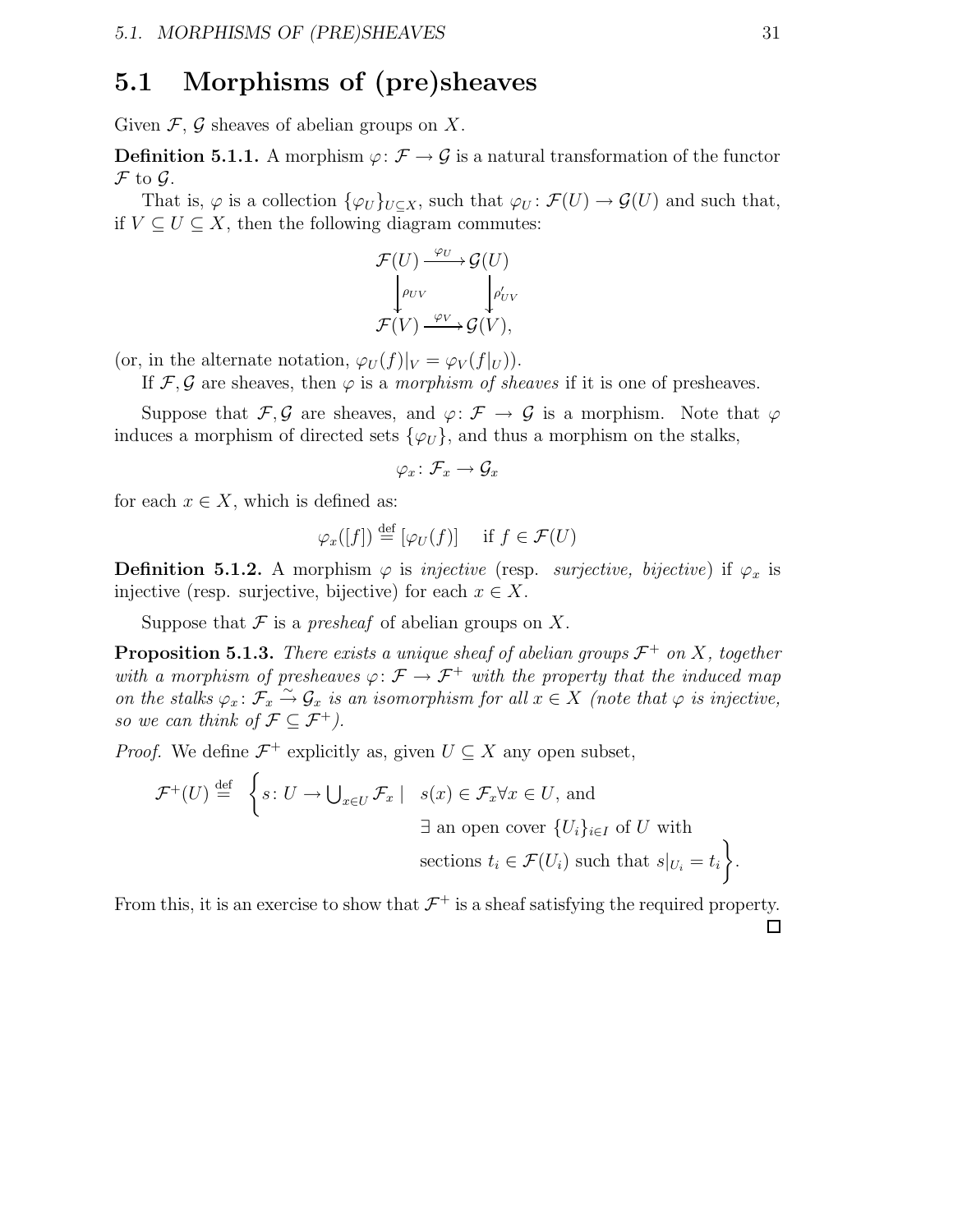The sheaf  $\mathcal{F}^+$  whose existence is asserted in the previous proposition is often called the *sheafification* of  $\mathcal{F}$ .

Proposition 5.1.4 (Universal Property of the sheafification). Let  $\mathcal F$  be a presheaf, and  $\mathcal{F}^+$  its sheafification. Then, for every sheaf  $\mathcal G$  on  $X$  and morphism  $\psi \colon \mathcal{F} \to \mathcal{G}$ , there exists a unique morphism  $\alpha : \mathcal{F}^+ \longrightarrow \mathcal{G}$  which makes the diagram



commutative.

Remarks. (1) If  $\mathcal F$  and  $\mathcal G$  are bijective (i.e. bijective on the stalks) then they are isomorphic, and we will identify them.

(2) If  $\varphi: \mathcal{F} \hookrightarrow \mathcal{G}$  is injective, then for all  $U \subseteq X$ ,  $\varphi(U): \mathcal{F}(U) \hookrightarrow \mathcal{G}(U)$  is injective, and we say that  $\mathcal F$  is a *subsheaf* of  $\mathcal G$ .

Let  $\varphi: \mathcal{F} \hookrightarrow \mathcal{G}$  be a subsheaf of  $\mathcal{G}$ . We define the *quotient sheaf*  $\mathcal{F}/\mathcal{G}$  as the sheafification of the presheaf that assigns:

$$
U \to \mathcal{G}(U)/\mathcal{F}(U)
$$

Note also that, if  $x \in X$ , then  $(\mathcal{G}/\mathcal{F})_x = \mathcal{G}_x/\mathcal{F}_x$ .

#### 5.2 Changing the Topological Space

Let X,Y be topological spaces, and let  $f: X \to Y$  a continuous map.

Let  $\mathcal F$  be a sheaf on X, and  $\mathcal G$  a sheaf on Y. Then one can push-forward the sheaf  $\mathcal F$  (called then a direct image sheaf), or pull-back the sheaf  $\mathcal G$  (called an inverse image). For now, we just see the direct image, as that is what we need for now.

**Definition 5.2.1.** The direct image sheaf of  $\mathcal F$  by f is  $f_*\mathcal F$ , defined by:

$$
(f_*\mathcal{F})(V) \stackrel{\text{def}}{=} \mathcal{F}(f^{-1}(V)) \qquad \text{if } V \subseteq Y \text{ is any open.}
$$

#### 5.3  $B$ -sheaves

Let X be a topological space, and let  $\mathcal{B} = \{U_i\}$  be a basis for the opens in X.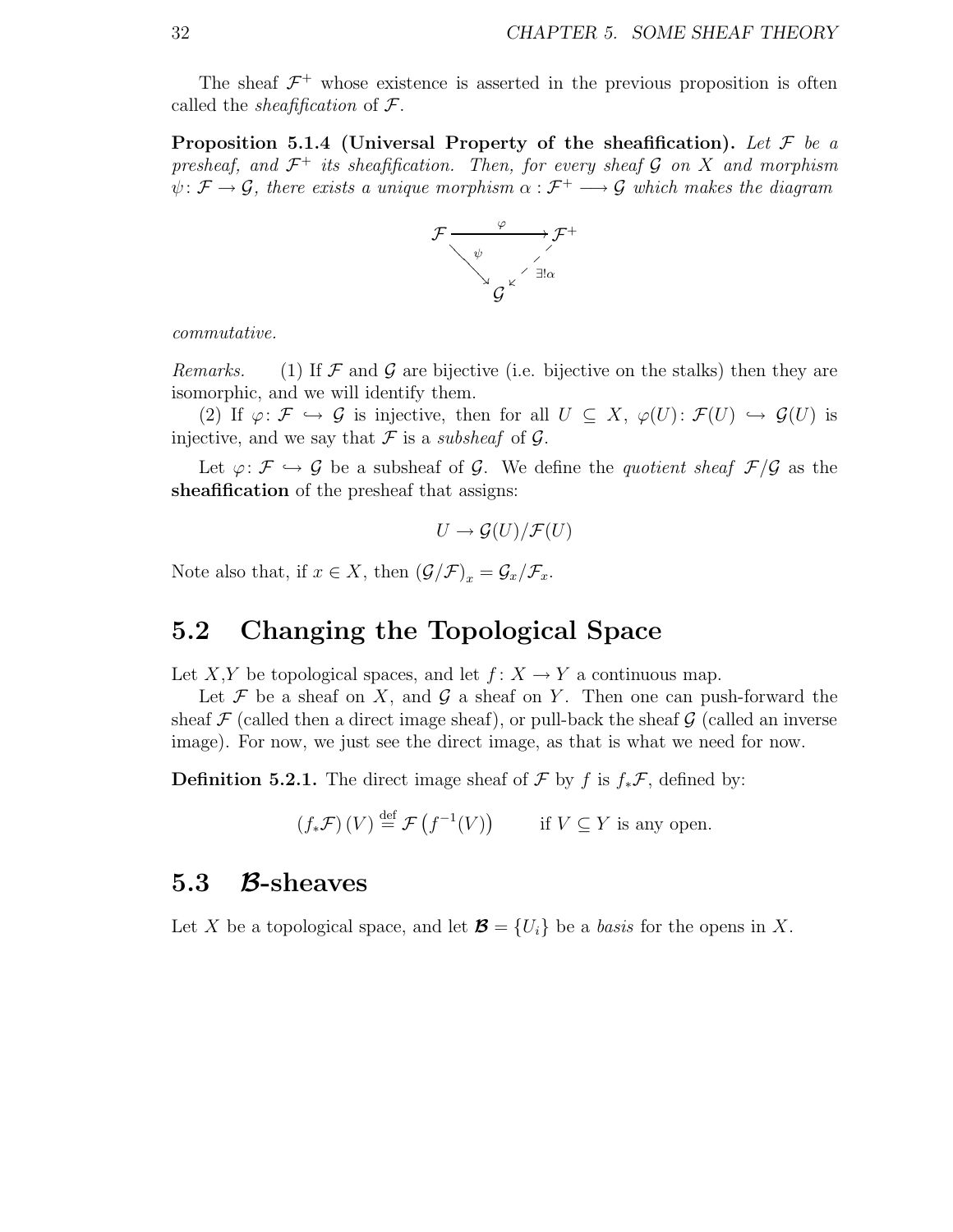**Definition 5.3.1.** A **B**-sheaf  $\mathcal F$  on X is the giving of:

- $\forall U \in \mathcal{B}$ ,  $\mathcal{F}(U) \in \mathbf{AbGrp}$ .
- $\forall V \subseteq U$  in  $\mathcal{B}$ ,  $\rho_{UV} : \mathcal{F}(U) \to \mathcal{F}(V)$  a group homomorphism, satisfying the identity and transitivity properties, as in the usual sheaves.
- The sheaf axiom for the opens in **B**:

Let  $U \in \mathcal{B}$ ,  $U = \bigcup_i U_i$ , for  $U_i \in \mathcal{B}$ , and let  $t_i \in \mathcal{F}(U_i)$  such that for all  $W \in \mathcal{B}$ such that  $W \subseteq U_i \cap U_j$ ,  $t_i|_W = t_j|_W$ .

Then  $\exists ! \ t \in \mathcal{F}(U)$  such that  $t|_{U_i} = t_i \ \forall i \in I$ .

**Proposition 5.3.2.** Let X be a topological space, **B** a basis for the opens in X, and  $\mathcal F$  a **B**-sheaf on X. Then  $\mathcal F$  extends uniquely to a sheaf  $\mathcal F$  on X.

Moreover, if F, G are **B**-sheaves and  $\varphi$  is a morphism  $\varphi \colon \mathcal{F} \to \mathcal{G}$  of **B**-sheaves, then  $\varphi$  extends uniquely to the corresponding sheaves  $\mathcal F$  and  $\mathcal G$  on X.

*Proof.* It is left as an exercise. One defines a projective system for each open  $U \subseteq X$ , formed by those opens in **B** contained in U, and then  $\mathcal{F}(U)$  is defined as the projective limit of the corresponding abelian groups. limit of the corresponding abelian groups.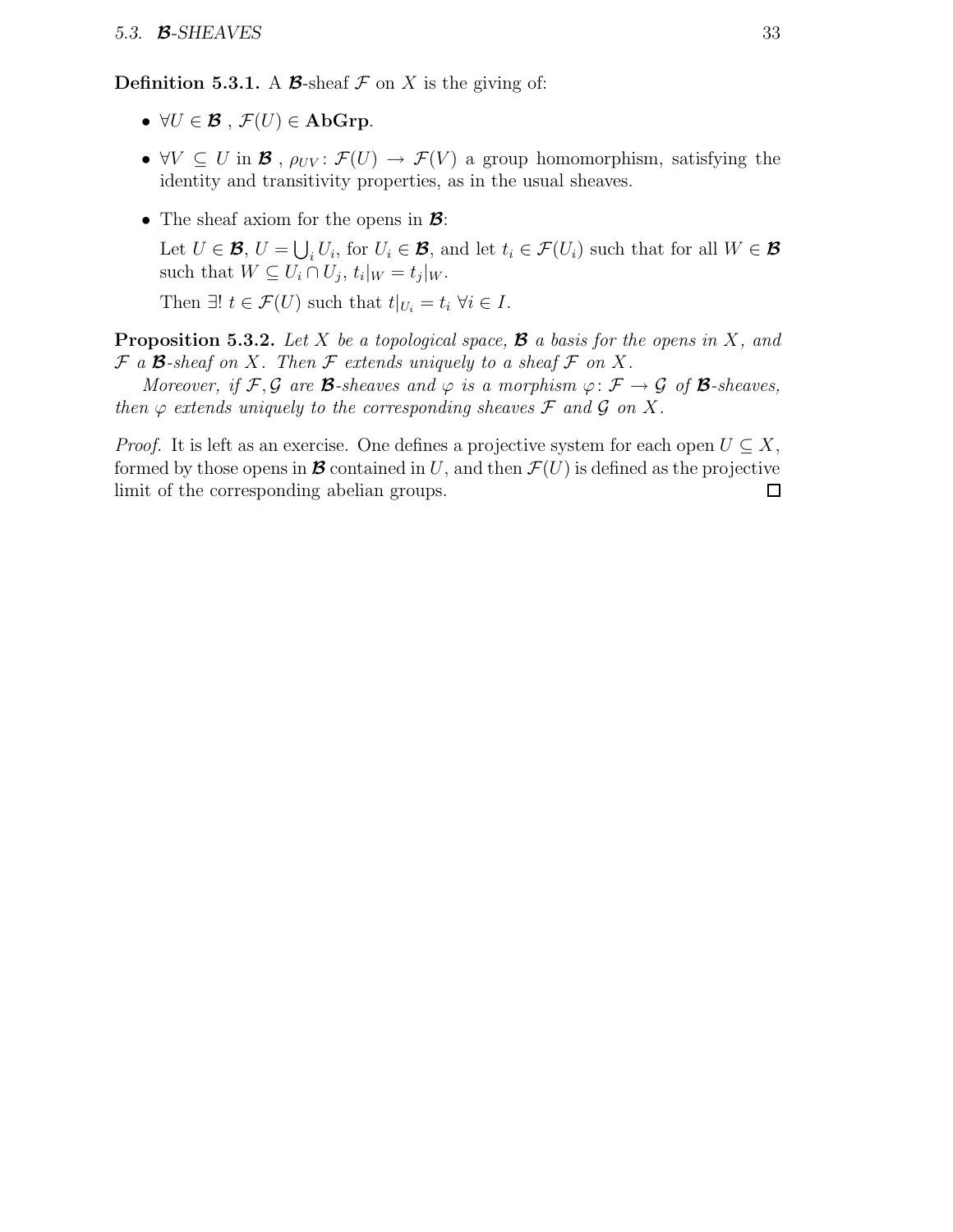CHAPTER 5. SOME SHEAF THEORY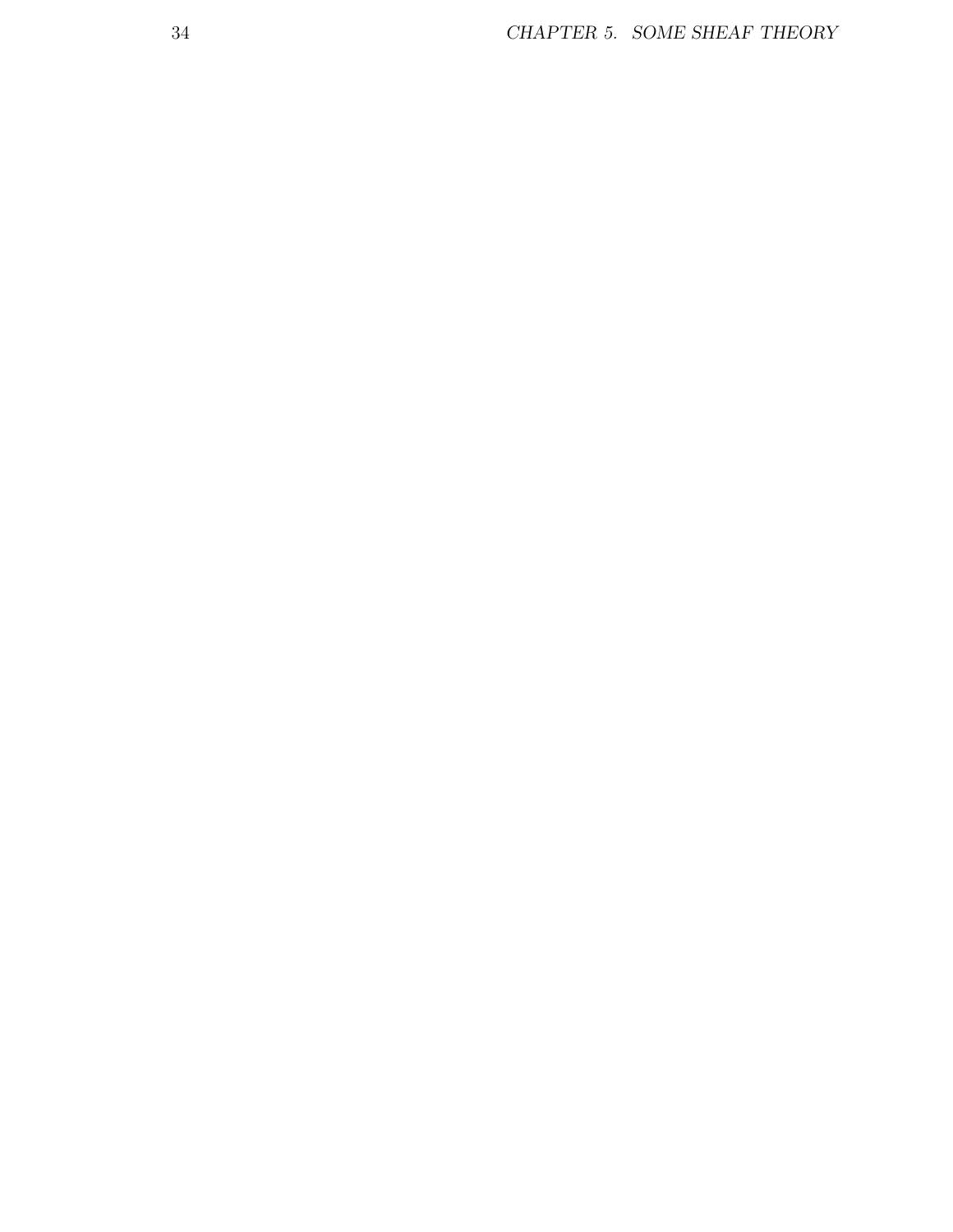# Chapter 6 Affine Schemes

In this section we use the formality of  $\mathcal{B}$ -sheaves to define the spectrum of a ring, the main object of study in this course. In this section, we fix a ring A, and  $X \stackrel{\text{def}}{=} \text{Spec}(A)$ . Also, we let

$$
\mathcal{B} \stackrel{\text{def}}{=} \{X_f \mid f \in A\}.
$$

We will define a  $\mathcal{B}$ -sheaf of rings  $\mathcal{O}_X$  that will extend to a sheaf of rings on X.

We start, for  $f \in A$ , to define  $\mathcal{O}_X(X_f) \stackrel{\text{def}}{=} A_f$ , that is, the localization of A at the set  $S = \{1, f, f^2, \dots\}$  (recall that there is a natural homeomorphism  $Spec(A_f) \simeq$  $X_f$ ).

Now, suppose that  $X_f \subseteq X_g$ . This is the same as to say that  $X_f = X_f \cap X_g \iff$  $X_f = X_{fg}$ . So we replace  $X_f$  with  $X_{fg}$ . We then define:

$$
\rho_{fg} \colon A_g = \mathcal{O}_X(X_g) \longrightarrow \mathcal{O}_X(X_{fg}) = A_{fg}
$$

$$
\xrightarrow{\frac{a}{g^n}} \longmapsto \frac{\frac{af^n}{(fg)^n}}{\frac{af^n}{(fg)^n}},
$$

(or we can define it using the universal property of localization, which we leave as an exercise).

One can check that the restrictions behave as they should.

We proceed now to verify the sheaf property in detail. Let  $X_f$  be one basic open, and consider an arbitrary covering of it by basic opens. As  $X_f$  is quasi-compact, one can extract a finite sub-covering:

$$
X_f = \bigcup_{i=1}^m X_{g_i}
$$

So,  $V(f) = \bigcap_{i=1}^{m} V(g_i) = V((g_1, \ldots, g_n)).$ 

35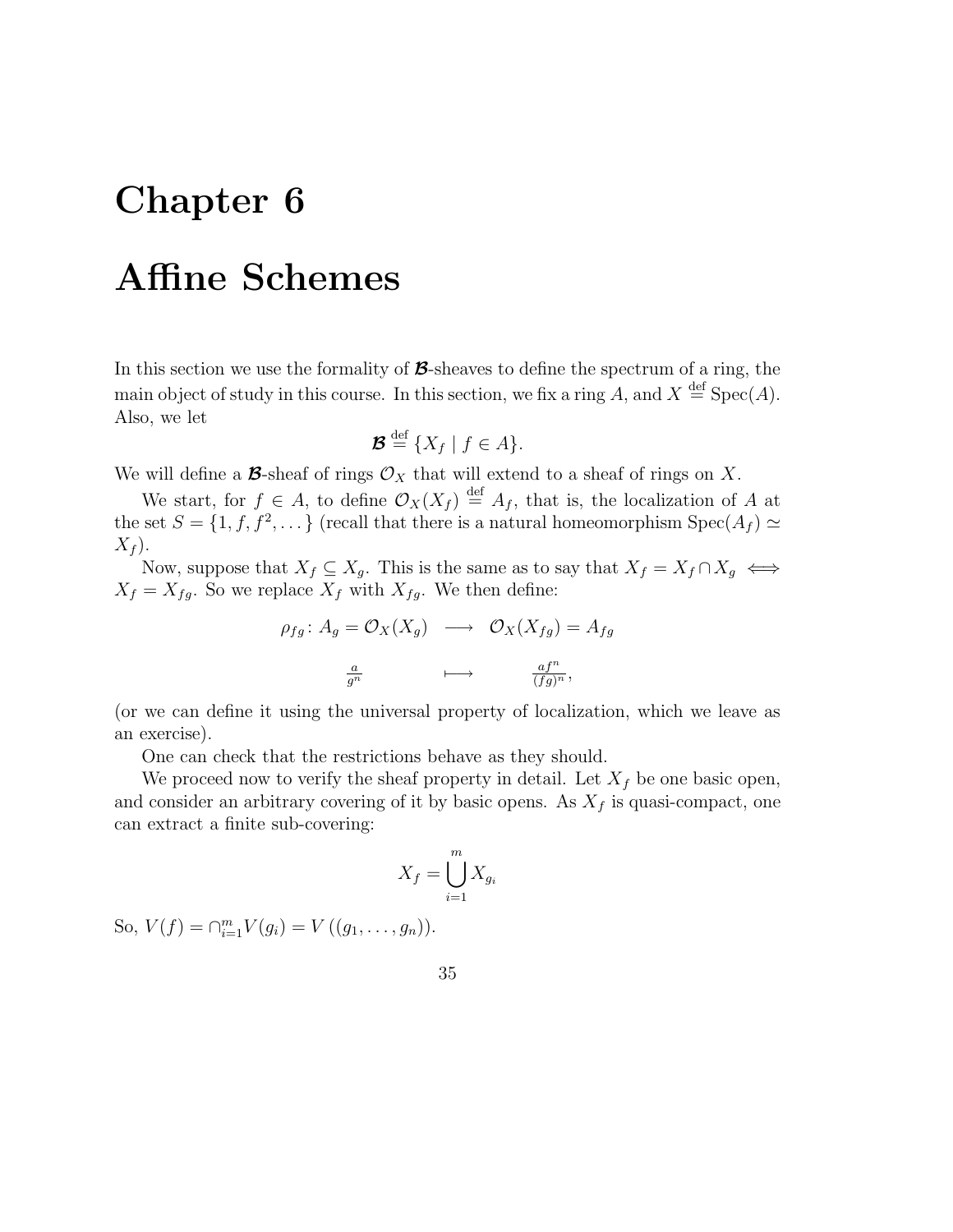This means that  $\mathfrak{rad}(f) = \mathfrak{rad}((g_1 \ldots, g_n)),$  so that  $f^s \in (g_1, \ldots, g_n)$ . So  $f^s =$  $\sum_{i=1}^{m} c_i g_i$  for some  $c_i \in A$ .

More generally, as  $X_{g_i^{n+1}} = X_{g_i}$ , one can write:

$$
f^s = \sum_{i=1}^m b_i g_i^{n+1}
$$

#### Existence

So given a set of sections  $t_i \in \mathcal{O}_X(X_{g_i})$ , written as  $t_i = \frac{a_i}{g_i}$  $\frac{a_i}{g_i}$  (note that, if the exponent in the denominator is greater than one, one can replace  $X_{g_i}$  with  $X_{g_i^n}$ and reduce to this case).

The compatibility condition is

$$
\frac{a_i g_j}{g_i g_j} = \frac{a_j g_i}{g_i g_j},
$$

which is equivalent to the existence of  $n \geq 1$  such that  $(g_i g_j)^n (a_i g_j - a_j g_i) = 0$ (and *n* is chosen large enough so that it works for all pairs  $(i, j)$ ). This, in turn, can be rewritten as  $g_j^{n+1}(a_i g_i^n) = g_i^{n+1}(a_j g_j^n)$ .

Define then  $a \stackrel{\text{def}}{=} \sum_{i=1}^{m} a_i b_i g_i^n$ . We have then:

$$
ag_j^{n+1} = \sum_{i=1}^m b_i (a_i g_i^n g_j^{n+1}) = \sum_{i=1}^m b_i (a_j g_i^{n+1} g_j^n) = a_j g_j^n \sum b_i g_i^{n+1} = a_j g_j^n f^s
$$

So  $g_j^n(ag_j - f^s a_j) = 0$ , so that in  $A_{g_j}$ ,  $t_j = \frac{a_j}{g_j}$  $\frac{a_j}{g_j} = \frac{a}{f^s}$  $\frac{a}{f^s}$ , and then we can define  $t \stackrel{\text{def}}{=} \frac{a}{t}$  $\frac{a}{f^s}$ , which solves our existence problem.

#### Uniqueness

Suppose that  $t \in \mathcal{O}_X(X_f) = A_f$ , such that  $t|_{X_{g_i}} = 0 \forall i$ . We want to prove that  $t=0$ . Write  $t=\frac{a}{f}$  $\frac{a}{f^n}$ . So by hypothesis, one can find u large enough such that  $g_i^u a = 0 \,\forall i.$ 

We then have  $f^s = \sum_{i=1}^m c_i g_i^u$ , and so  $af^s = \sum_{i=1}^m c_i g_i^u a = 0 \implies af^s = 0 \implies$  $t = \frac{af^s}{f^{s+i}}$  $\frac{a f^s}{f^{s+u}} = 0.$ 

**Definition 6.0.3.** The pair  $(X, \mathcal{O}_X)$  is called the *spectrum of A* (Spec(A)), and is called an affine scheme.

So far, given a ring A, we have defined a **B**-sheaf of rings  $\mathcal{O}_X$  on  $X = \text{Spec}(A)$ . From now on, we will call the pair  $(X, \mathcal{O}_X) = \text{Spec}(A)$ . If one wants to distinguish the topological space from the pair, one uses |X| for the space, and  $\mathcal{O}_X$  for the sheaf.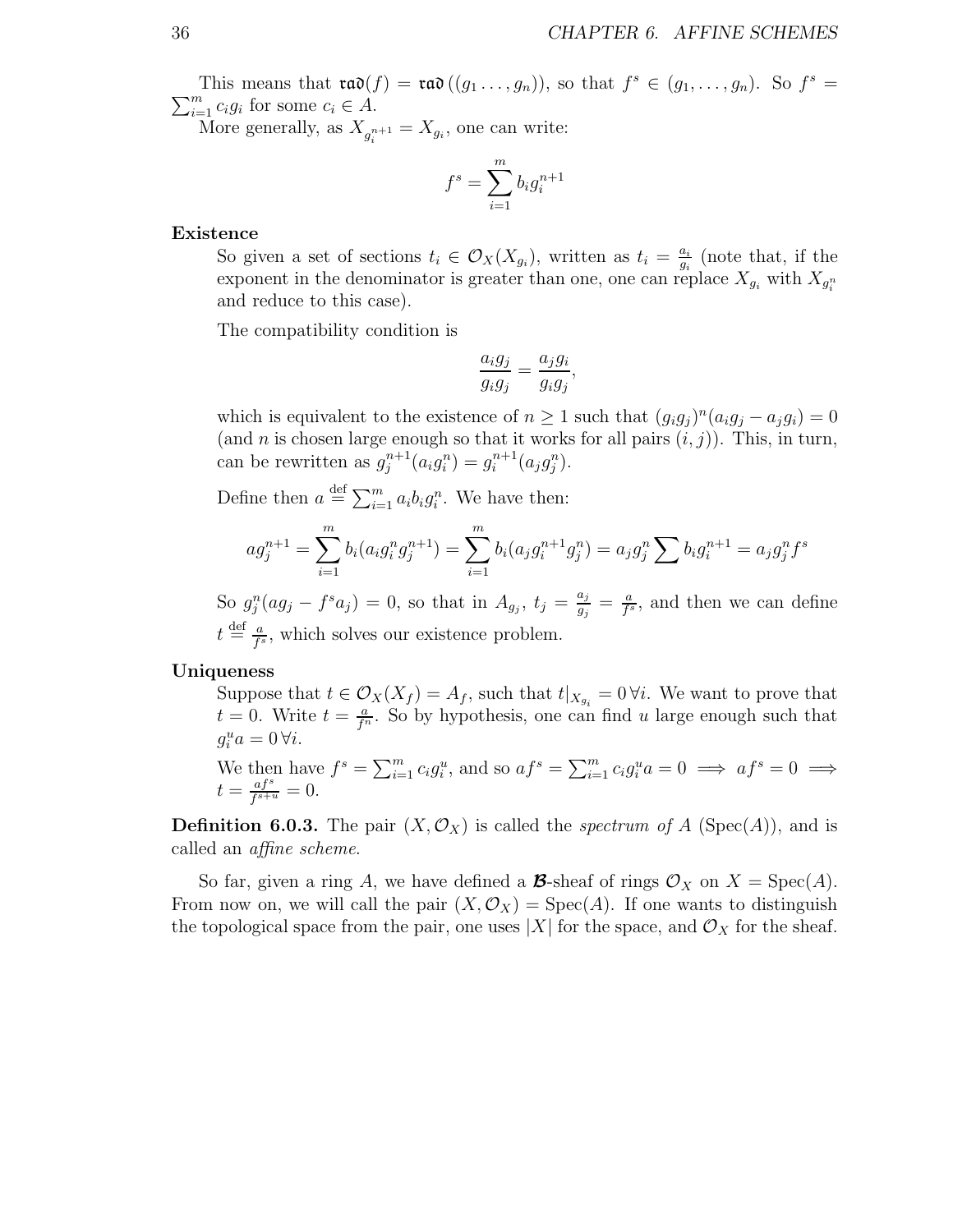*Remark.* We note that  $\mathcal{O}_X(\emptyset) = \mathcal{O}_X(X_0) = A_0 = 0$ , the zero ring. Also, Spec $(0)$  = ∅, so everything is still consistent.

*Remark.* Let  $(X, \mathcal{O}_X)$  = Spec $(A)$ , and let  $x \in X$ . Then:

$$
\mathcal{O}_{X,x} = \varinjlim_{U \ni x} \mathcal{O}_X(U) = \varinjlim_{x \in U \in \mathcal{B}} \mathcal{O}_X(U) = \varinjlim_{X_f \ni x} \mathcal{O}_X(X_f) =
$$

$$
= \varinjlim_{f \in A \setminus \mathfrak{p}_x} \mathcal{O}_X(X_f) = \varinjlim_{f \in A \setminus \mathfrak{p}_x} A_f \simeq A_{\mathfrak{p}_x}
$$

The proof of the last equality is as follows: let  $S \stackrel{\text{def}}{=} A \setminus \mathfrak{p}_x$ . We are taking then

$$
\varinjlim_{f \in S} A_f.
$$

For  $g \in S$ , we want a map  $A_g \to A_{\mathfrak{p}_x} = S^{-1}A$ , and this we get from the universal property of localization. Also, we have a canonical map

$$
A_g \to \varinjlim_{f \in S} A_f.
$$

Given  $g, h \in S$ , the following diagram commutes:



So by the universal property of the direct limit,

$$
\exists! F \colon \varinjlim_{f \in S} A_f \to S^{-1}A
$$

such that  $F\left(\left[\frac{a}{g^n}\right]\right) = \frac{a}{g^n}$  $\frac{a}{g^n} \in S^{-1}A.$ 

Finally, we need to check that  $F$  is an isomorphism, and this is clearly checked (surjectivity is actually trivial).

### 6.1 Exercises

For all the problems in this homework, if X is a toplogical space and  $\mathcal F$  is a sheaf of abelian groups on X, we set  $\mathcal{F}(\phi) = 0$ . Here  $\phi$  is the void set seen as an open of X and 0 is the group with one element.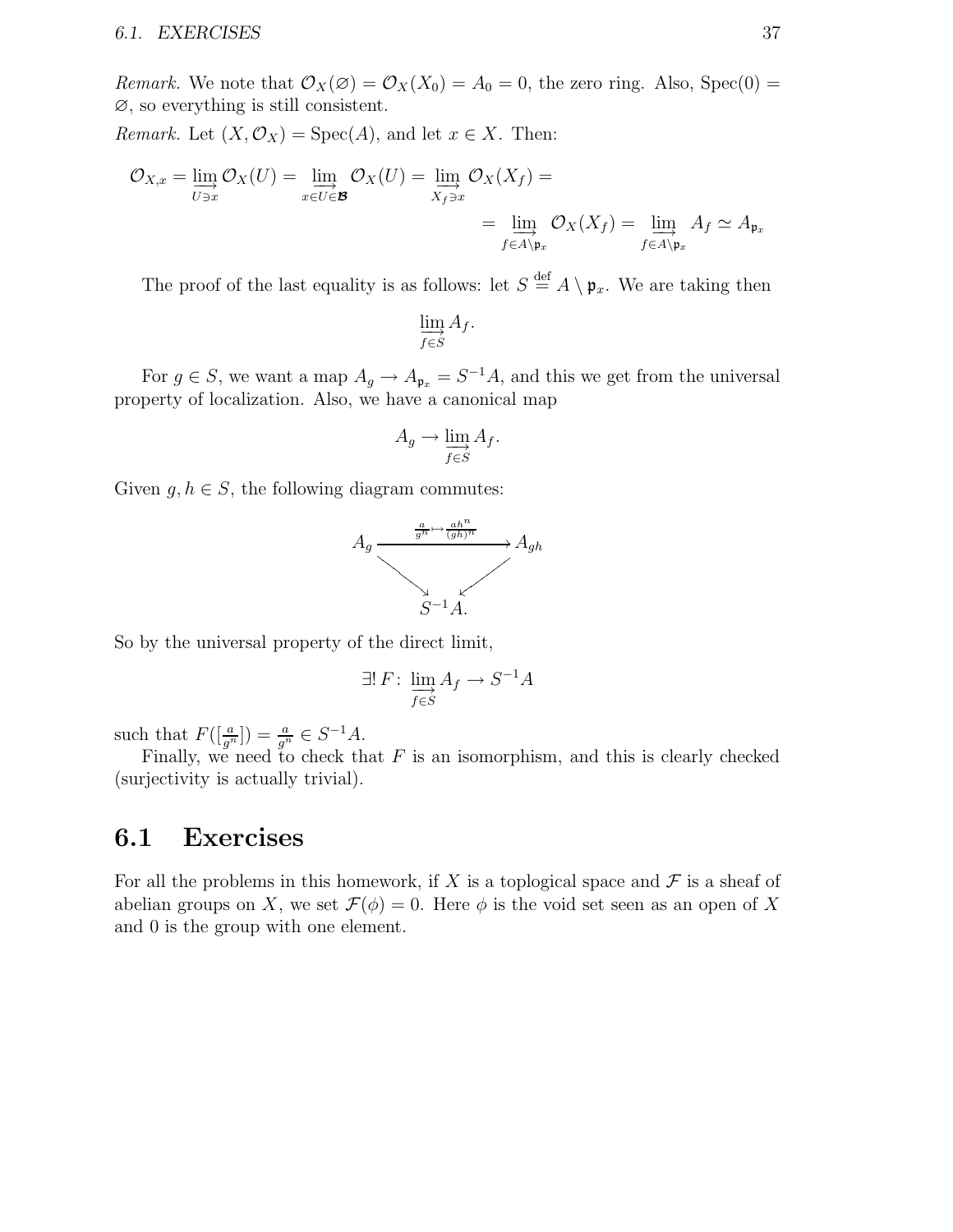- 1. Let  $X \stackrel{\text{def}}{=} \{0,1\}$  and define on X the topology on which the open sets are  $\phi$ ,  $\{0\}$ ,  $\{1\}$ ,  $\{0,1\}$ .
	- (a) Describe all sheaves of abelian groups on X.
	- (b) Find a ring A such that X and  $Spec(A)$  are homeomorphic as topological spaces.
	- (c) If  $\mathcal F$  is a sheaf of abelian groups on X, describe its stalks.
- 2. Let  $X \stackrel{\text{def}}{=} \{0,1\}$  and define on X the topology in which the open sets are  $\phi$ ,  $\{1\}$ ,  $\{0, 1\}$ .
	- (a) Describe all sheaves of abelian groups on X.
	- (b) Find a ring A such that X and  $Spec(A)$  are homeomorphic as topological spaces.
	- (c) If  $\mathcal F$  is a sheaf of abelian groups on X, describe its stalks.
- 3. Let X be a topological space and  $\mathcal F$  a sheaf of abelian groups on X. Let

$$
Y \stackrel{\text{def}}{=} \amalg_{x \in X} \mathcal{F}_x.
$$

For all pairs  $(U, s)$ , where  $U \subset X$  is open and  $s \in \mathcal{F}(U)$ , let

$$
s(U) \stackrel{\text{def}}{=} \{s_x | x \in U\} \subset Y.
$$

Define a topology on Y in which a basis of open sets is given by the sets  $s(U)$ , for all pairs  $(U, s)$  as above. We also define  $\pi : Y \to X$  by  $\pi(s_x) = x$ , for all  $s_x \in \mathcal{F}_x \subset Y$ .

Prove that for all open subset  $U$  of  $X$ , we have

$$
\mathcal{F}(U) \simeq \{s: U \to \pi^{-1}(U) \text{ continuous } \mid \pi \circ s = \text{Id}\}.
$$

- 4. Let  $X \stackrel{\text{def}}{=} \mathbb{C} \{0\}$ , where  $\mathbb{C}$  is the field of complex numbers. Let  $\mathcal{F}$  be the sheaf on X defined by:  $\mathcal{F}(U) \stackrel{\text{def}}{=} \{f: U \to \mathbb{C} - \{0\} \text{ continuous } \}$ , where  $\mathcal{F}(U)$  is an abelian group with the multiplication of functions as operation. Let  $\varphi : \mathcal{F} \to \mathcal{F}$ be the morphism defined by  $\varphi_U : \mathcal{F}(U) \to \mathcal{F}(U)$  by  $\varphi_U(f) = f^2$ .
	- (a) Show that  $\mathcal F$  is a sheaf and  $\varphi$  is a morphism of sheaves of abelian groups.
	- (b) Show that  $\varphi$  is surjective.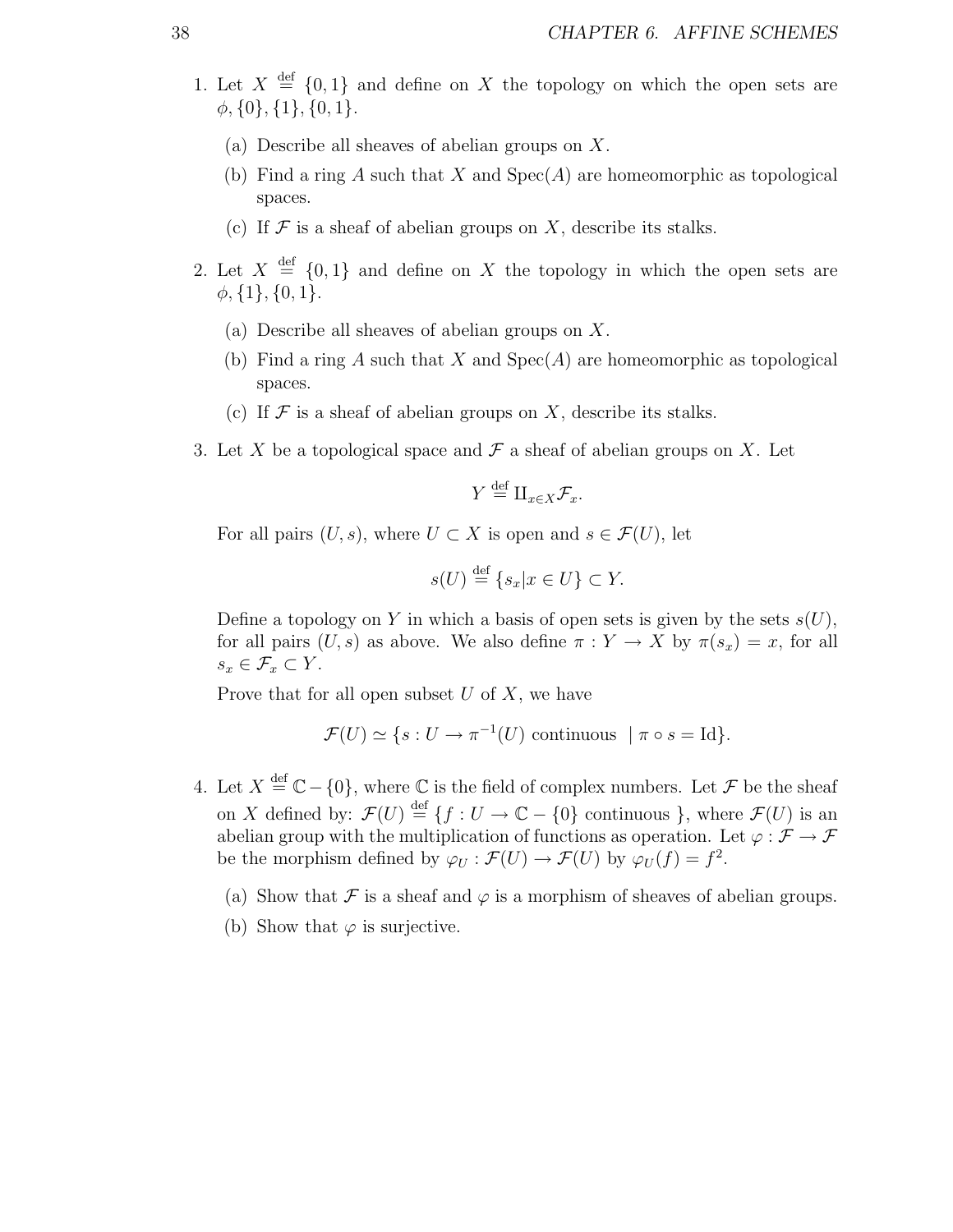#### 6.1. EXERCISES 39

- (c) Show that  $\varphi_U$  is not surjective for all U open of X.
- 5. Let  $X = \mathbb{C} \cup \{\infty\}$  be the complex Riemann sphere. Define the sheaves  $\mathcal{O}_X, \mathcal{F}_0, \mathcal{F}_\infty$  on X by: if  $U \subset X$  is an open,

$$
\mathcal{O}_X(U) \stackrel{\text{def}}{=} \{f: U \to \mathbb{C} \text{ analytic }\}
$$

$$
\mathcal{F}_0(U) \stackrel{\text{def}}{=} \begin{cases} \{f: U \to \mathbb{C} \text{ analytic } \} & \text{if } 0 \notin U \\ \{f: U \to \mathbb{C} \text{ analytic and such that } f(0) = 0 \} & \text{if } 0 \in U \end{cases}
$$

The sheaf  $\mathcal{F}_{\infty}$  is defined similarly, replacing 0 by  $\infty$ .

We let  $\mathcal{F} \stackrel{\text{def}}{=} \mathcal{F}_0 \oplus \mathcal{F}_{\infty}$  and define  $\varphi : \mathcal{F} \to \mathcal{O}_X$  by: if U is an open of X then  $\varphi_U(f,g) \stackrel{\text{def}}{=} f + g \text{ for all } (f,g) \in \mathcal{F}_0(U) \oplus \mathcal{F}_{\infty}(U).$ 

- (a) Show that  $\varphi$  is surjective.
- (b) Show that  $\varphi_U$  is not surjective for all U open of X.
- 6. Describe the affine schemes i.e. describe the topological spaces and the sheaves of rings on them (no need to draw pictures):
	- (a)  $Spec(\mathbb{C}[X]/(X^2))$
	- (b)  $Spec(\mathbb{C}[X]/(X^2-X))$
	- (c)  $Spec(\mathbb{C}[X]/(X^3 X^2))$
	- (d)  $Spec(\mathbb{C}[X]/(X^2+1))$
- 7. Let X be a topological space,  $\mathcal{F}, \mathcal{G}$  sheaves of abelian groups on X and  $\varphi \colon \mathcal{F} \to$ G a morphism. Show that  $\varphi$  is injective if and only if  $\varphi_U$  is injective for all U open of  $X$ .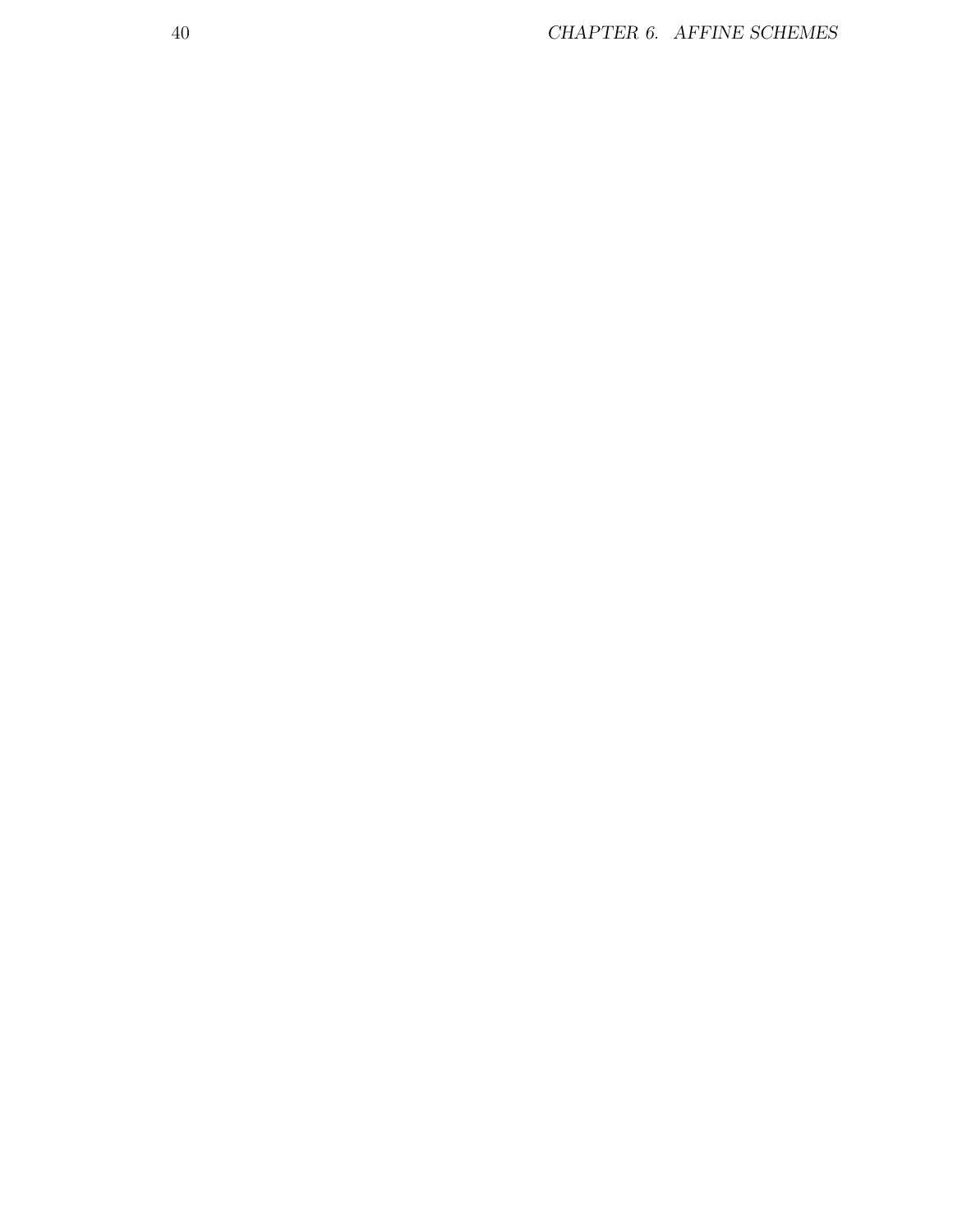# Locally Ringed Spaces and Schemes

With the previous discussion, we have proved:

**Lemma 7.0.1.** For  $(X, \mathcal{O}_X)$  = Spec(A), and for all  $x \in X$ ,  $\mathcal{O}_{X,x} \simeq A_{\mathfrak{p}_x}$ . In particular, the stalks  $\mathcal{O}_{X,x}$  are local rings.

**Definition 7.0.2.** A pair  $(X, \mathcal{O}_X)$ , where X is a topological space and  $\mathcal{O}_X$  is a sheaf on X such that  $\mathcal{O}_{X,x}$  is a local ring (for each  $x \in X$ ) is called a *locally ringed space*.

**Definition 7.0.3.** A scheme is a locally ringed space  $(X, \mathcal{O}_X)$  which is "locally affine".

That is, for each  $x \in X$ ,  $\exists U \ni x$  such that  $(U, \mathcal{O}_X|_U) \simeq \text{Spec}(A)$ , for some ring A.

The meaning of  $\simeq$  in the previous definition will be made clear in the next section.

### 7.1 Morphisms of locally ringed spaces

Let  $(X, \mathcal{O}_X)$ ,  $(Y, \mathcal{O}_Y)$  be locally ringed spaces.

**Definition 7.1.1.** A morphism from  $(X, \mathcal{O}_X)$  to  $(Y, \mathcal{O}_Y)$  is a pair  $(f, f^{\sharp})$  such that:

- $f: X \to Y$  is a continuous map, and
- $f^{\sharp}$ :  $\mathcal{O}_Y \to f_* \mathcal{O}_X$  is a *local* morphism of sheaves (on Y).
	- 41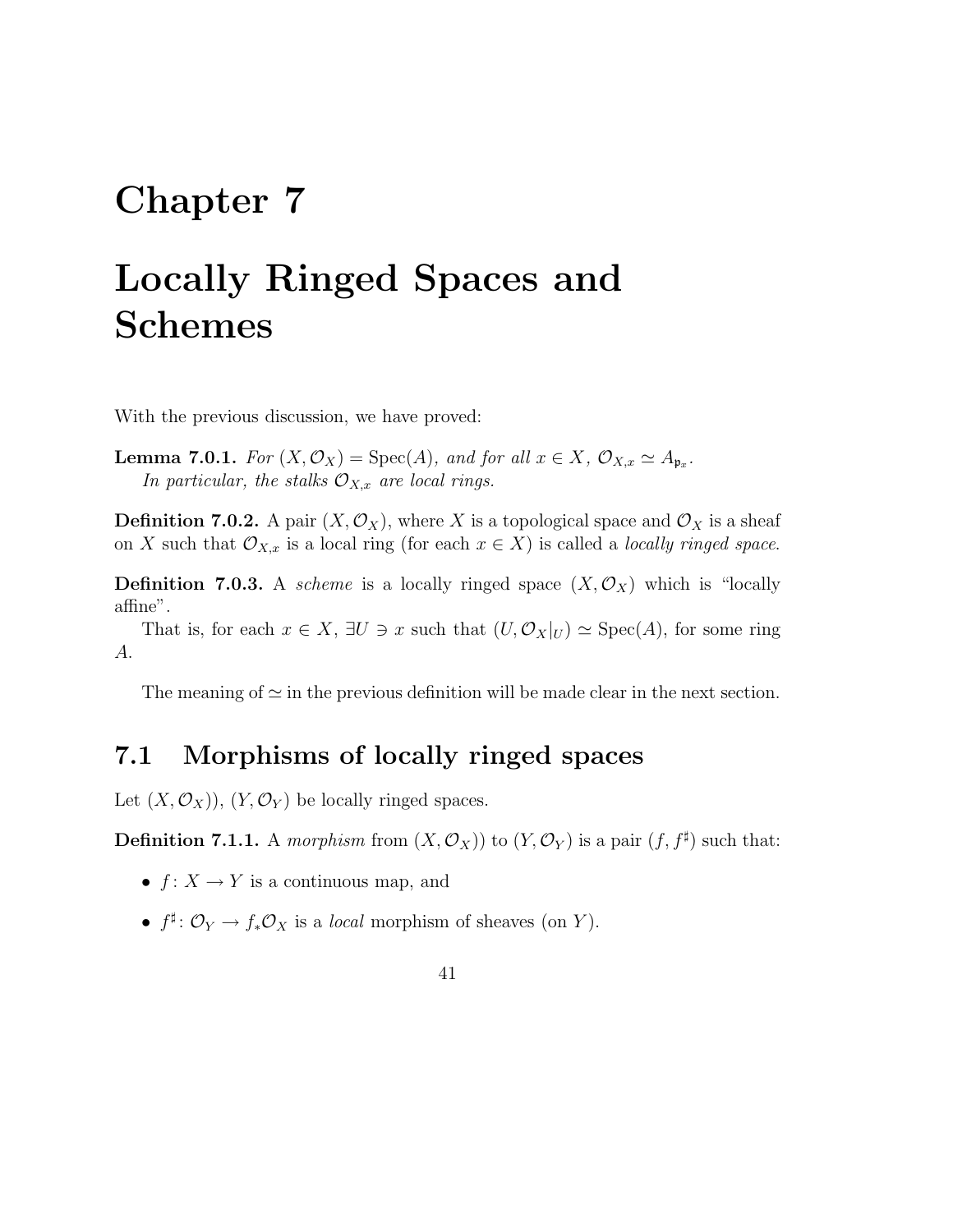We should explain what *local* means in the previous definition. Fix  $x \in X$ , and let  $y = f(x) \in Y$  be its image. Then  $f^{\sharp}$  induces a map  $f^{\sharp}_{y} \colon \mathcal{O}_{Y,y} \to (f_* \mathcal{O}_X)_y$ . Furthermore, note that the target of this map is the direct limit of the sections over the preimages of the opens in Y that contain y. Hence there is a natural map to the direct limit over all the opens in X containing  $x$ , that is, there is a canonical map  $\psi: (f_*\mathcal{O}_X)_y \to \mathcal{O}_{X,x}.$ 

With this settings,  $f^{\sharp}$  is said to be *local* if  $(\psi \circ f_{y}^{\sharp})(\mathfrak{m}_{Y,y}) \subseteq \mathfrak{m}_{X,x}$ .

**Theorem 7.1.2.** Suppose that  $(X, \mathcal{O}_X)$  is a scheme, and  $(Y, \mathcal{O}_Y)$  is an affine scheme. Then there is a natural bijection:

$$
\{(f, f^{\sharp})\colon (X, \mathcal{O}_X) \to (Y, \mathcal{O}_Y)\} \stackrel{1:1}{\leftrightarrow} \text{Hom}_{rings}(A, \mathcal{O}_X(X)).
$$

**Corollary 7.1.3.** Suppose that  $(X, \mathcal{O}_X) = \text{Spec}(B)$ , and  $(Y, \mathcal{O}_Y) = \text{Spec}(A)$ . Then there is a natural bijection:

 ${Morphisms of schemes \text{Spec}(B) \to \text{Spec}(A) } \stackrel{1:1}{\leftrightarrow} \text{Hom}_{rings}(A, \mathcal{O}_X(X)).$ 

This means that there is a contravariant equivalence of categories (aka antiequivalence) between Rings and AffSch.

#### Proof (of the theorem):

Given a morphism of schemes  $(f, f^{\sharp})$ , we map it to the morphism of rings given by  $f_Y^\sharp$  $\mathcal{O}_Y(Y) = A \to (f_* \mathcal{O}_X)(Y) = \mathcal{O}_X(X).$ 

Conversely, let  $\psi: A \to \mathcal{O}_X(X)$  be a given ring homomorphism. We want a pair  $(f, f^{\sharp})$ . Let  $x \in X$ . Consider the composition:

$$
A \xrightarrow{\psi} \mathcal{O}_X(X) \xrightarrow{\rho_x} \mathcal{O}_{X,x}.
$$

Then one can define  $\mathfrak{p}_x \stackrel{\text{def}}{=} (\rho_x \circ \psi)^{-1}(\mathfrak{m}_{X,x})$ . Then  $\mathfrak{p}_x \in \text{Spec}(A) = Y$ , and one defines  $f(x) \stackrel{\text{def}}{=} y.$ 

To define  $f^{\sharp}$ , note that as  $Y = \text{Spec}(A)$ , one can define it locally, by saying what it is on  $\mathcal{B} = \{Y_q\}_{q \in A}$ . So we define:

$$
f_{Y_g}^{\sharp} : \mathcal{O}_Y(Y_g) = A_g \to (f_*\mathcal{O}_X)(Y_g) = \mathcal{O}_X(f^{-1}(Y_g)) = \mathcal{O}_X(X_{\psi(g)})
$$

by sending  $\frac{a}{g^n} \mapsto \psi(a)|_{X_{\psi(g)}} \left( \psi(g)|_{X_{\psi(g)}} \right)^{-n}$ .

We leave as an exercise to check continuity of f, "locality" of  $f^{\sharp}$ , and that the two given maps are inverse to each other.

It is also a good exercise to redo the proof in the setting of the corollary. $\Box$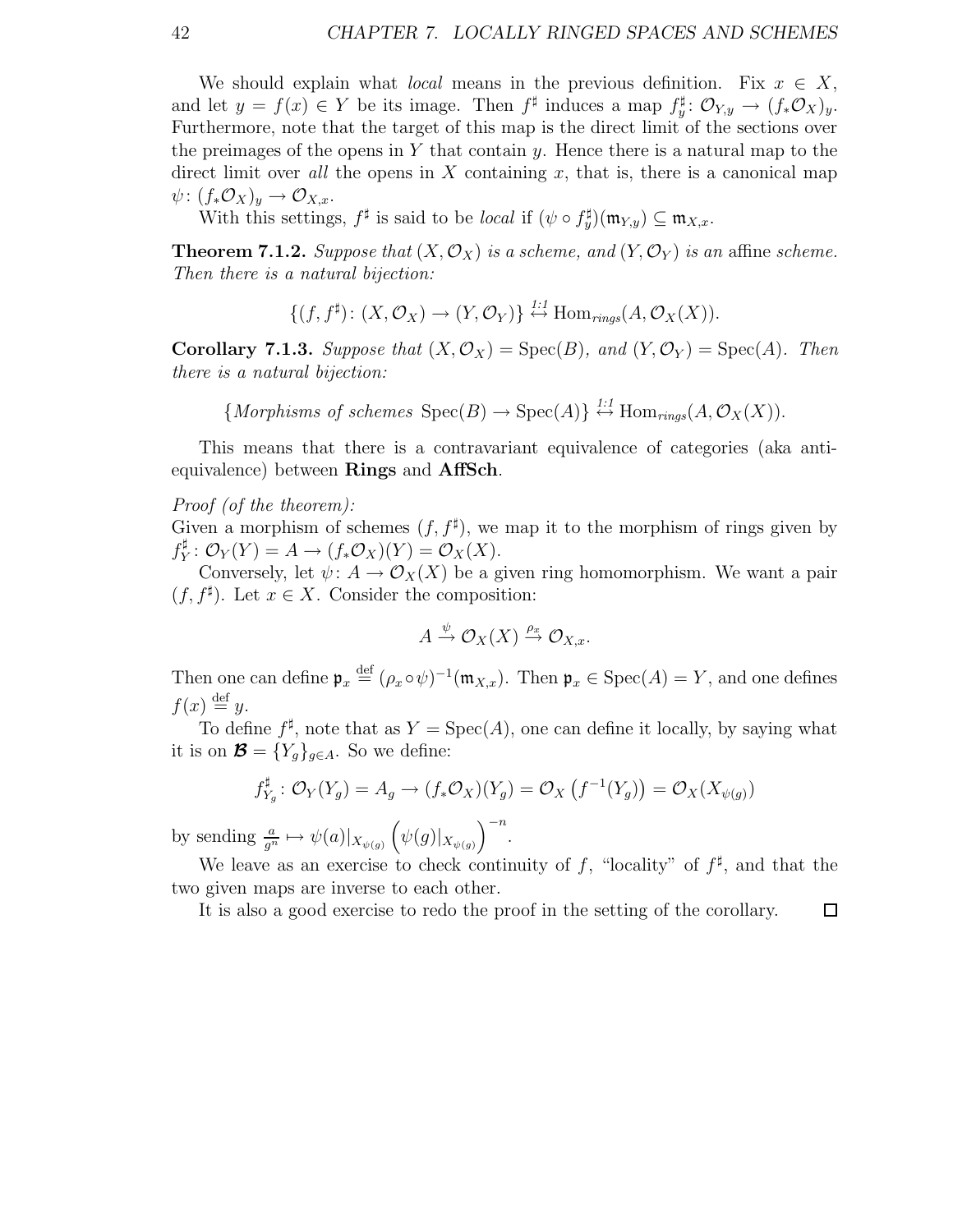# Chapter 8 Sheaves of Modules

We just introduce here the terminology, but we won't prove any interesting results for now.

Let A be a ring, M an A-module. Let then  $(X, \mathcal{O}_X) = \text{Spec}(A)$ . From now on, we will abuse notation and call it just  $X = \text{Spec}(A)$ .

We will define a sheaf of  $\mathcal{O}_X$ -modules on X, called  $\mathcal{F}_M$ . Again, we use the trick of the **B**-sheaves: let  $\mathcal{B} = \{X_f\}_{f \in A}$ , and define  $\mathcal{F}_M(X_f) \stackrel{\text{def}}{=} M_f \simeq M \otimes_A A_f$ .

Then, if  $f, g \in A$ ,  $X_{fg} \subseteq X_g$ , we have the restriction maps:

$$
\rho_{fg}\colon \mathcal{F}_M(X_g) = M_g \to \mathcal{F}_M(X_{fg}) = M_{fg}, \qquad \frac{m}{g^n} \mapsto \frac{mf^n}{(fg)^n},
$$

(equivalently, if we think of  $M_g = M \otimes_A A_g$ , the map is actually Id  $\otimes \rho_{fg}$ ).

Remark.  $M_f$  is an  $A_f$ -module, that is, an  $\mathcal{O}_X(X_f)$ -module.

With the previous definition, the sheaf axiom is clearly satisfied (from the fact that it holds for  $\mathcal{O}_X$ ). So  $\mathcal{F}_M$  extends to a sheaf on X, and it is a sheaf of  $\mathcal{O}_X$ -modules, that is:

- $\forall U \subseteq X$  open,  $\mathcal{F}_M(U)$  is a  $\mathcal{O}_X$ -module.
- $\forall V \subseteq U \subseteq X$  opens, then  $\rho_{UV}$  is a  $\mathcal{O}_X(U)$ -linear map  $\mathcal{F}_M(U) \to \mathcal{F}_M(V)$  (note that  $\mathcal{F}_M(V)$  has a  $\mathcal{O}_X(U)$ -module structure via the restriction map  $\mathcal{O}_X(U) \to$  $\mathcal{O}_X(V)$ ).

**Definition 8.0.4.** A sheaf  $\mathcal{F}_M$  coming from an A-module M is called a *quasicoherent* sheaf of  $\mathcal{O}_X$ -modules.

If M is a finitely-generated A-module, then  $\mathcal{F}_M$  is called *coherent*.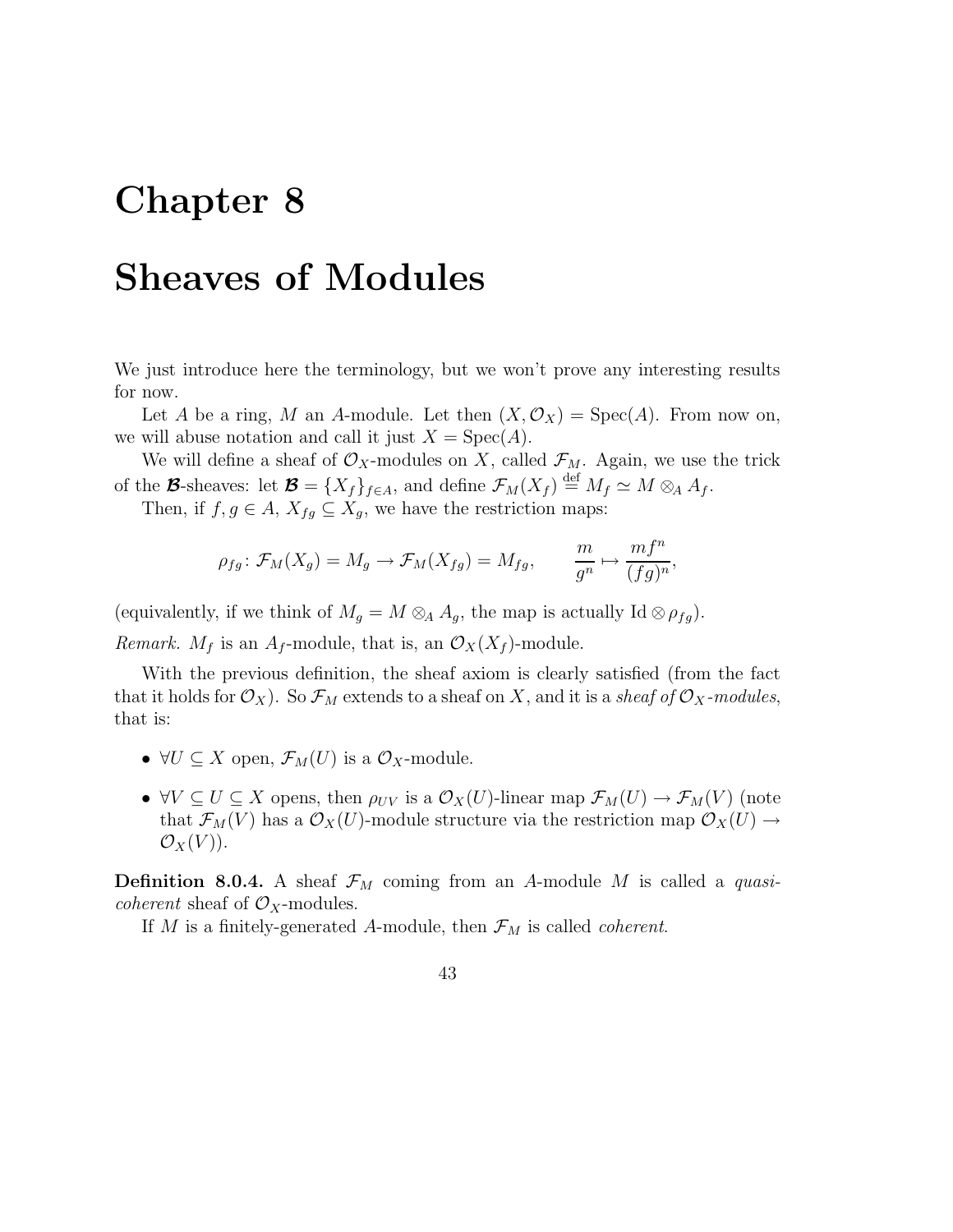Let  $X$  be any scheme. Let  $\mathcal F$  be a sheaf of  $\mathcal O_X\text{-modules.}$ 

**Definition 8.0.5.** The sheaf  $\mathcal F$  is *quasi-coherent* if, for all  $x \in X$ , there is an open neighborhood  $x\in U\subseteq X$  such that:

- $U = (U, \mathcal{O}_X|_U)$  is affine, say isomorphic to  $Spec(A)$ .
- $\mathcal{F}|_U$  is isomorphic (as a sheaf on U) to  $\mathcal{F}_M$ , for some A-module M.

If M is a finitely-generated A-module for each U, then  $\mathcal F$  is said to be *coherent*.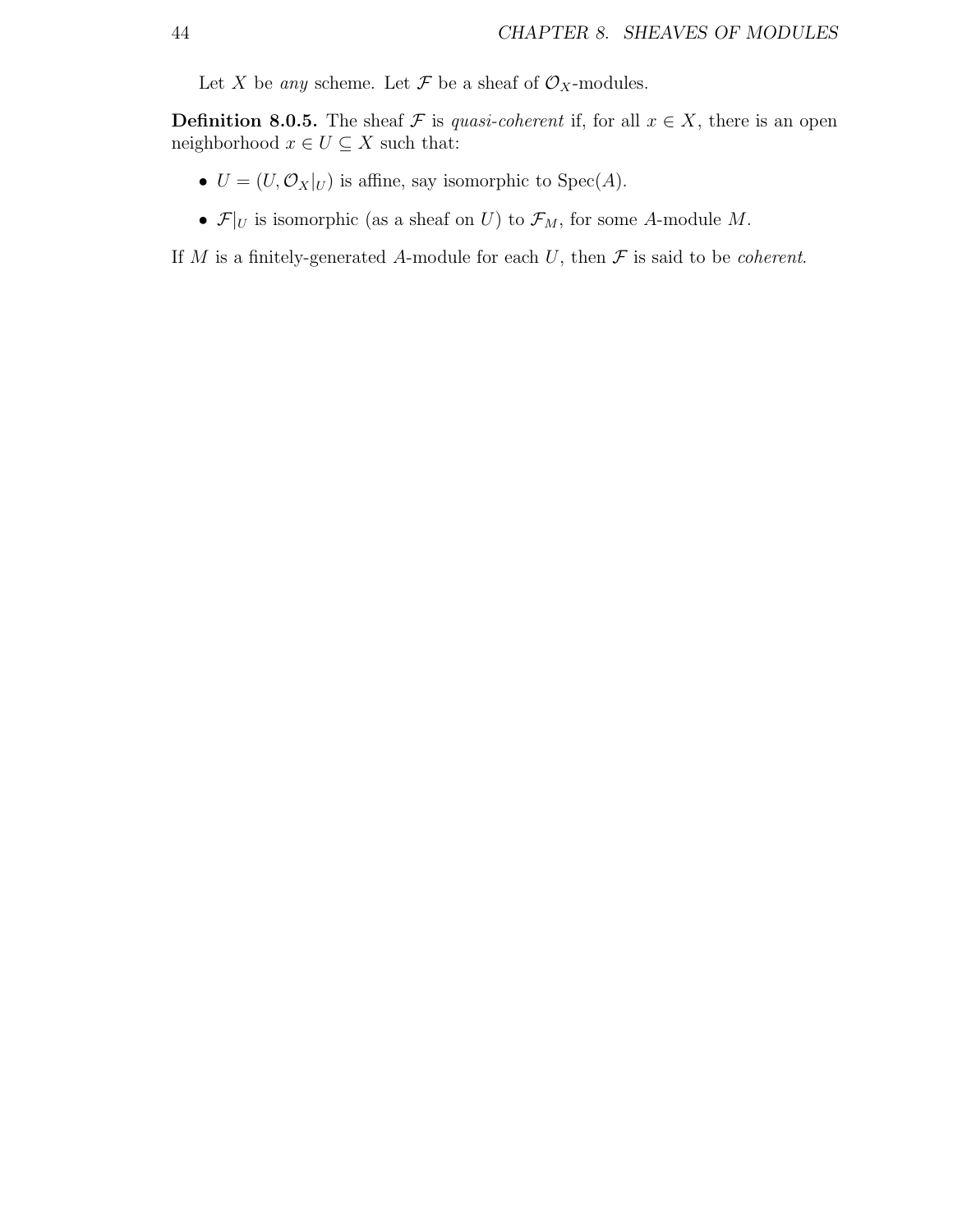## Subschemes of Affine Schemes

We will study the two main types of subschemes that we will deal with, namely open and closed subschemes (of affine schemes). For us, then, when we say "subscheme" we mean one of those two types (and usually we will be specify which one we mean).

### 9.1 Closed Subschemes

Let  $X = \text{Spec}(A)$  be an affine scheme. Let  $Y \subseteq X$  be a *closed subspace* (that is, topologically). So  $Y = V(\mathfrak{a}) \subseteq \text{Spec}(A)$ .

Then  $V(\mathfrak{a}) \simeq \operatorname{Spec}(A/\mathfrak{a})$ . From the map  $A \to A/\mathfrak{a}$  we get a morphism of schemes  $\varphi: Y = \text{Spec}(A/\mathfrak{a}) \to \text{Spec}(A) = X$  such it is the inclusion (set-theoretically, if one wants).

In this case, the map  $\varphi$  is called a *closed immersion*.

But note that  $V(\mathfrak{a}) = V(\mathfrak{b}) \iff \mathfrak{rad}(\mathfrak{a}) = \mathfrak{rad}(\mathfrak{b})$ , and so if  $\mathfrak{a} \subseteq \mathfrak{b} \subseteq \mathfrak{rad}(\mathfrak{a})$ , then we get another closed immersion  $Z = \text{Spec}(A/\mathfrak{b}) \hookrightarrow \text{Spec}(A)$ . Topologically,  $Z \simeq Y$ . However, as schemes they are not necessarily isomorphic!

We can take the *reduced* subscheme  $(Y, \mathcal{O}_{red}) \stackrel{\text{def}}{=} \text{Spec}(A/\text{rad}(\mathfrak{a}))$ , and this gives a "canonical" choice for the scheme structure of a closed subset.

Remark. Every closed subscheme of an affine scheme is affine.

### 9.2 Open Subschemes

Let  $X = \text{Spec}(A)$  be an affine scheme. Let  $U \subseteq X$  be an open subset. Then we get an scheme  $(U, \mathcal{O}_X|_U)$  (see homework #5), and we have a natural morphism (of schemes!)  $U \hookrightarrow X$ , which is called an *open immersion*:

$$
45\,
$$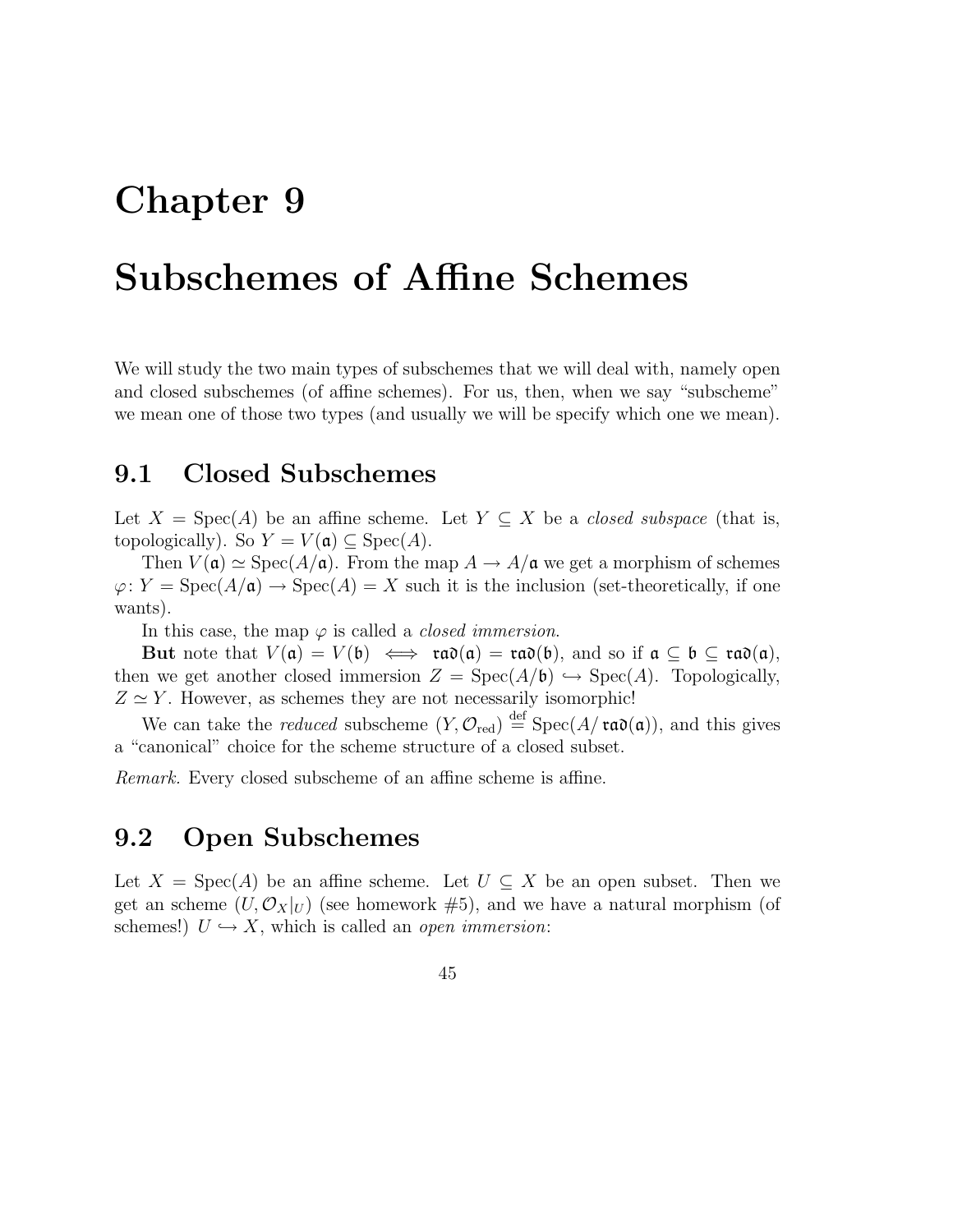- $\varphi: U \hookrightarrow X$  is the inclusion of the open.
- $\varphi^{\sharp} \colon \mathcal{O}_X \to \varphi_*(\mathcal{O}_X|_U)$  is defined, on opens  $V \subseteq X$  as follows:

$$
\varphi_V^{\sharp} : \mathcal{O}_X(V) \to \varphi_*(\mathcal{O}_X)(V) = \mathcal{O}_X|_U(\varphi^{-1}(V)) = \mathcal{O}_X|_U(U \cap V) = \mathcal{O}_X(U \cap V)
$$

is actually the restriction from V to  $U \cap V$ :  $\varphi^{\sharp} = \rho_{V,U \cap V}$ .

In this case, given an open  $U \subseteq X$ , there is a **unique** open immersion  $U \hookrightarrow X$ .

But given X an affine scheme, the new scheme  $(U, \mathcal{O}_X|U)$  may not be affine! (see again HW  $#5$ ).

**Example 9.2.1.** Let  $X$  be any scheme, and let  $k$  be a field. Recall that, given  $x \in X$ , we have defined the *residue field* of x, to be  $\kappa(x) \stackrel{\text{def}}{=} \mathcal{O}_{X,x}/\mathfrak{m}_{X,x}$ .

Lemma 9.2.2. We have a 1:1 correspondence:

 $\{Morphisms (f, f^{\sharp})\colon \operatorname{Spec}(k) \to (X, \mathcal{O}_X)\} \stackrel{1:1}{\leftrightarrow} \{(x, \iota) \mid x \in X, \iota \colon \kappa(x) \hookrightarrow k\}.$ 

*Proof.* Let  $(f, f^{\sharp})$  be a morphism of schemes  $Spec(k) \rightarrow (X, \mathcal{O}_X)$ . The scheme Spec(k) has a single point, denoted  $\star$ . Its sheaf of functions is defined then by  $\mathcal{O}(\{\star\}) = k$ , and  $\mathcal{O}(\varnothing) = 0$ . Let then  $x \stackrel{\text{def}}{=} f(\star) \in X$ . Note that  $f^{\sharp} \colon \mathcal{O}_X \to f_*\mathcal{O} \implies$  $f_x^{\sharp}$ :  $\mathcal{O}_{X,x} \to \mathcal{O}_{\star} = k$ , which is a local morphism of local rings, so it factors through  $\mathfrak{m}_{X,x}$ , giving the desired embedding  $\iota : \kappa(x) \hookrightarrow k$ .

Conversely, suppose given  $(x, \iota)$ . We want to get the pair  $(f, f^{\sharp})$ . The map f is easy to define:  $f(\star) \stackrel{\text{def}}{=} x$ .

We now need a local morphism of sheaves  $\mathcal{O}_X \to f_*\mathcal{O}$ . Note that, given  $U \subseteq X$ ,  $(f_*\mathcal{O})(U) = \mathcal{O}(f^{-1}(U))$  is k if  $x \in U$ , and is 0 if  $x \notin U$  (this is what is called a skyscraper sheaf on x). This implies the following on the stalks:  $(f_*\mathcal{O})_a = k$  when  $a = x$ , and the stalk is 0 at any other point.

Given  $U \subseteq X$ , we define  $f^{\sharp}_U$  $U^{\sharp}$ :  $\mathcal{O}_X(U) \to f_*\mathcal{O}(U)$  as the zero map if  $x \notin U$ , and if  $x \in U$ , then define  $f^{\sharp}_U$  $U_U^{\sharp} \stackrel{\text{def}}{=} \iota \circ \pi \circ \rho_x$ , where  $\iota$  is the given map,  $\pi$  is the projection to the quotient, and  $\rho_x$  is the map to the stalk at x:

$$
\mathcal{O}_X(U) - \frac{f_U^{\sharp}}{\varphi} - \rightarrow k
$$
  

$$
\downarrow \rho_x
$$
  

$$
\mathcal{O}_{X,x} \xrightarrow{\pi} \mathcal{O}_{X,x}/\mathfrak{m}_{X,x}
$$

One can easily check that this gives a morphism of schemes, thus proving the lemma.

 $\Box$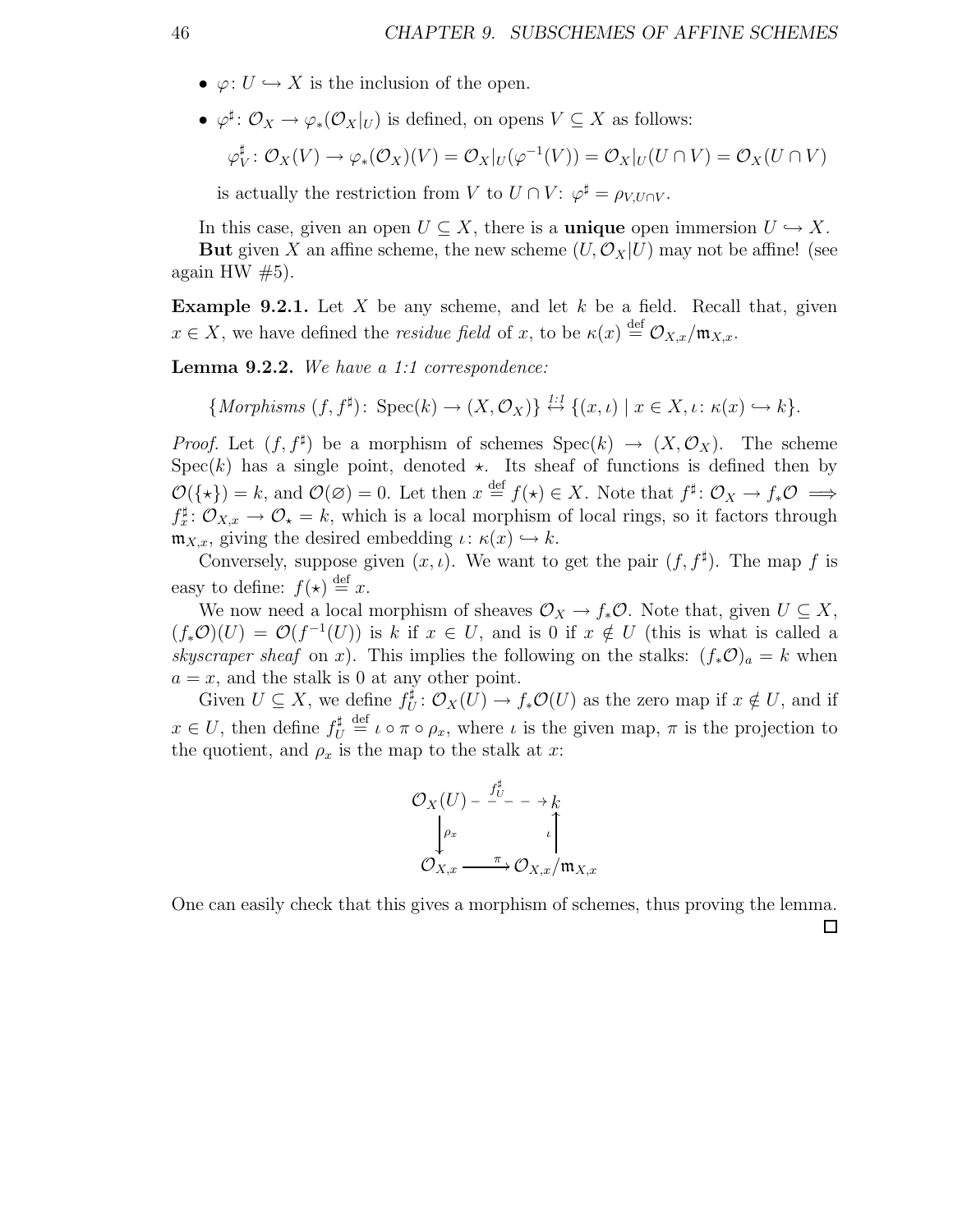This gives us some consequences: let  $(X, \mathcal{O}_X)$  be a scheme.

- Given  $x \in X$ , one can think of the point as a closed *subset* of X, via  $Spec(\kappa(x))$ .
- If k is a field, a morphism  $\operatorname{Spec} k \to (X, \mathcal{O}_X)$  is called a k-valued point (so this involves not only giving  $x \in X$ , but also to give an embedding  $\iota : \kappa(x) \hookrightarrow k$ .
- Let  $\xi = (0) \in \text{Spec } \mathbb{Z}$ . Fix an embedding  $\mathbb{Q} = \mathcal{O}_{X,\xi} \hookrightarrow \overline{\mathbb{Q}}$ . We get then a morphism  $\psi$ : Spec( $\overline{\mathbb{Q}}$ )  $\rightarrow$  Spec( $\mathbb{Z}$ ). So such morphisms will correspond to embeddings  $\mathbb{Q} \hookrightarrow \overline{\mathbb{Q}}$ .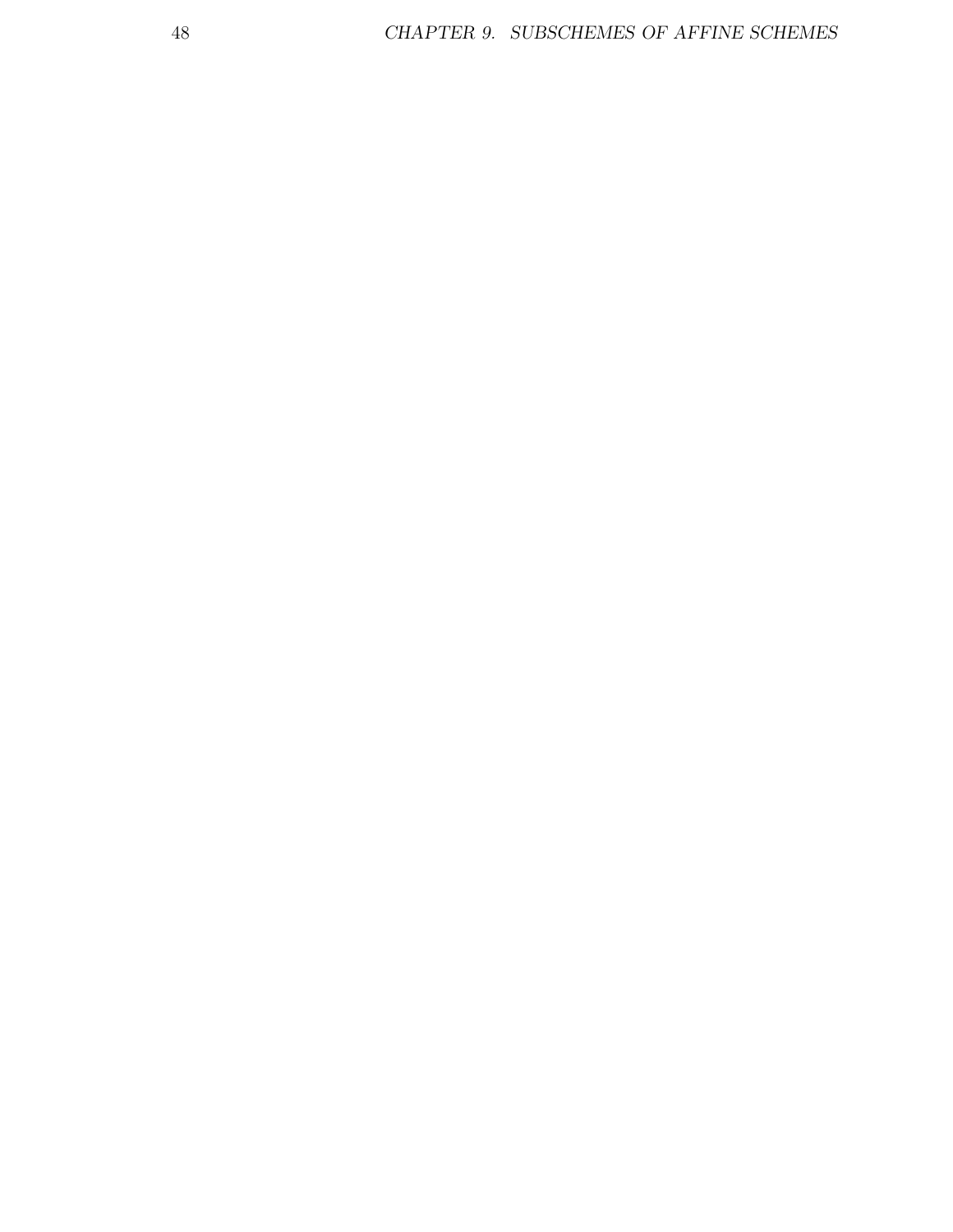# Chapter 10 Glueing Schemes

The following construction, whose proof is left as an easy but notation-intensive exercise, is very useful in constructing schemes, and it resembles other constructions. Although it is referred to in the literature as the *gluing lemma*, it is actually the amalgamated coproduct in the category of schemes.

**Proposition 10.0.3 (The Gluing lemma).** Let  $\{X_i\}_{i\in I}$  be an arbitrary collection of schemes, indexed by a set I. For each pair  $(i, j) \in I \times I$ ,  $i \neq j$ , suppose given an open subscheme  $X_{ij} \subseteq X_i$ , (and so, to  $(j,i)$  there corresponds an open subscheme  $X_{ji} \subseteq X_j$ ), together with isomorphisms  $\varphi_{ij} \colon X_{ij} \stackrel{\simeq}{\to} X_{ji}$ , such that:

- $\varphi_{ji} = \varphi_{ij}^{-1}$  for all  $i \neq j$ ,
- For each triple  $i, j, k \in I$ ,  $\varphi_{jk} \circ \varphi_{ij} = \varphi_{ik}$  where this makes sense (that is, in  $X_{ij} \cap X_{ik} \subseteq X_i$ ). This is called the cocycle condition.

Then, there exists a scheme X, together with open immersions  $X_i \subseteq X$  for each  $i \in I$ , such that  $X = \amalg_{i \in I} X_i$ , and such that  $X_i \cap X_j \simeq X_{ij} \simeq X_{ji}$ .

**Example 10.0.4.** • If one sets  $U_{ij} = \emptyset$  for all pairs  $(i, j) \in I \times I$ , this construction gives the *disjoint union* of schemes.

• The simplest case of the proposition is when  $I = \{1, 2\}$ . Then one takes two schemes  $X_1, X_2$ , chooses isomorphic open subschemes  $U_1 \subseteq X_1$ , and  $U_2 \subseteq X_2$ , and glues the original schemes  $X_1$  and  $X_2$  by identifying  $U_1$  with  $U_2$ .

49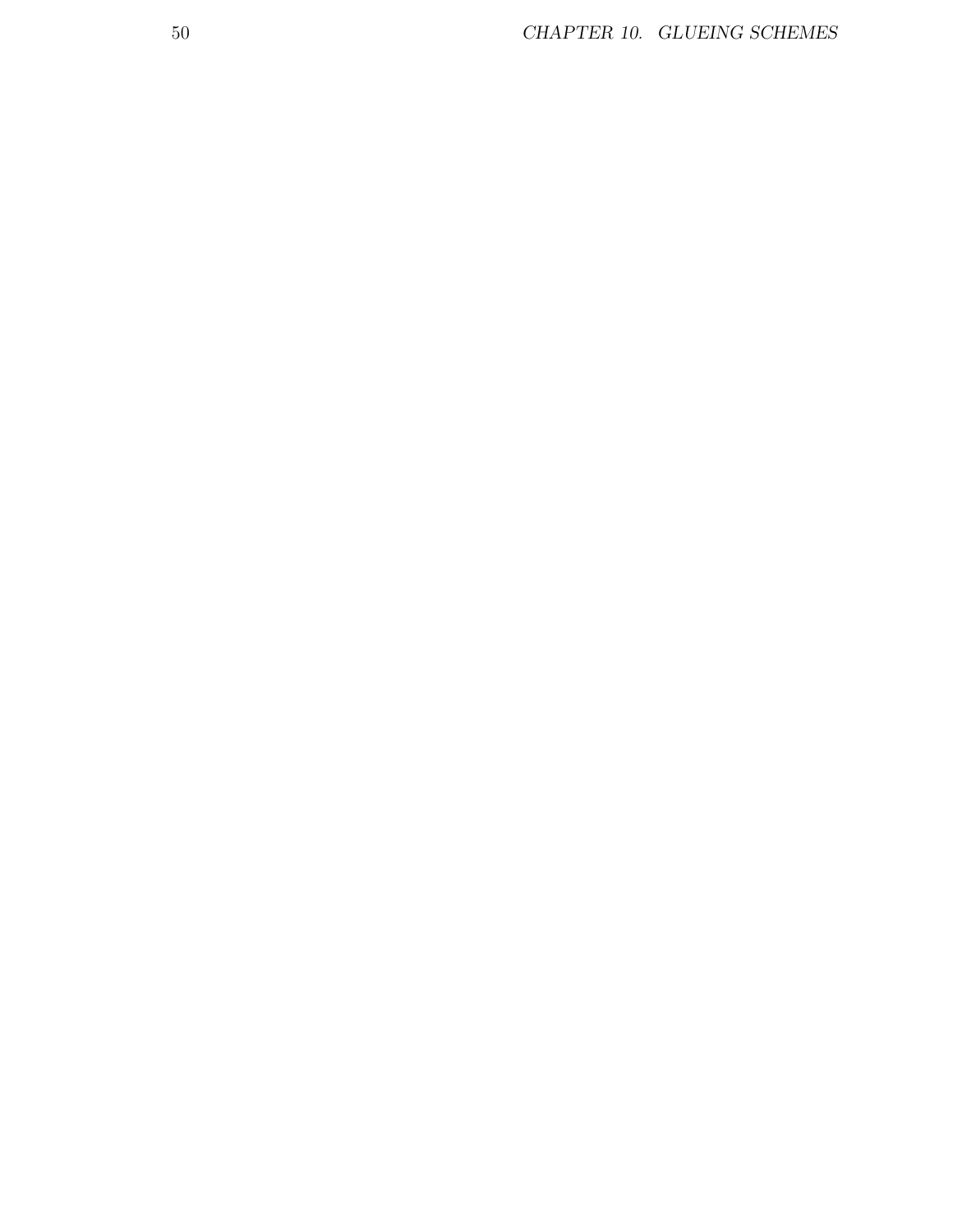## Fibers of a Morphism of Schemes

If X, Y are sets,  $F: X \to Y$  is a map, and  $Z \subseteq Y$  is a subset, then  $F^{-1}(Z) = \{x \in Z : |f(x)| \leq 1\}$  $X \mid F(x) \in Z$ . We want to mimic this for schemes.

So let X, Y be schemes,  $F: X \to Y$  a morphism, and  $Z \hookrightarrow Y$  a subscheme. We want to define  $F^{-1}(Z) \hookrightarrow X$  as a subscheme, such that F induces a morphism  $F^{-1}(Z) \to Z$  with some universal property.

We first deal with the easiest case:

### 11.1 Affine schemes, closed immersion

So let  $X = \text{Spec}(A), Y = \text{Spec}(B),$  and  $Z \hookrightarrow Y$  closed (so  $Z = \text{Spec}(B/\mathfrak{b})$ , and  $Z \to Y$  is induced by the quotient map  $B \to B/\mathfrak{b}$ .

The morphism  $X \to Y$  corresponds in turn to a ring homomorphism  $f: B \to A$ . Define then  $f^{-1}(Z) \stackrel{\text{def}}{=} \text{Spec}(A/\mathfrak{b}^e) = \text{Spec}(A/f(\mathfrak{b})A) \hookrightarrow \text{Spec}(A)$ , by considering the two diagrams:



**Example 11.1.1.** Let Y be an affine scheme,  $y \in Y = \text{Spec}(B)$  a closed point. So we have  $Spec(\kappa(y)) \hookrightarrow Y$ , and  $F^{-1}(y) = Spec(A/\mathfrak{m}_y^e)$ .

**Example 11.1.2.** Suppose that  $k = \overline{k}$  is algebraically closed. Consider the schemes  $X = \text{Spec}(k[x, y]/(xy))$ , and  $Y = \text{Spec}(k[t])$ . Define a map  $F: X \to Y$  as the

51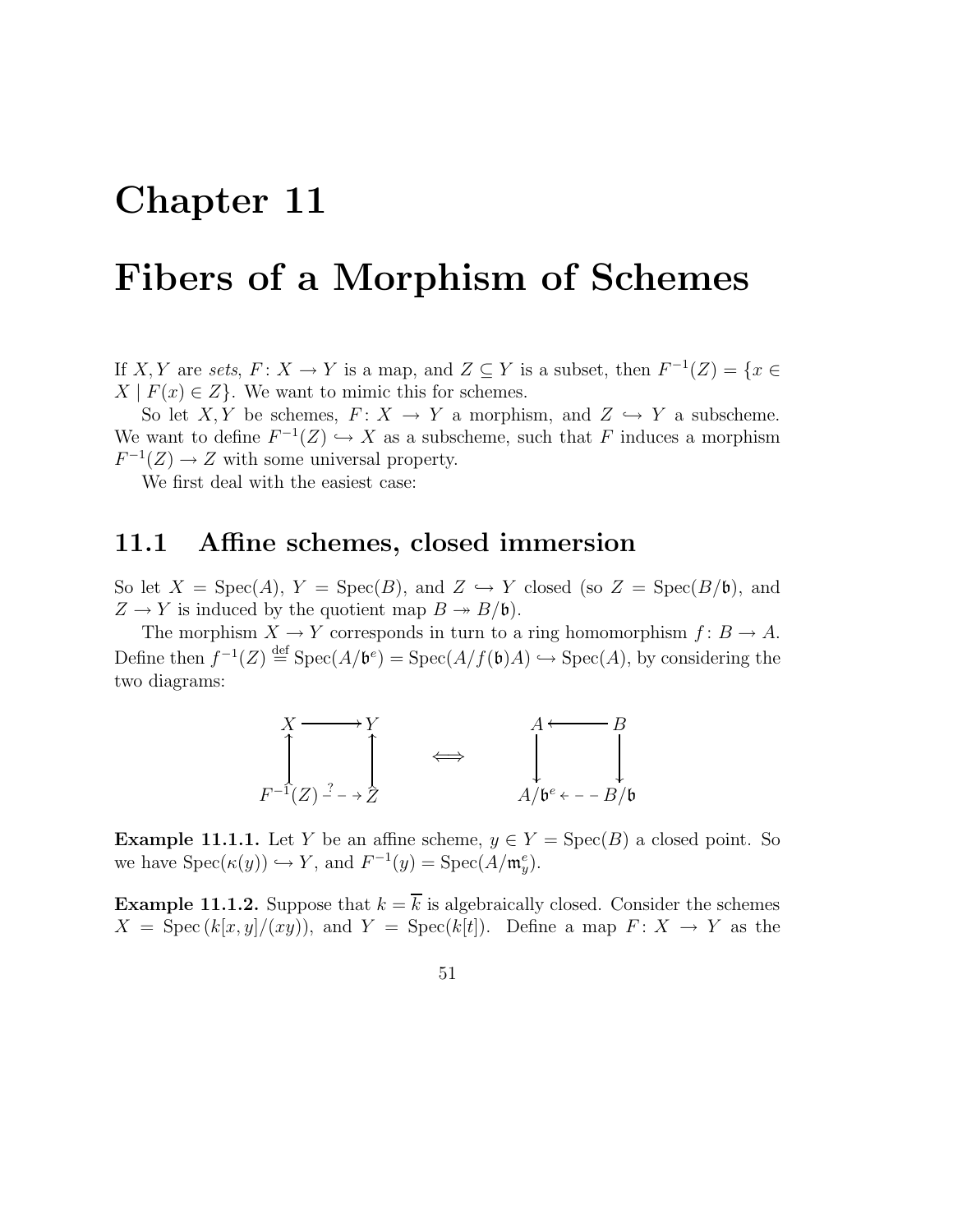corresponding to the ring homomorphism:

$$
f: k[t] \to k[x, y]/(xy) \qquad t \mapsto x + y
$$

This corresponds to a projection of the plane to a line that is not parallel to any of the two axes.

Let  $a \in Y$  be a closed point, corresponding to  $\mathfrak{m}_a \subseteq k[t]$ , so  $\mathfrak{m}_a = (t-a)$  for some  $a \in k$  (high abuse of notation here!). So

$$
a = \operatorname{Spec}\left(k[t]/\mathfrak{m}_a\right) = \operatorname{Spec}(k) \hookrightarrow Y.
$$

We can then compute

$$
F^{-1}(a) = \operatorname{Spec} \left( \frac{k[x, y]/(xy)}{(\overline{x} + \overline{y} - a)} \right) \hookrightarrow X.
$$

Using isomorphism theorems, one can change the expression inside Spec() to see that it is isomorphic to  $k[x]/(x(a-x))$ .

If  $a \neq 0$ , then  $(x)$  and  $(x - a)$  are coprime ideals, so by the *Chinese Remainder* Thm,  $k[x]/(x(a-x)) \simeq k \times k$ , and so  $F^{-1}(a) \simeq \text{Spec}(k \times k) = \text{Spec}(k) \coprod \text{Spec}(k) \hookrightarrow X$ (two distinct points).

If  $a = 0$ , then  $F^{-1}(0) = \text{Spec}(k[x]/(x^2)) \hookrightarrow X$ , and this is thought of as a double point.

We want to study more general inverse images, so we need to introduce *fiber* products.

Again, we first do this for sets. Consider the following diagram:

$$
Y \xrightarrow{\psi} S
$$
\n
$$
Y \xrightarrow{\psi} S
$$

Define in this case  $X \times_S Y \stackrel{\text{def}}{=} \{(x, y) \in X \times Y \mid \varphi(x) = \psi(y)\}.$ 

#### Example 11.1.3.

- If  $S = \{x\}$ , we get  $X \times_S Y = X \times Y$ , recovering the usual cartesian product.
- If  $\varphi, \psi$  are inclusions, then  $X \times_S Y \simeq X \cap Y$ .
- If  $Y = \{y\}$  for some  $y \in S$ , then  $X \times_S Y \simeq \varphi^{-1}(y)$ . And, more generally, if  $Y \subseteq S$ , then  $X \times_S Y \simeq \varphi^{-1}(Y)$ .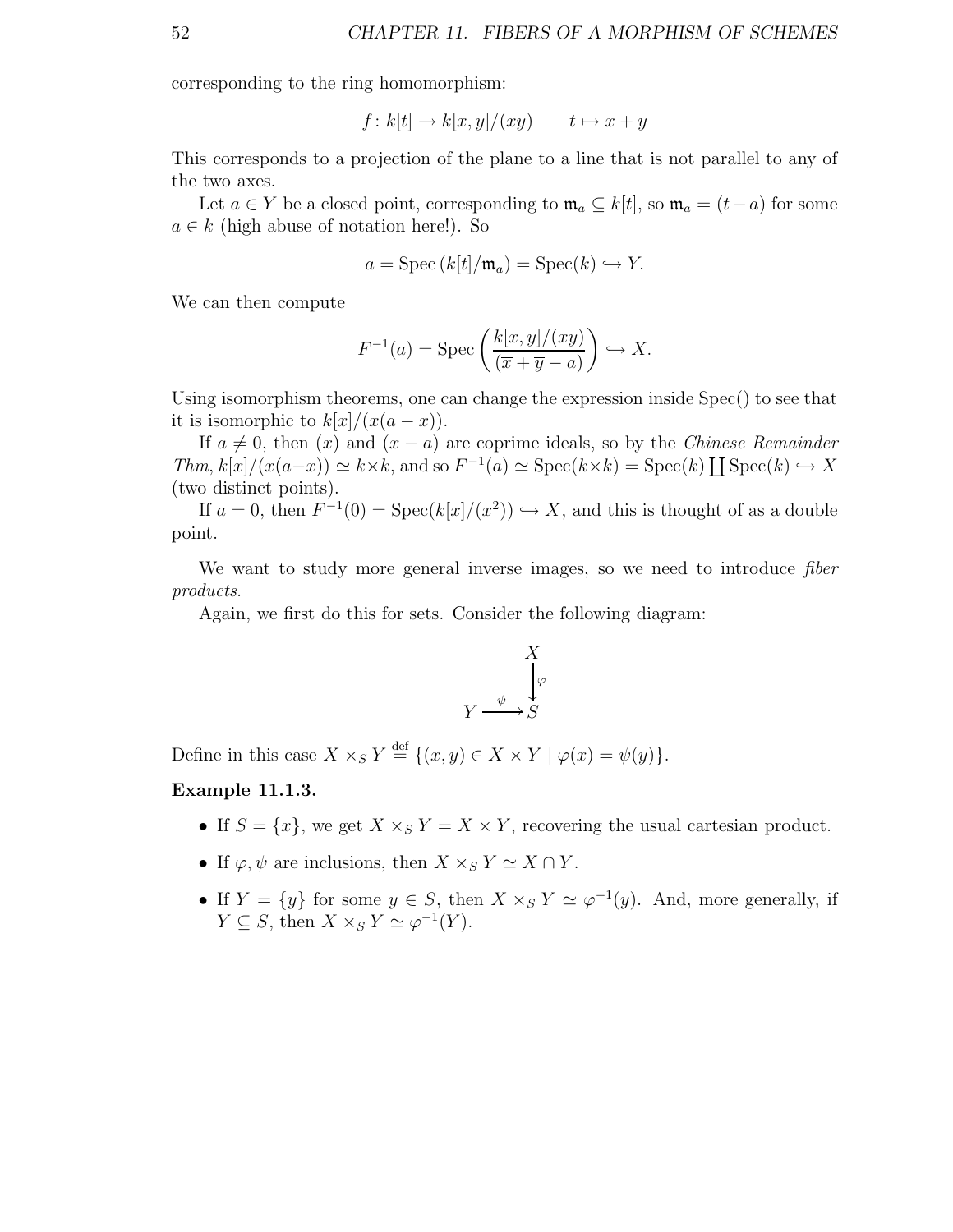### 11.2 Categorical Fiber Product

Given X, Y, S objects in some category, and morphisms  $\varphi: X \to S$ , and  $\psi: Y \to S$ , the *fiber product* of X and Y along S is defined, if it exists, to be an object  $X \times_S Y$ , together with two maps  $p_x \colon X \times_S Y \to X$ ,  $p_y \colon X \times_S Y \to Y$ , such that the following commutes:

$$
X \times_S Y \xrightarrow{p_x} X
$$
  
\n
$$
\downarrow p_y
$$
  
\n
$$
\downarrow \varphi
$$
  
\n
$$
\downarrow \varphi
$$
  
\n
$$
\downarrow \varphi
$$
  
\n
$$
\downarrow \varphi
$$
  
\n
$$
\downarrow \varphi
$$
  
\n
$$
\downarrow \varphi
$$
  
\n
$$
\downarrow \varphi
$$
  
\n
$$
\downarrow \varphi
$$
  
\n
$$
\downarrow \varphi
$$
  
\n
$$
\downarrow \varphi
$$

and which is universal in the following sense: if  $Z$  is another object with morphisms  $f: Z \to X$ ,  $g: Z \to Y$  such that  $\varphi \circ f = \psi \circ g$ , then exists a unique  $h: Z \to X \times_S Y$ making the whole diagram commutative:



This is what we do when working in the category of schemes (with morphisms of schemes). By general nonsense (aka category theory), if the fiber product exists, it is unique up to unique isomorphism.

### 11.3 The Affine Case

Let  $X = \text{Spec}(A), Y = \text{Spec}(B), S = \text{Spec}(R)$ , and we have  $\overline{\varphi} \colon R \to A, \overline{\psi} \colon R \to B$ , corresponding to the morphisms of schemes. Then we can consider the tensor product  $A \otimes_R B$ :

$$
A \otimes_R B \xleftarrow{i_A} A
$$
  

$$
i_B \uparrow \qquad \qquad \uparrow \varphi
$$
  

$$
B \longleftarrow \frac{1}{\overline{\psi}} R,
$$

where  $i_A(a) = a \otimes 1$ ,  $i_B(b) = 1 \otimes b$ . We can easily check that this commutes, and we have the following:

**Lemma 11.3.1.** The fiber product of X and Y along S is  $X \times_S Y = \text{Spec}(A \otimes_R B)$ .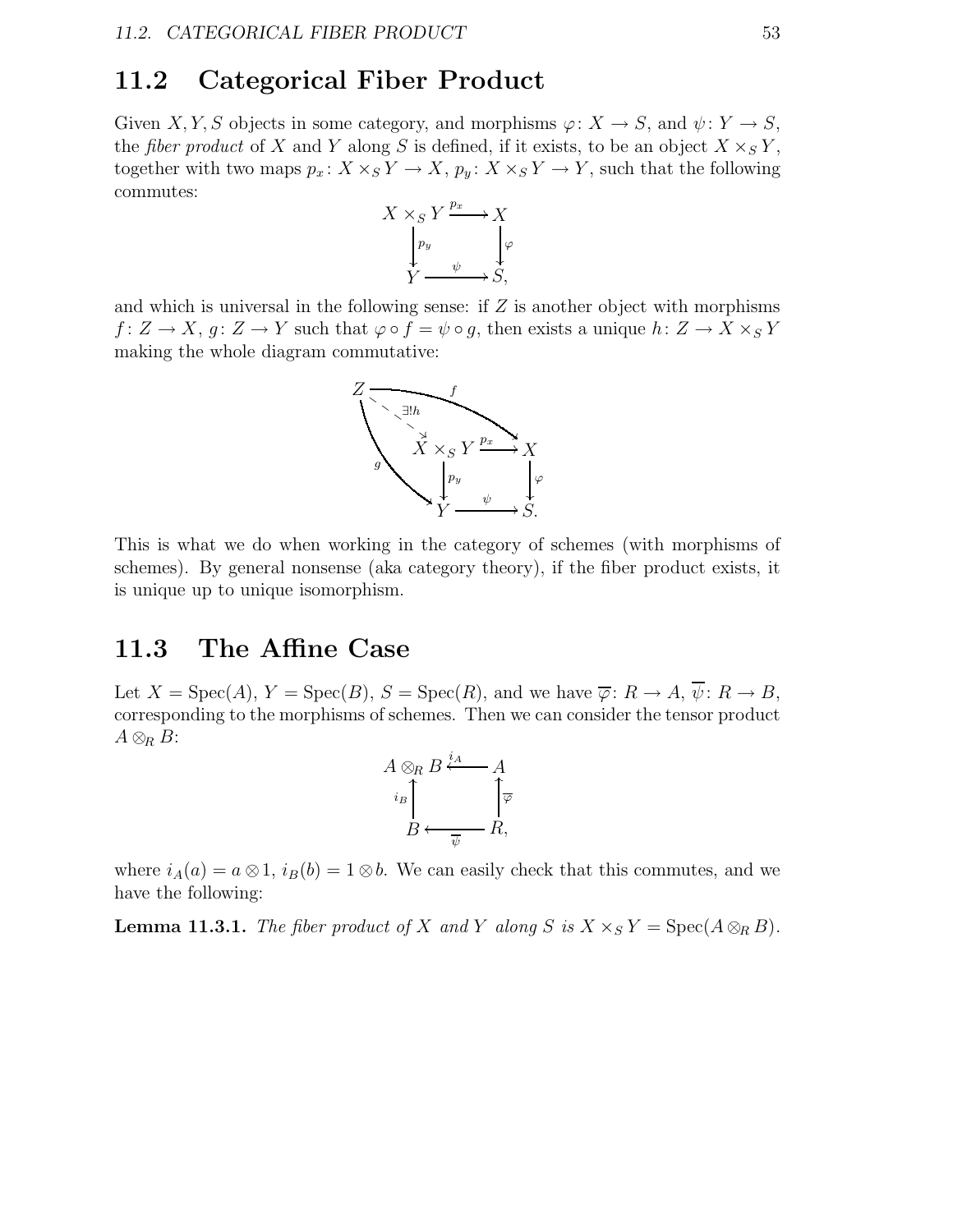Proof. Just use the universal product of the tensor product, which is just the same as the fiber product but with arrows reversed.  $\Box$ 

### 11.4 For S affine, and X,Y any schemes

In this case, let  $S = \text{Spec}(R)$ . We can write  $X = \bigcup_i U_i$ , with  $U_i = \text{Spec}(A_i)$  affine opens. For each of these i, and from the original setup, we get maps  $\rho_i \circ \overline{\varphi} : R \to$  $\mathcal{O}_X(U_i) = A_i$ . So  $A_i$  acquires a natural structure of R-algebra.

Now, cover  $Y = \bigcup_j V_j$ ,  $V_j = \text{Spec}(B_j)$  also open affines. In the same way, each of the  $B_j$  are R-algebras.

So, for each pair  $i, j$ , we get a fiber product  $U_i \times_S V_j$ . We now have to glue together each of those along their intersections (which should again be covered...), to get the global  $X \times_S Y$ .

For the most general case, that is, for  $X, Y, S$  general schemes, one can still construct the fiber product, so this exists always. For more details, check [5] or [2].

#### Example 11.4.1.

- Let X, Y, Z be schemes,  $F: X \to Y$  a morphism, and  $Z \hookrightarrow Y$  a subschemes. Then  $F^{-1}(Z)$  is defined to be  $X \times_Y Z$ .
- If we have a k-valued point of Y, that is,  $\xi = \text{Spec}(k) \to Y$ , then  $F^{-1}(\xi) =$  $X \times_Y \xi$  (although  $\xi$  need not be a subscheme of X!).
- Let Y be any scheme, and  $U_1, U_2$  open (or closed) subschemes of Y. Then  $U_1 \cap U_2 = U_1 \times_Y U_2$  (this is called the scheme-theoretic intersection).
- If  $S = \text{Spec}(R)$  is affine, then we sometimes write  $X \times_R Y$  to mean  $X \times_S Y$ .

**Example 11.4.2.** If  $X = \text{Spec}(A)$ ,  $Y = \text{Spec}(B)$ ,  $F: Y \longrightarrow X$  a morphism and if we have a closed immersion  $Z \hookrightarrow Y$ , with  $Z = \text{Spec}(B/\mathfrak{b})$ , then  $F^{-1}(Z) = \text{Spec}(A/\mathfrak{b}^e)$ , as we have defined it previously. This should agree with our brand new definition, namely, with Spec  $(A \otimes_B B/\mathfrak{b})$ , which is indeed true.

Note that, given a scheme X, there is always a unique morphism  $X \to \text{Spec } \mathbb{Z}$ (corresponding to the unique ring homomorphism  $\mathbb{Z} \to \mathcal{O}_X(X)$ ). So we can always define an "unrestricted" fiber product, as  $X \times Y \stackrel{\text{def}}{=} X \times_{\text{Spec } Z} Y$ . This will not necessarily have nice properties, as the following example shows:

**Example 11.4.3.** Let  $X = \text{Spec}(\mathbb{Z}/5\mathbb{Z})$ , and  $Y = \text{Spec}(\mathbb{Z}/3\mathbb{Z})$ . Then  $X \times Y =$  $Spec(\mathbb{Z}/5 \otimes_{\mathbb{Z}} \mathbb{Z}/3) = \varnothing.$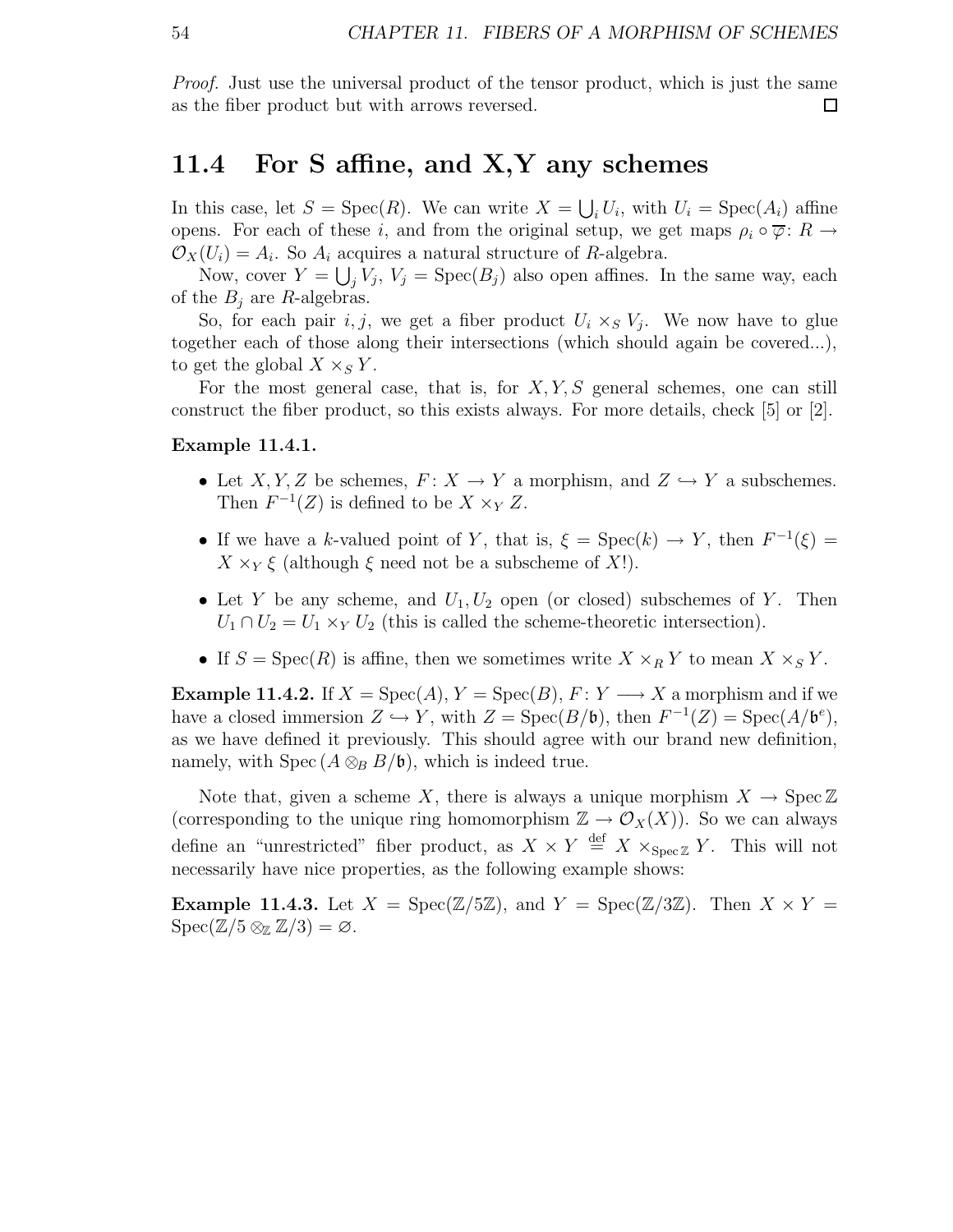To avoid this situation, we will usually fix a base scheme S, and we'll work with the category of S-schemes (or schemes over S): the objects are diagrams  $X \to S$ , and a morphism  $[X \to S] \to [Y \to S]$  is a commutative diagram:



The "unrestricted" product in this category is  $X \times_S Y \to S$ .

**Example 11.4.4.** If  $S = \text{Spec}(R)$ , then  $\{\text{affine } S\text{-schemes}\} \leftrightarrow \{R\text{-algebras}\}.$ 

**Example 11.4.5.** If  $S = \text{Spec}(k)$  (k a field), then  $X \times_k Y = \emptyset \iff X = \emptyset$  or  $Y =$  $\varnothing$ , so this looks much nicer!.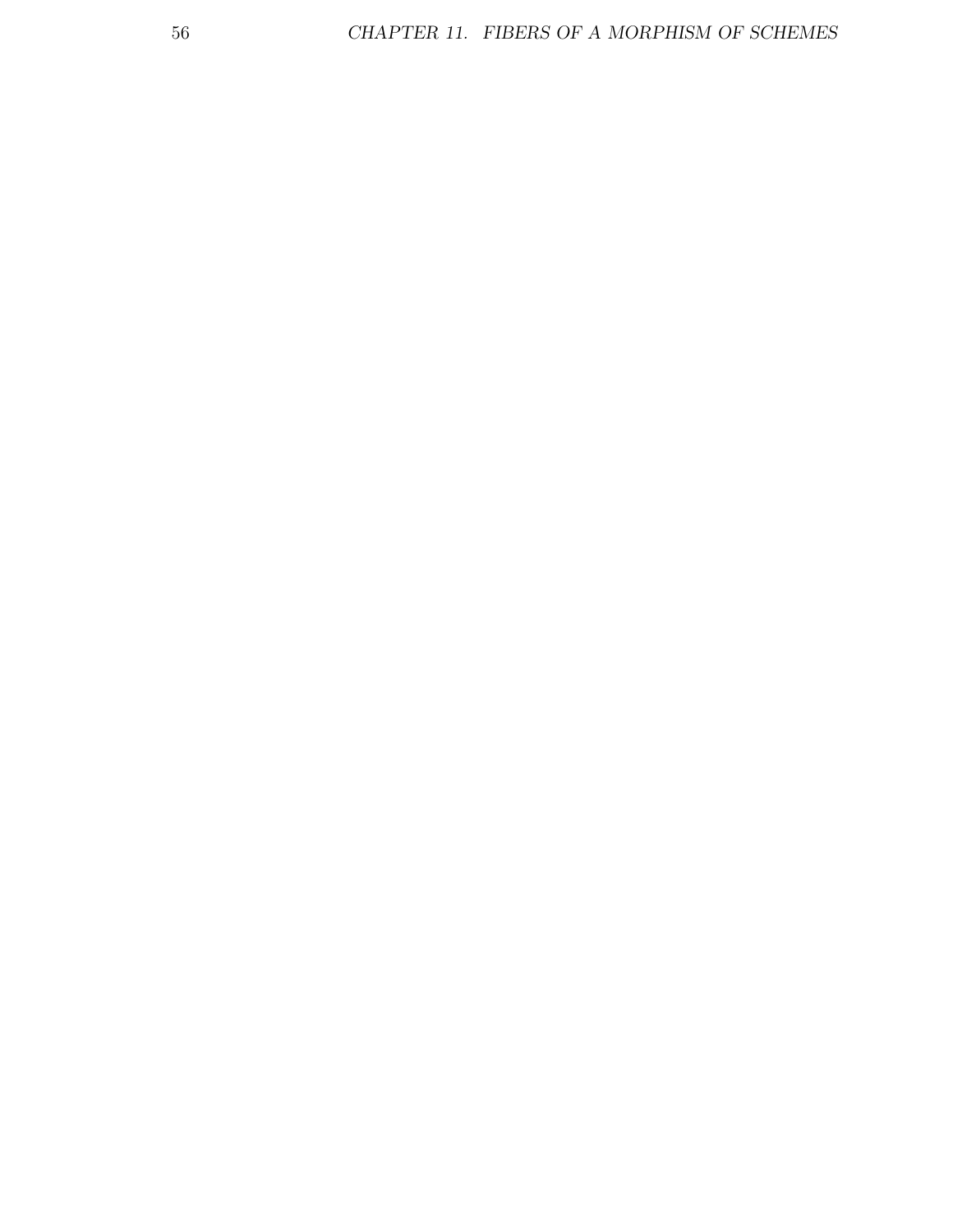# Relation to Classical Algebraic Geometry

In this section we study the scheme theoretic version of affine space, and compare it with the analogous concept for classical algebraic geometry.

Let  $k = \overline{k}$  be an algebraically-closed field.

**Definition 12.0.6.** The *n*-dimensional affine scheme over k is defined to be  $\mathbb{A}_k^n \stackrel{\text{def}}{=}$  $Spec(k[x_1, \ldots, x_n]).$ 

### 12.1 Case  $n = 1$

Let  $\mathfrak{p} \in \mathbb{A}^1_k = \text{Spec}(k[x])$ . As  $\mathfrak{p} \subseteq k[x]$  is a prime ideal, either it is the zero ideal (non-closed, and its closure is the whole space), or it is of the form  $\mathfrak{p} = (x - a)$  for some  $a \in k$ . In the latter case, **p** is maximal, hence closed.

So  $\mathbb{A}_k^1 = M(k[x]) \cup \{\xi\}$ , where  $M(k[x])$  is the maximal spectrum (the subspace consisting of the closed points), and  $\xi$  is the point corresponding to the zero ideal. Note that  $M(k[x]) \simeq k$ , and that  $\mathbb{A}^1_{\text{var}} = k$ , by definition (in classical algebraic geometry, one defines the affine n-space as  $k^n$ ).

Theorem 12.1.1 (Hilbert Nullstellensatz). Let k be any field. If  $m \subseteq k[x_1, \ldots, x_n]$ is a maximal ideal, then  $k \hookrightarrow k[x_1, \ldots, x_n]/\mathfrak{m}$  is a finite extension of k.

Corollary 12.1.2. For  $k = \overline{k}$ , the field k doesn't have nontrivial finite (  $\implies$ algebraic) extensions, and hence  $k[x_1, \ldots, x_n]/m \simeq k$ .

57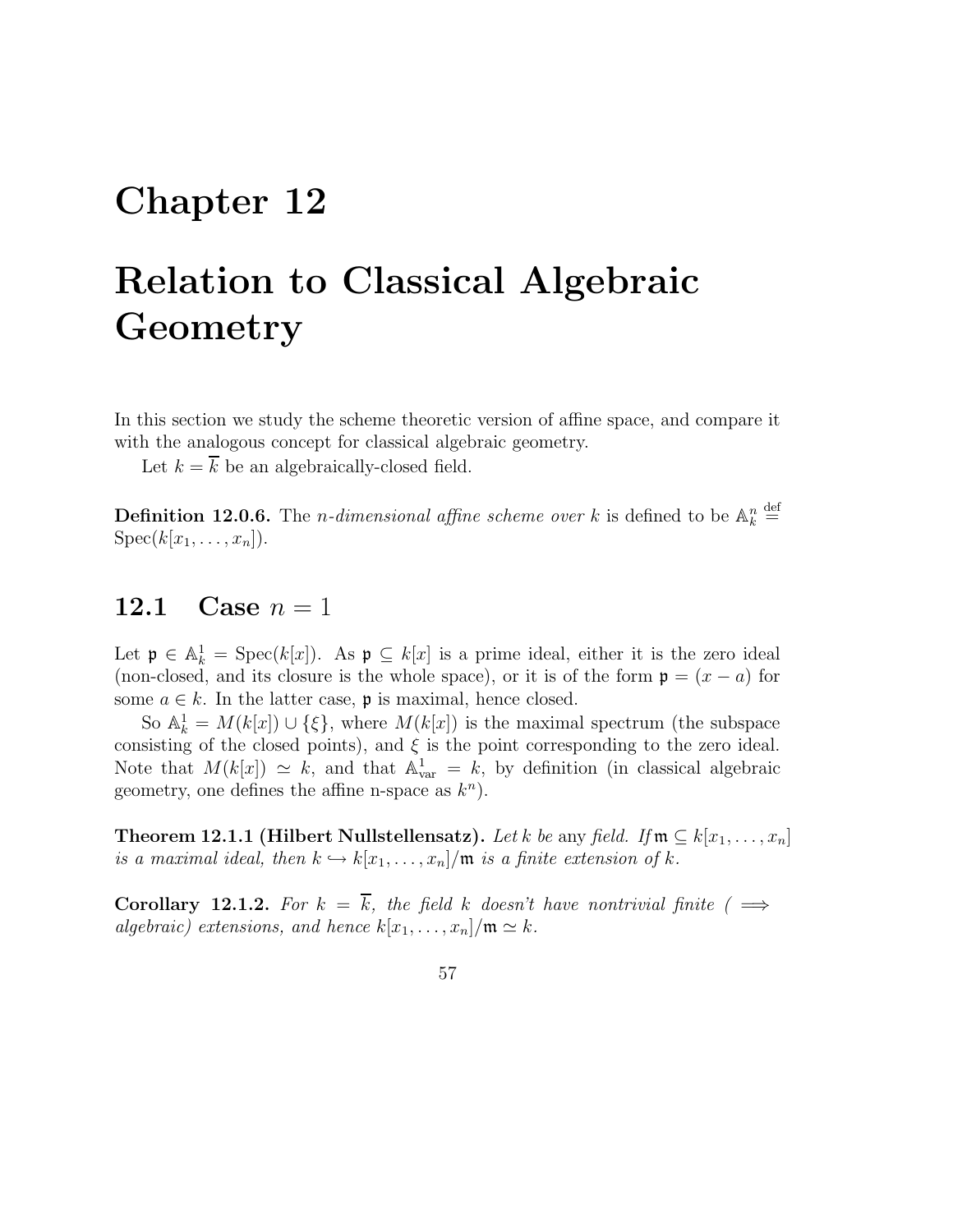So we have an exact sequence:

$$
0 \longrightarrow \mathfrak{m} \longrightarrow k[x_1, \dots, x_n] \longrightarrow k \longrightarrow 0,
$$

$$
x_i \longmapsto a_i.
$$

In this case, then,  $\mathfrak{m} = (x_1 - a_1, \ldots, x_n - a_n).$ 

### 12.2 Case  $n = 2$

In this case, again we decompose  $\mathbb{A}_k^2$  as the disjoint union  $\mathrm{Spec}(k[x,y]) = M(k[x,y]) \cup$ {non-closed points}.

For the closed points, note that if  $\mathfrak{m} \subseteq k[x, y]$  is maximal, that happens if, and only if,  $\mathfrak{m} = (x - a, y - b)$  for some  $(a, b) \in k^2$  (the "usual" plane).

For the non-closed points: firstly, we have  $\xi = (0)$ , the *generic point* (its closure is the whole space). We want to classify the remaining non-closed points.

For this, let  $f = f(x, y) \in k[x, y]$  be an irreducible polynomial. Then  $\mathfrak{p} \stackrel{\text{def}}{=} (f)$  is a non-maximal prime, hence giving a non-closed point in  $\mathbb{A}_k^2$ . We have:

$$
\overline{\{\mathfrak{p}\}} = \{\mathfrak{p}\} \cup \{\mathfrak{m} \mid \mathfrak{m} \supseteq \mathfrak{p}\}.
$$

Also, note that  $(f) \subseteq (x - a, y - b) \iff f(a, b) = 0$ , so that:

$$
\overline{\{\mathfrak{p}\}} = \{\mathfrak{p}\} \cup \{(a,b) \in k^2 \mid f(a,b) = 0\}.
$$

So we get an irreducible curve in  $k^2$  (given by the vanishing of  $f(x, y)$ ), together with the prime p itself, which should be thought of as the generic point of that curve.

One should check that these are all the primes in  $k[x, y]$ , and so we conclude that  $\mathbb{A}_k^2 = k^2 \cup {\{\xi\}} \cup {\text{generic points of irreducible curves in } k^2}.$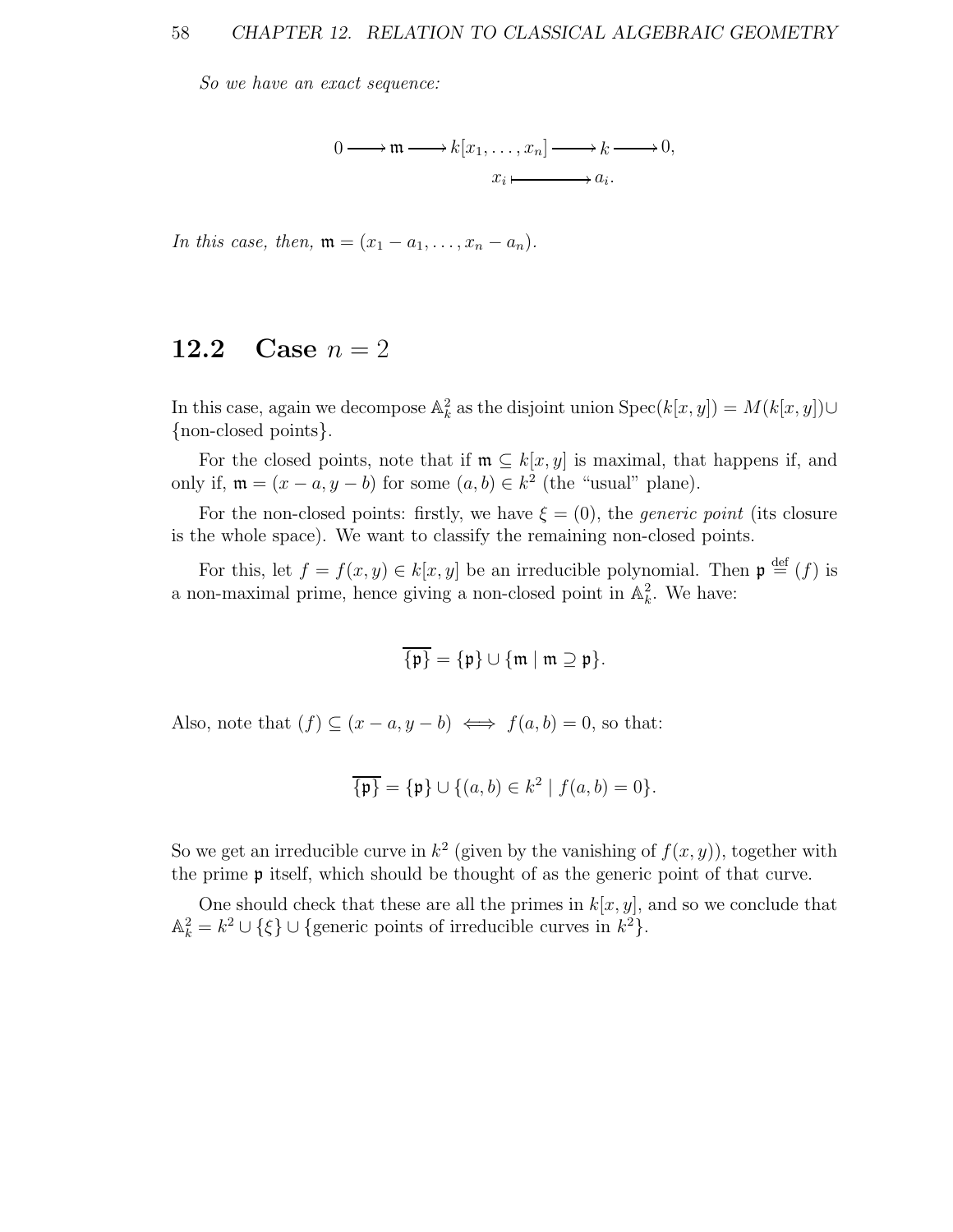

### 12.3 General case  $(n \ge 3)$

We can now deduce the general case for affine *n*-space, that would be as follows:  $\mathbb{A}_k^n = k^n \cup \{\xi\} \cup \{\text{generic pts of all irred. subvars. } \Sigma \subseteq k^n \text{ of dimension } 0 < d < n\}.$ 

### 12.4 Irreducible subschemes of Affine  $n$ -space

Let now  $A = k[x_1, \ldots, x_n]/I$ , where I is an ideal, which we take reduced:  $\mathfrak{rad}(I) = I$ . Let  $X \stackrel{\text{def}}{=} \{x \in k^n \mid \forall f \in I, f(x) = 0\} \subseteq k^n$ . Then X is an algebraic set, and the

ring homomorphism  $k[x_1, \ldots, x_n] \to A$  induces a morphism  $Spec(A) \stackrel{closed \text{ immersion}}{\rightarrow} \mathbb{A}_k^n$ . In this case,  $Spec(A) = M(A) \cup \{\xi\} \cup \{non-closed points\}$ , where  $M(A) = X$ ,

and the non-closed points, which correspond to primes containing  $I$ , are the generic points of irreducible subvarieties of X.

In fact, more is true: we have an equivalence of categories:

$$
\left\{\begin{matrix}\n(\text{affine}) \text{ schemes of} \\
\text{finite type} \\
\text{over } k = \overline{k}\n\end{matrix}\right\} \xrightarrow{\simeq} \left\{\begin{matrix}\n(\text{affine}) \text{ algebraic} \\
\text{sets over } k\n\end{matrix}\right\},
$$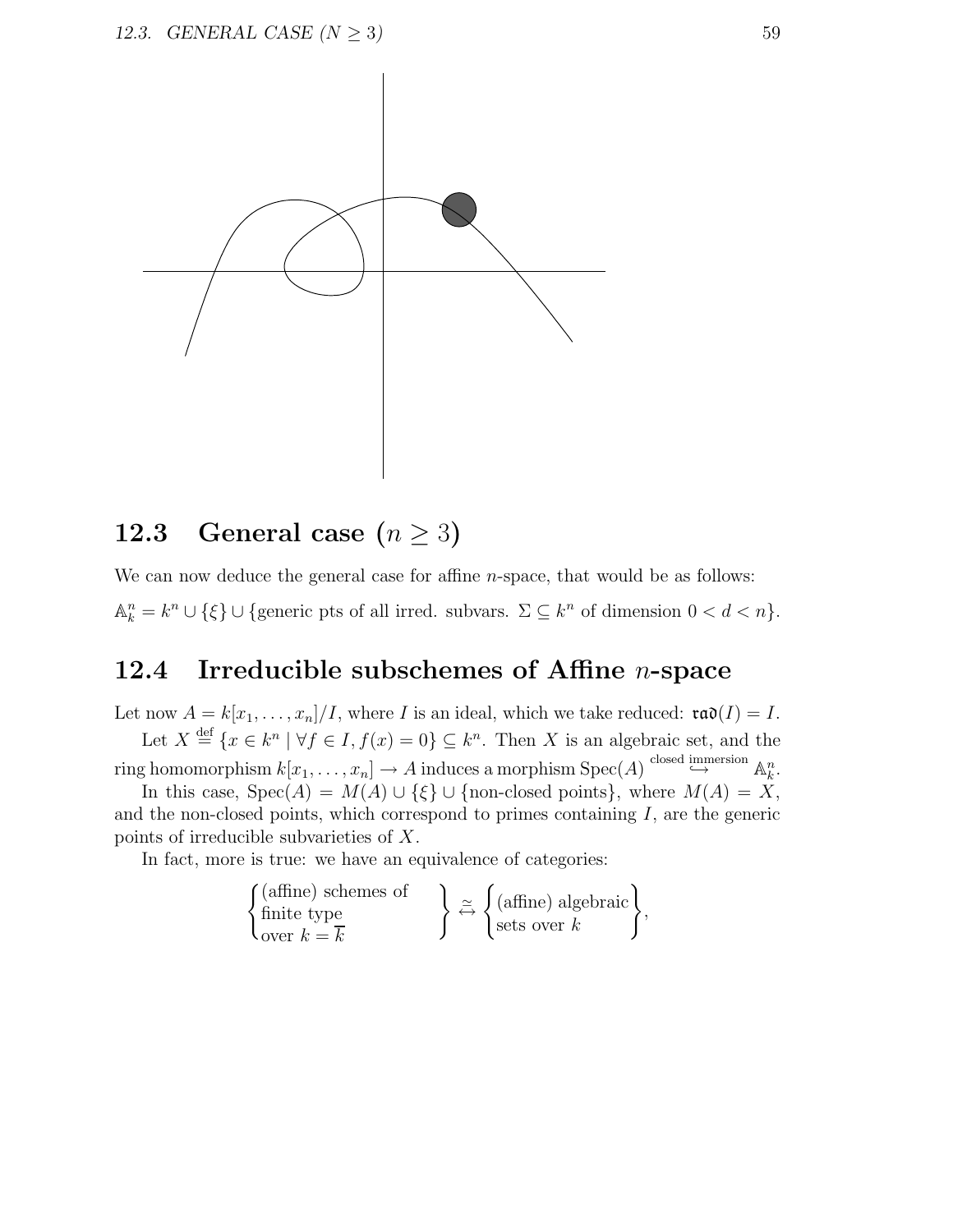which assigns  $Spec(A) \mapsto M(A)$ , and to a variety X the scheme  $Spec(A(X))$ , where  $A(X)$  is the ring of regular functions of X. Also, irreducible schemes corresponds to algebraic varieties (both corresponding to the case of I being prime).

**Example 12.4.1.** Let  $k = \overline{k}$ , and  $\varphi: \mathbb{A}^1_k \to \mathbb{A}^1_k$  given by the corresponding hom. of rings  $\overline{\varphi}$ ,  $x \mapsto x^2$ .

As varieties, we have  $\varphi: k \to k$ , such that

$$
\varphi(a) = \varphi((x - a)) = \overline{\varphi}^{-1}((x - a)) = \{f(x) \mid \overline{\varphi}(f) \in (x - a)\} = \{f(x) \mid f(x^2) \in (x - a)\} = (x - a^2)
$$

Therefore,  $\varphi(a) = a^2$ . If  $char(k) \neq 2$ , then  $\varphi^{-1}(1) = \{+1, -1\}$ , but  $\varphi^{-1}(0) = \{0\}$ , and we would like that the fibers to be somewhat consistent.



But scheme-theoretically,

$$
\varphi^{-1}(0) = \varphi^{-1}((x)) = \operatorname{Spec} (k[x]/(\overline{\varphi}(x))) = \operatorname{Spec} (k[x]/(x^2))
$$

which represents a "double point".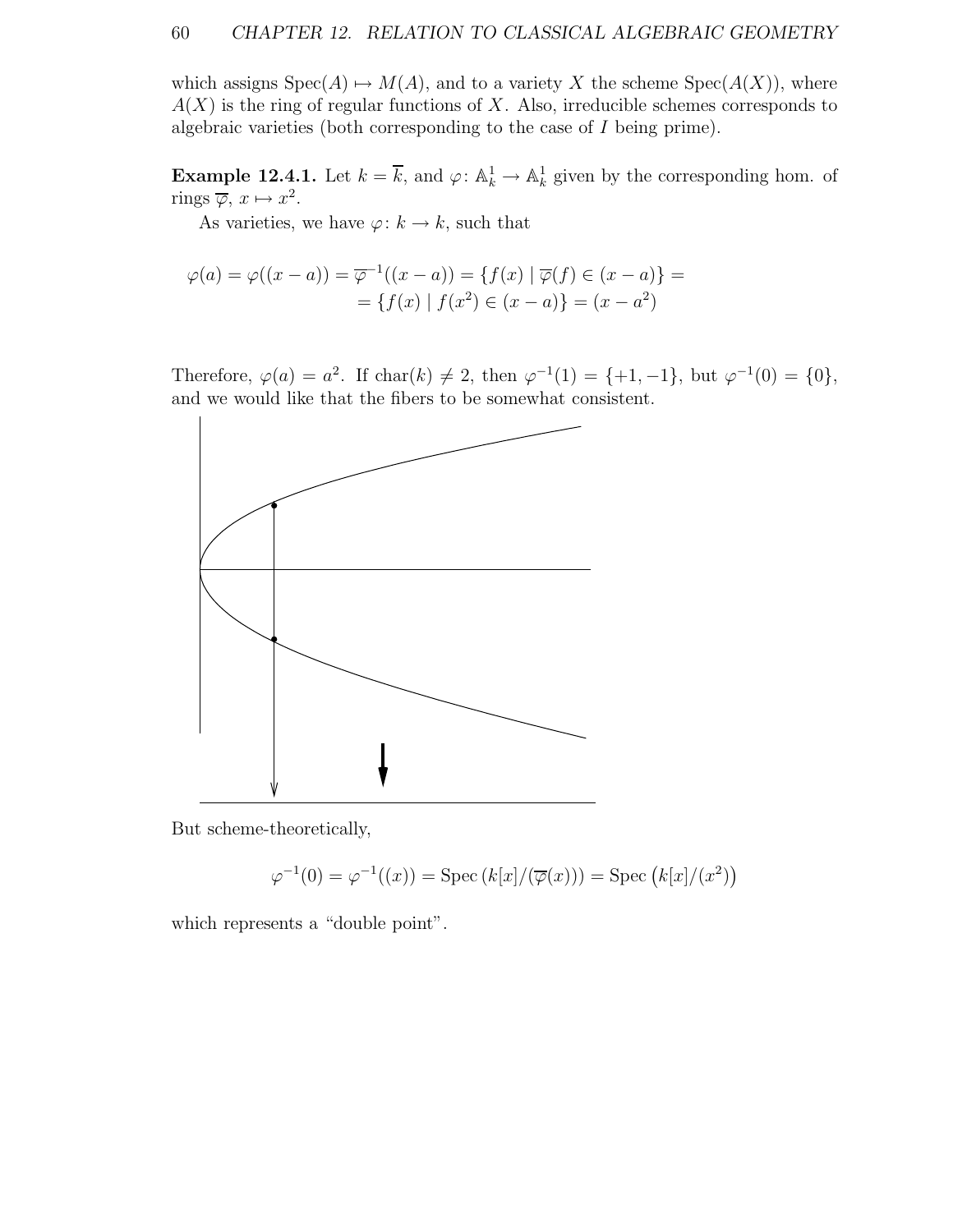### 12.5 Exercises

- 1. Let  $(X, \mathcal{O}_X)$  be a scheme and  $U \subset X$  an open subset. Prove that the pair  $(U, \mathcal{O}_X|_U)$  is a scheme.
- 2. Let  $(X, \mathcal{O}_X)$  be the affine scheme  $Spec(K[x, y])$ , where K is a field. Let  $U =$  $X - \{m_0\}$  where  $m_0$  is the ideal of  $K[x, y]$  generated by x and y. Prove that the scheme  $(U, \mathcal{O}_X|_U)$  is not an affine scheme.
- 3. Let  $(X, \mathcal{O}_X)$  be a scheme and  $f \in \mathcal{O}_X(X)$  a global section of its structure sheaf. Define  $X_f \stackrel{\text{def}}{=} \{x \in X \mid f_x \text{ is not in } \mathfrak{m}_{X,x}\}\,$ , where  $f_x$  denotes the stalk of f at x, i.e. the image of f in  $\mathcal{O}_{X,x}$ .
	- (a) If  $U \subset X$  is an open subset such that the open subscheme  $(U, \mathcal{O}_X|_U)$  of  $(X, \mathcal{O}_X)$  is affine, isomorphic to Spec $(B)$ , and  $\overline{f} \in B = \mathcal{O}_X(U)$  is the restriction of f to U, show that  $X_f \cap U = U_{\overline{f}} = \text{Spec}(B_{\overline{f}})$ . Deduce that  $X_f$  is open in X.
	- (b) Assume that X is a quasi-compact topological space. Let  $A = \mathcal{O}_X(X)$ and  $a \in A$  an element such that  $a|_{X_f} = 0$ . Show that for some  $n > 0$ ,  $f^n a = 0$  in A.
	- (c) Assume now that X has a finite cover by opens  $(U_i)_{i=1,\ldots,n}$ , where each  $U_i \cap U_j$  is quasi-compact and  $(U_i, \mathcal{O}_X|_{U_i})$  is an affine scheme. Let  $b \in$  $\mathcal{O}_X(X_f)$ . Show that there is an element  $a \in A = \mathcal{O}_X(X)$  and  $n > 0$  such that  $f^nb = a|_{X_f}$ .
	- (d) With the hypothesis at iii) above conclude that  $\mathcal{O}_X(X_f) \cong A_f$ .
- 4. Let  $(X, \mathcal{O}_X)$  and  $(Y, \mathcal{O}_Y)$  be schemes and  $F = (\varphi, \varphi^{\#}) \colon (X, \mathcal{O}_X) \to (Y, \mathcal{O}_Y)$ a morphism of schemes having the property that there is a covering  $\{U_i\}_i$ of Y such that  $(U_i, \mathcal{O}_Y|_{U_i})$  is an affine scheme for every i. Suppose that for every *i*, the morphism induced by  $F: (\varphi^{-1}(U_i), \mathcal{O}_X|_{\varphi^{-1}(U_i)}) \to (U_i, \mathcal{O}_Y|_{U_i})$  is an isomorphism. Then F is an isomorphism (we recall that this means  $\varphi$  is a homeomerphism and  $\varphi^{\#}$  is an isomorphism of sheaves.)
- 5. (a) Let  $(X, \mathcal{O}_X)$  be a scheme. Prove that this scheme is affine if and only if there is a finite set of global sections  $f_1, f_2, ..., f_n \in A = \mathcal{O}_X(X)$  such that the open sets  $X_f$  (defined in problem 3)) are affine and the ideal of A generated by  $f_1, f_2, ..., f_n$  is A. Hint: use exercises 3) and 4) above.
	- (b) Use 5) (a) to give a (another) proof of problem 2) above.)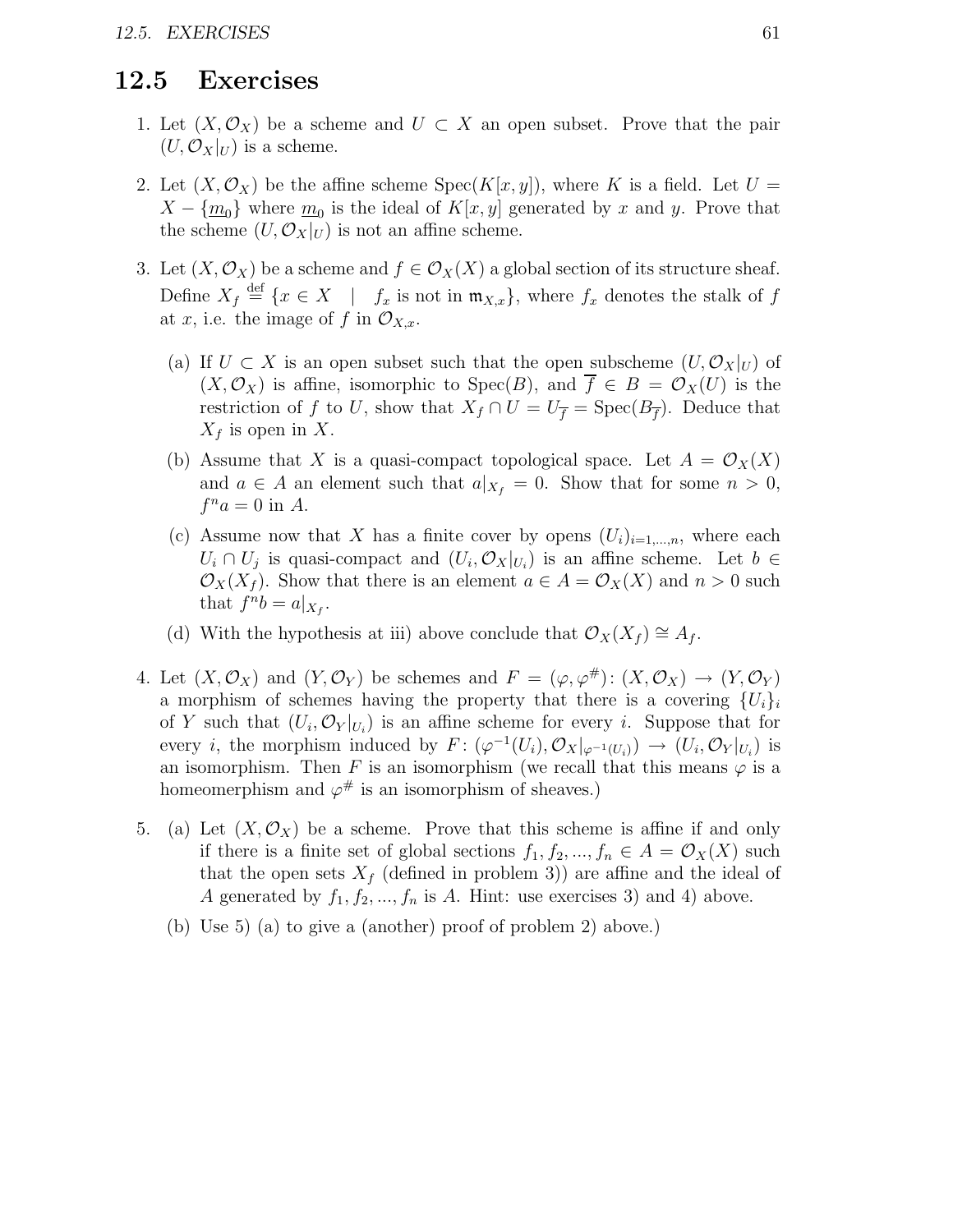- 6. Let  $(X, \mathcal{O}_X)$  and  $(Y, \mathcal{O}_Y)$  be schemes and  $F = (\varphi, \varphi^{\#}) \colon (X, \mathcal{O}_X) \to (Y, \mathcal{O}_Y)$  a morphism of schemes. We say that  $F$  is a finite morphism if there is a covering  $\{U_i\}_i$  of Y by open subsets such that the schemes  $(U_i, \mathcal{O}_Y|_{U_i}) = \text{Spec}(B_i)$  are affine for all *i*, such that the schemes  $(\varphi^{-1}(U_i), \mathcal{O}_X|_{\varphi^{-1}(U_i)})$  are affine isomorphic to  $Spec(A_i)$  and such that  $A_i$  is a finite  $B_i$ -algebra for every i, i.e.  $A_i$  is a finitely generated  $B_i$ -module.
	- (a) Show that if the morphism of schemes  $F$  above is finite then for every open  $U \subset Y$  such that  $(U, \mathcal{O}_Y|_U)$  is affine isomorphic to  $Spec(B)$  the scheme  $(V = \varphi^{-1}(U), \mathcal{O}_X|_V)$  is also affine, isomorphic to  $Spec(A)$  and B is a finite A-algebra.
	- (b) Show that a finite morphism is closed, i.e. the image of every closed subset of X under  $\varphi$  is a closed subset of Y.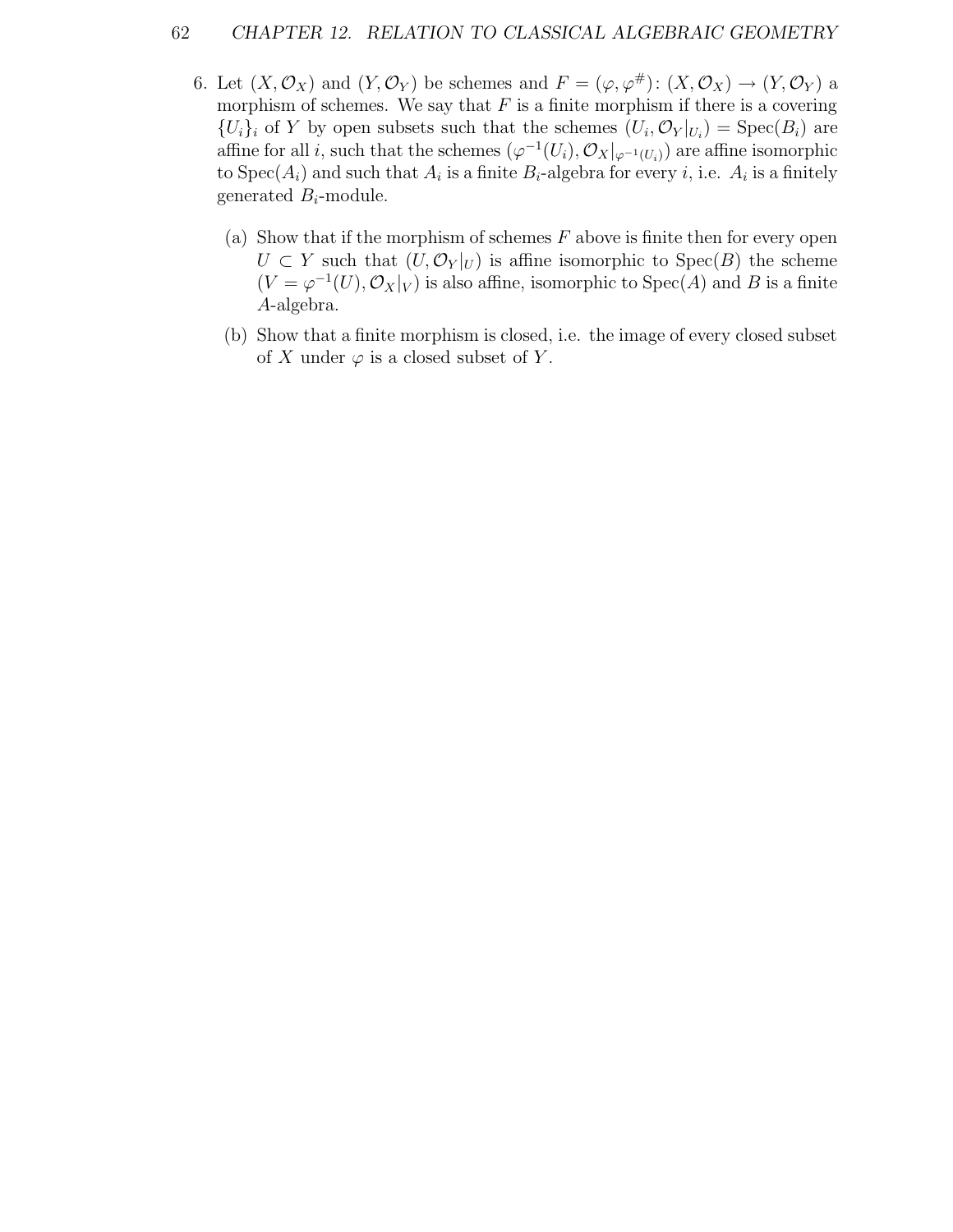## Local Schemes

We begin with a definition:

**Definition 13.0.1.** A local scheme is  $Spec(A)$ , where A is a local ring.

We study some examples.

#### Example 13.0.2.

• The easiest one is with  $A = k[x]_{(x)}$ . Let  $X = \text{Spec}(A)$ . Then  $|X| = \{(x), (0)\}$ . The point  $(x)$  is closed (and hence  $(0)$  is open). We have a canonical map  $k[x] \rightarrow k[x]_{(x)}$ , giving a morphism  $X \rightarrow \mathbb{A}^1_k = \text{Spec}(k[x])$ . Note also that  $X = \mathcal{O}_{\mathbb{A}^1_k, 0}$ , the stalk at the origin.

Remark. In general, we have: for any scheme Y, and  $y \in Y$ , a map  $Spec(\mathcal{O}_{Y,y}) \to$ Y. Just need to take an affine open neighborhood of  $y$ , and then compose the map  $Spec(\mathcal{O}_{Y,y}) \to Spec(\mathcal{O}_Y(U)) = U$  with the open immersion  $U \hookrightarrow Y$ .

• The second example is the obvious generalization to dimension 2: consider the ring  $A = k[x, y]_{(x,y)}$ , and let X be its spectrum,  $X = \text{Spec}(A)$ .

The ideal  $(x, y) \subseteq k[x, y]$  corresponds to the (closed) point  $(0, 0) \in k^2$ . Again, we get a map  $X \hookrightarrow \mathbb{A}_k^2$ . We get:

$$
Spec(A) = \{(0,0)\} \cup \{non-closed points\} \cup \{\xi\}
$$

where the non-closed points are  $\{\mathfrak{p} = (f) \mid f \in A \text{ irred}, f \in (x, y)\}.$  That is, they are only the irreducible curves through the point  $(0, 0)$ .

Sometimes, we will want smaller neighborhoods. Note the following chain of inclusions:

$$
k[x, y] \hookrightarrow k[x, y]_{(x, y)} \hookrightarrow k[[x, y]]
$$

$$
63\,
$$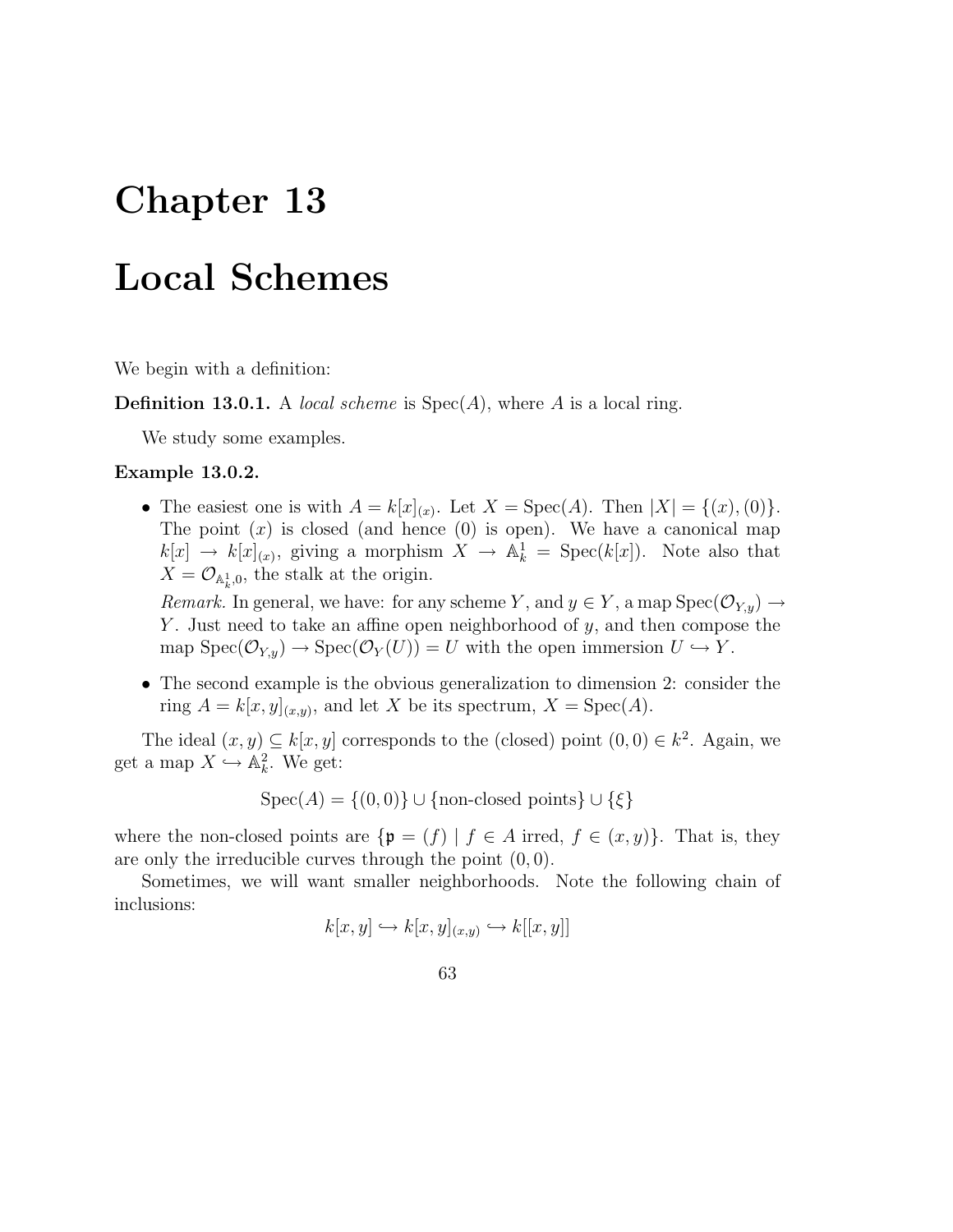(the last ring is the  $\mathfrak{m} = (x, y)$ -adic completion of  $k[x, y]_{(x, y)}$ ).

To this there corresponds a (much smaller) neighborhood  $Y \subseteq \mathbb{A}_k^2$ : For instance, in  $\mathbb{A}_k^2$ , consider the (non-closed) point  $\alpha = \mathfrak{p} = (Y^2 - X^3 - X^2) \in \mathbb{A}_k^2$ .



In X, the point  $\alpha$  corresponds to  $\mathfrak{p}' = (Y^2 - X^3 - X^2) \in X$ , which is still irreducible.

**Claim.** The curve  $y^2 - y^3 - y^2$  is **not** irreducible in  $k[[x, y]]$ .

*Proof.* Start by writing  $y^2 - x^2(x+1)$ . The polynomial  $x + 1$  has a square root (provided that  $char(k) \neq 2$ ):

$$
(1+x)^{1/2} = \sum_{k\geq 0} \binom{1/2}{k} x^k = 1 + \frac{1}{2}x + \frac{1/2(1/2-1)}{2}x^2 + \dots \stackrel{\text{def}}{=} u(x)
$$

So in  $k[[x, y]], y^2 - x^2(x+1) = (y - xu(x))(y + xu(x)),$  and hence our curve is not irreducible.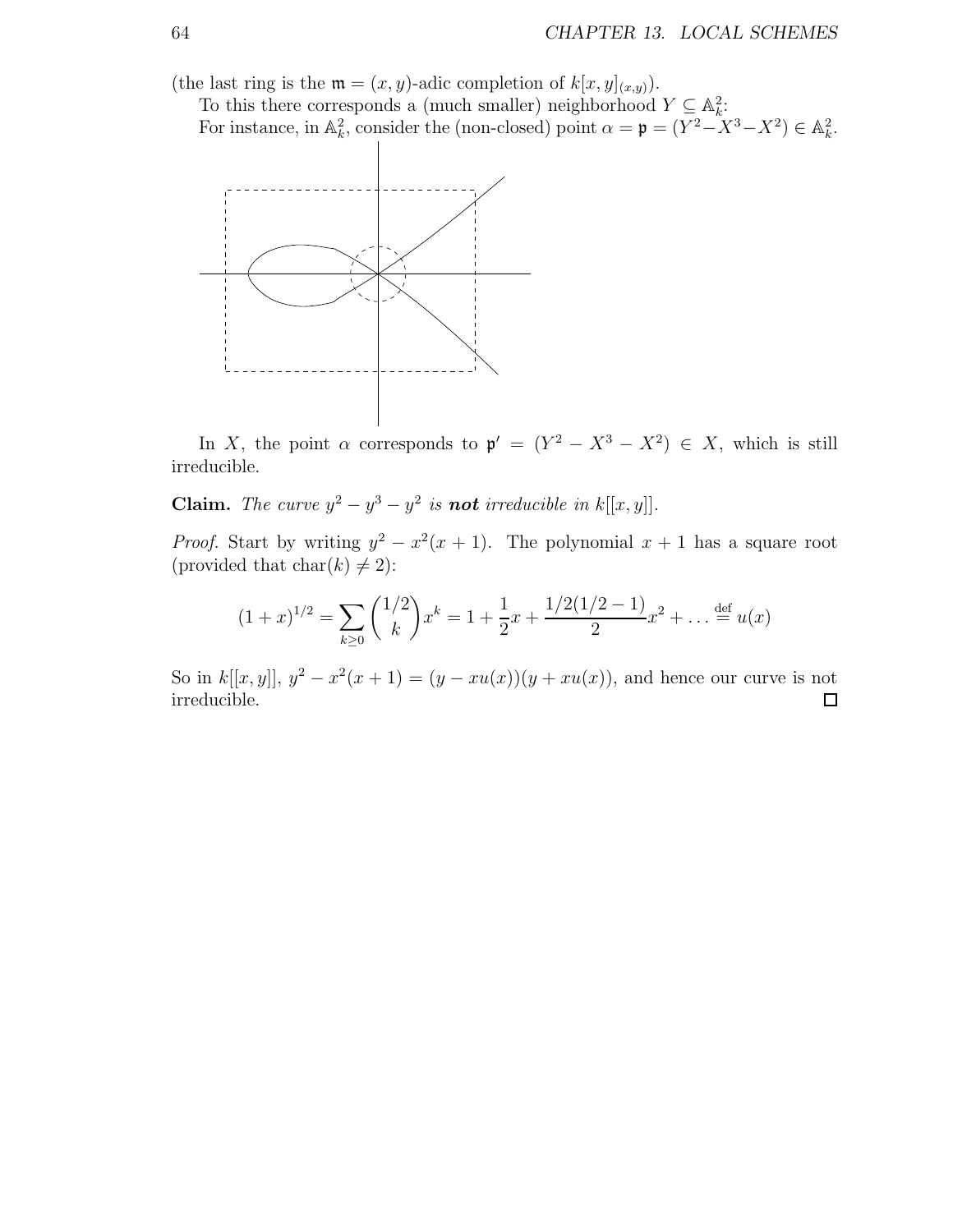# Reduced Schemes over Non-algebraically Closed Fields

Let k be a field, and let A be an algebra of finite type over  $k$ , which we assume reduced (that is  $\mathfrak{N}(A) = 0$ ). We can always write  $A \simeq k[x_1, \ldots, x_n]/I$ , for some radical ideal I (i.e.,  $\mathfrak{rad}(I) = I$ ). Let  $X = \text{Spec}(A)$ . We have a map  $X \hookrightarrow \mathbb{A}_k^n$ (coming from the projection to the quotient on the polynomial rings).

Fix  $\overline{k}$  an algebraic closure of k. The embedding  $k \hookrightarrow \overline{k}$  gives a map  $\varphi: \mathbb{A}_{\overline{k}}^n \to \mathbb{A}_{k}^n$ .

**Example 14.0.3.**  $k = \mathbb{R}$  and  $\overline{k} = \mathbb{C}$ ,  $[\mathbb{C} : \mathbb{R}] = 2$ , and  $Gal(\mathbb{C}/\mathbb{R}) = {\{\overline{\cdot}, 1\}}$ , where  $\overline{\cdot}$ represents complex conjugation.

For  $n = 1$ ,  $\mathbb{A}^1_{\mathbb{R}} = \text{Spec}(\mathbb{R}[x]) \ni \mathfrak{m}$  a closed point,  $\mathfrak{m} \subseteq \mathbb{R}[x]$  maximal. By Hilbert's Nullstellensatz,  $\mathbb{R} \hookrightarrow \mathbb{R}[x]/\mathfrak{m}$ , so

$$
\mathbb{R}[x]/\mathfrak{m} \simeq \begin{cases} \mathbb{R}, \\ \mathbb{C}. \end{cases}
$$

- 1. If  $\mathbb{R}[x]/\mathfrak{m} \simeq \mathbb{R}$ , then  $\mathbb{R}[x] \to \mathbb{R}$  with kernel  $\mathfrak{m}$  implies that  $\mathfrak{m} = (x a)$ , where  $a \in \mathbb{R}$  is the image of x under the mentioned surjection.
- 2. If  $\mathbb{R}[x]/\mathfrak{m} \simeq \mathbb{C}$ , then the surjection  $\mathbb{R}[x] \to \mathbb{C}$  sends  $x \mapsto \lambda \notin \mathbb{R}$ . Let, in this case,  $\alpha \stackrel{\text{def}}{=} \lambda + \overline{\lambda}$ , and  $\beta \stackrel{\text{def}}{=} \lambda \overline{\lambda}$ . Then  $\alpha, \beta \in \mathbb{R}$ , and  $\lambda$  satisfies  $\lambda^2 - \alpha \lambda + \beta = 0$ (and, moreover, the polynomial  $x^2 - \alpha x + \beta$  is irreducible in  $\mathbb{R}[x]$ ).

This implies that  $x^2 - \alpha x + \beta \in \text{ker}(\psi) = \mathfrak{m} \implies \mathfrak{m} = (x^2 - \alpha x + \beta)$ , because  $(x^2 - \alpha x + \beta)$  is already maximal.

We conclude that m corresponds to a pair  $\{\lambda,\overline{\lambda}\}\,$  with  $\lambda \notin \mathbb{R}$  (it's an orbit of  $Gal(\mathbb{C}/\mathbb{R})$  acting on  $\mathbb{C}$ .

65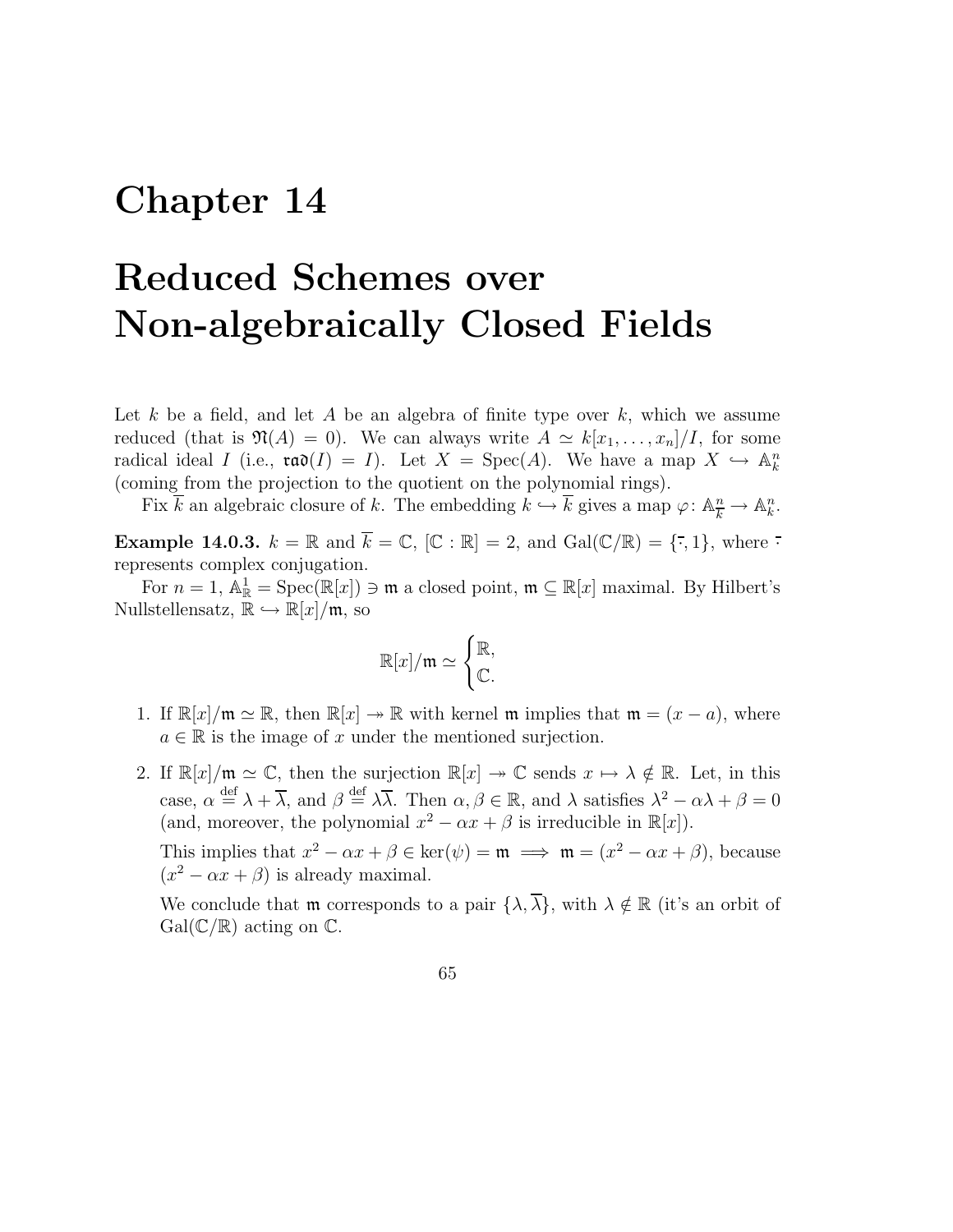Putting the two cases together, we conclude that the closed points of  $\mathbb{A}^1_{\mathbb{R}}$  corresponds to pairs  $(\lambda, \overline{\lambda})$  with  $\lambda \in \mathbb{C}$  (and now we don't impose the condition that  $\lambda \notin \mathbb{R}$ ).

We next delve into the case  $n = 2$ .  $\mathbb{A}_{\mathbb{R}}^2 = \text{Spec}(\mathbb{R}[x, y])$ . Let  $\mathfrak{m}$  be a closed point. We have again the two cases, as before:

$$
\mathbb{R}[x,y]/\mathfrak{m} \simeq \begin{cases} \mathbb{R} \\ \mathbb{C} \end{cases}
$$

- 1.  $\mathbb{R}[x, y]/\mathfrak{m} \simeq \mathbb{R} \implies \mathfrak{m} = (x a, y b)$ , if  $x \mapsto a$  and  $y \mapsto b$ . That is,  $\mathfrak{m}$ corresponds to  $(a, b) \in \mathbb{R}^2$ .
- 2.  $\mathbb{R}[x, y]/\mathfrak{m} \simeq \mathbb{C}$ , with  $x \mapsto \lambda, y \mapsto \mu$ .
	- (a)  $\lambda \in \mathbb{R}, \mu \notin \mathbb{R}$ . In this case we conclude, if we define  $\gamma = \mu + \overline{\mu}$  and  $\delta \stackrel{\text{def}}{=} \mu \overline{\mu}$ , that  $\mathfrak{m} = (x - \lambda, y^2 - \gamma y + \delta).$
	- (b)  $\lambda \notin \mathbb{R}, \mu \in \mathbb{R}$ . This is the symmetrical case, and hence we get  $\mathfrak{m} =$  $(x^2 - \alpha x + \beta, y - \mu)$ , with  $\alpha = \lambda + \overline{\lambda}$ , and  $\beta = \lambda \overline{\lambda}$ .
	- (c)  $\lambda \notin \mathbb{R}, \mu \notin \mathbb{R}$ . In this case, let  $\lambda$  and  $\mu$  satisfy the two quadratic equations  $\lambda^2-\alpha\lambda+\beta=0$ , and  $\mu^2-\gamma\mu+\delta=0$ . Then  $I=(x^2-\alpha x+\beta, y^2-\gamma y+\delta)\subseteq \mathfrak{m}$ . However,  $\mathbb{R}[x, y]/I \simeq \mathbb{C} \times \mathbb{C}$ , which is not a field (check it!).

We need then to find more elements in **m**. Note that, over  $\mathbb{C}$ ,  $x^2 - \alpha x + \beta =$  $(x - \lambda)(x - \overline{\lambda})$ , and  $y^2 - \gamma y + \delta = (y - \mu)(y - \overline{\mu})$ .



Notice the line through the points  $(\lambda, \mu)$  and  $(\overline{\lambda}, \overline{\mu})$ . Finding its equation, we obtain the polynomial

$$
h(x,y) = \Im(\mu)x - \Im(\lambda)\mu + \Im(\lambda\overline{\mu}) - bx - dy + s \in \mathbb{R}[x,y].
$$

Note that  $h(x, y) \in \mathfrak{m}$ . Also,  $(h(x, y), x^2 - \alpha x + \beta) = (h(x, y), y^2 - \gamma y + \delta)$ , and it is maximal.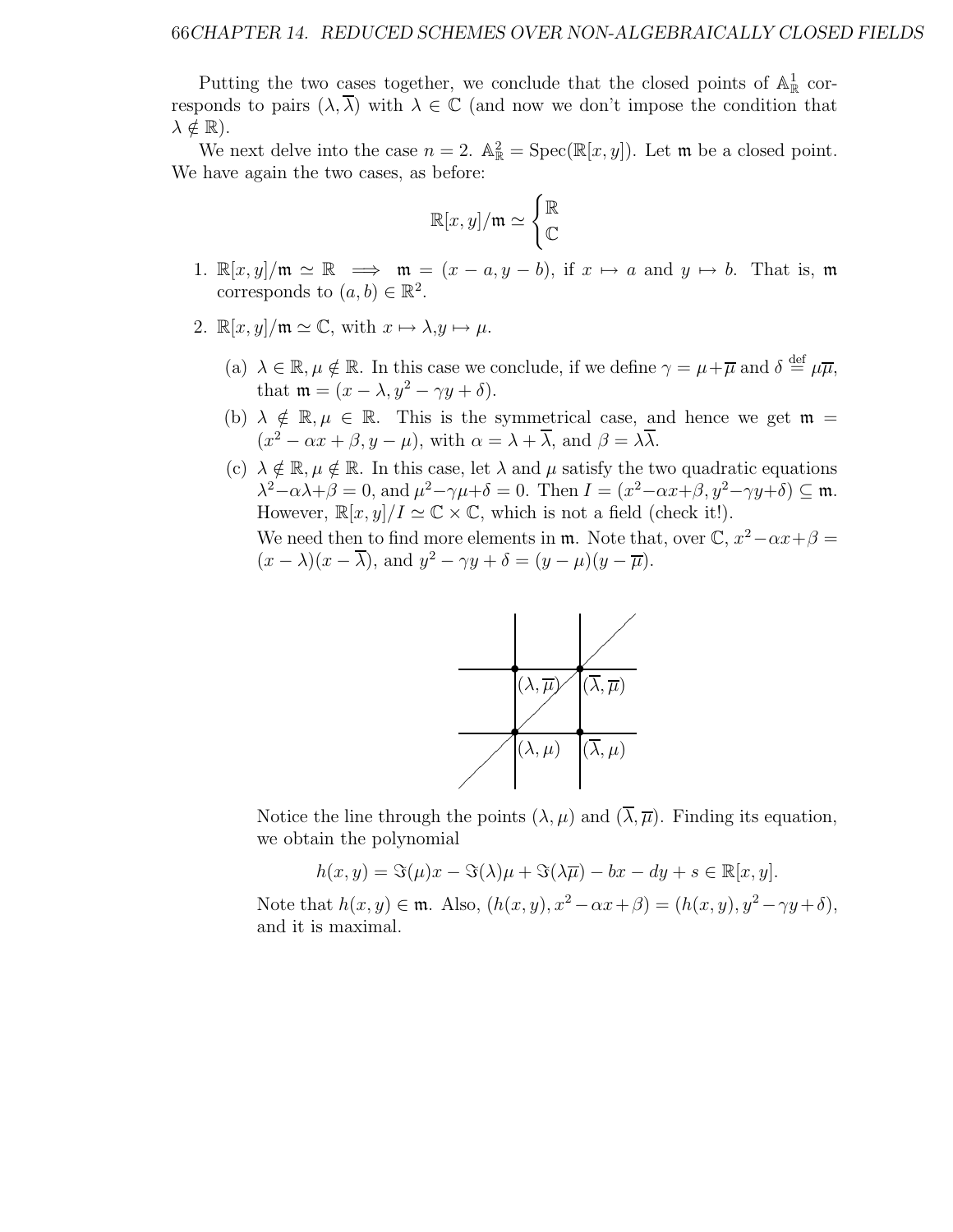In conclusion, the closed points in  $\mathbb{A}^2_{\mathbb{R}}$  correspond to pairs  $(\lambda, \mu), (\overline{\lambda}, \overline{\mu}) \in \mathbb{C}^2$ ; there is the generic point  $\xi = (0)$ , and for each  $f(x, y) \in \mathbb{R}[x, y]$  irreducible, either we get a non-closed point (if f remains irreducible in  $\mathbb{C}[x, y]$ ), or we obtain a pair  $(\mathfrak{q}, \overline{\mathfrak{q}}) \in \mathbb{A}_{\mathbb{C}}^2$ , in case that f splits as the product of two polynomials in  $\mathbb{C}[x, y]$ .

In general, if k is any field, and we fix  $\overline{k}$  an algebraic closure, and denote  $G =$  $Gal(\overline{k}/k)$ , then the map:

$$
\mathbb{A}^n_{\overline{k}} \to \mathbb{A}^n_k
$$

gives a one-to-one correspondence of the points in  $\mathbb{A}^n_k$  with the G-orbits of points in  $\mathbb{A}^n_{\overline{k}}$  $\frac{n}{k}$ . Under this correspondence, the closed points of  $\mathbb{A}_k^n$  correspond to G-orbits of  $\left(\overline{k}\right)^n$ , which are always finite.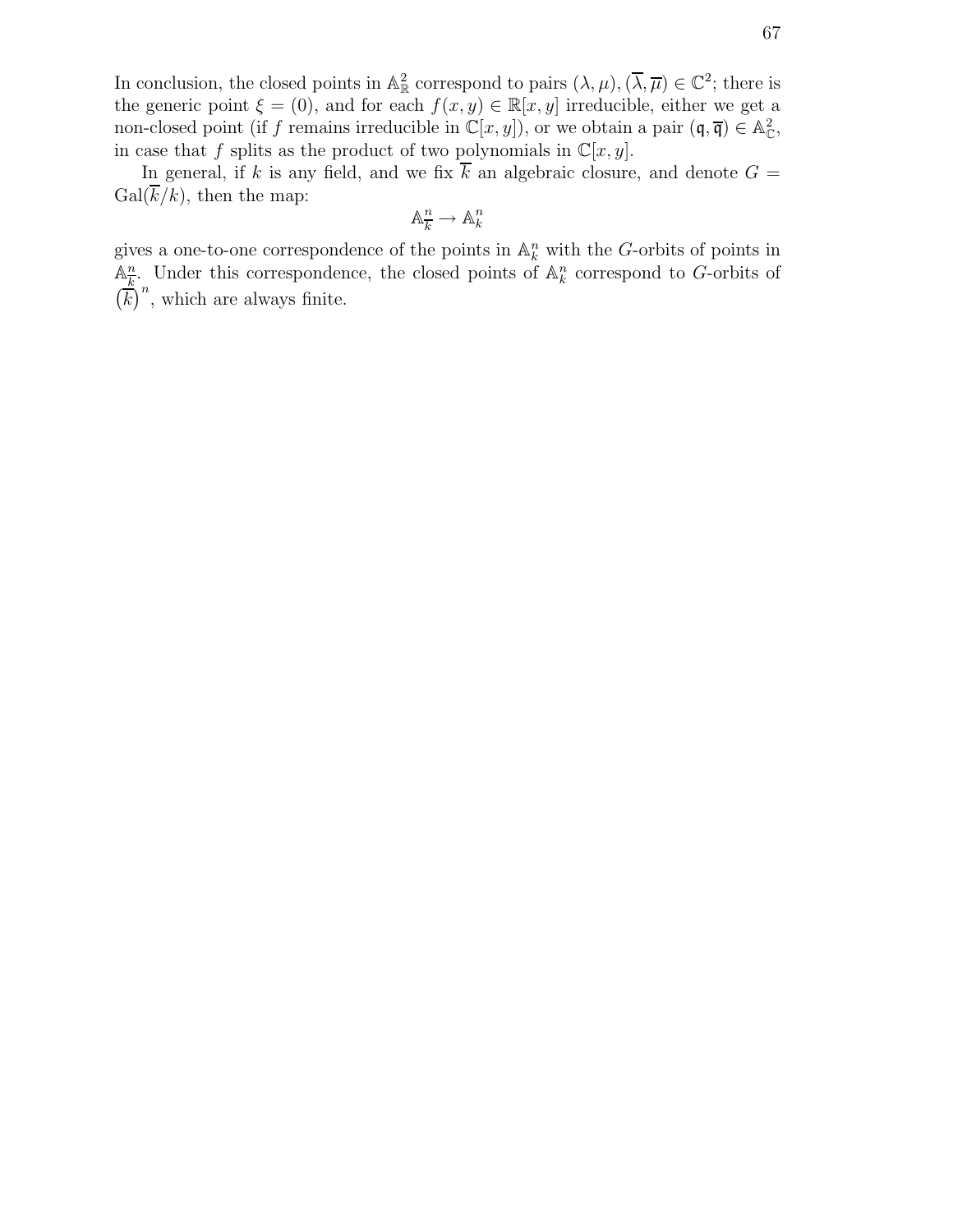CHAPTER 14. REDUCED SCHEMES OVER NON-ALGEBRAICALLY CLOSED FIELDS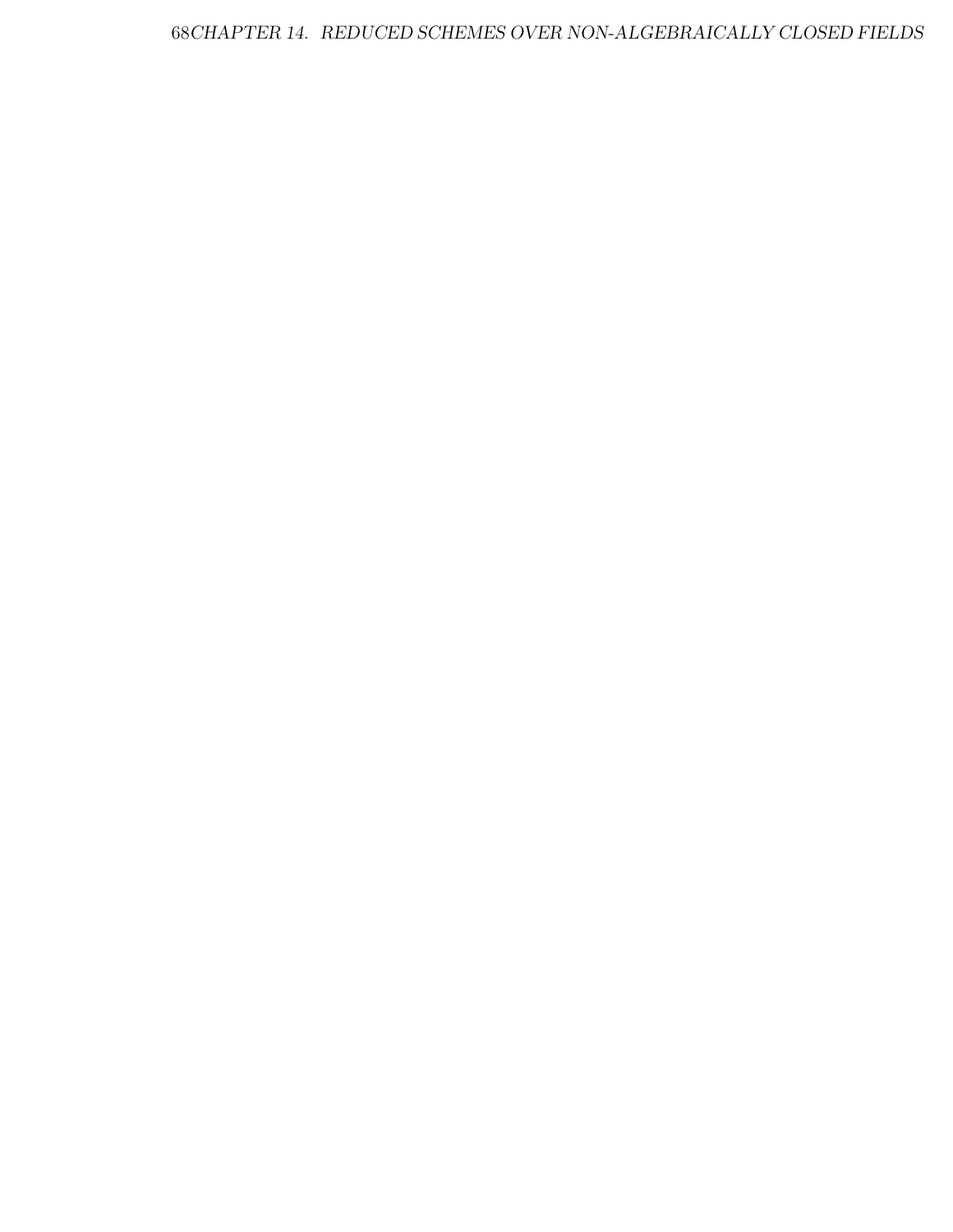# Non-reduced Schemes

To simplify, in this section we take  $k = \overline{k}$  to be an algebraically closed field.

Let A be a k-algebra of finite type, so  $A \simeq k[x_1, \ldots, x_n]/I$ , and  $\mathfrak{N}(A) \neq 0$ .

Let  $X = \text{Spec}(A)$ , and we have then  $X \hookrightarrow \mathbb{A}_k^n$ . We want to study schemes supported at the origin of  $\mathbb{A}_k^n$  (that is, which have only one closed point, corresponding to the maximal ideal  $(x_1, \ldots, x_n) \subseteq k[x_1, \cdots, x_n]$ .

Again, we start with the case of  $n = 1$ ,  $\mathbb{A}^1_k = \text{Spec}(k[x])$ . Then we must have a ring homomorphism

$$
k[x] \xrightarrow{\varphi} A
$$
  

$$
\downarrow \qquad \qquad \downarrow
$$
  

$$
(x) \longrightarrow \mathfrak{m}
$$

So as ker $(\varphi) \subseteq (x) \implies \ker(\varphi) = (x^m)$ . For instance, suppose that  $m = 2$ . Then  $A = k[x]/(x^2), |X| = \{(x)\}\text{, and } (x) \mapsto 0 \in k.$ 

So let  $f(x) \in k[x]$ ,  $f = a_0 + a_1x + \cdots + a_tx^t$ . If we consider then  $f|_X = f$  $\pmod{x^2} = a_0 + a_1 x \pmod{x^2}$ . Note that  $a_0 = f(0)$ , and  $a_1 = f'(0)$ . So X is an "infinitesimal neighborhood" of 0 in  $\mathbb{A}_k^1$ .

Next, let's consider the ring  $k[\epsilon]/(\epsilon^2)$ . It is called the *ring of dual numbers*. We want  $X \simeq \operatorname{Spec} (k[\epsilon]/(\epsilon^2))$ , with an embedding  $X \hookrightarrow \mathbb{A}_k^2 = \operatorname{Spec} (k[x, y])$ . And still, we require that  $X$  has only one closed point. This means that we need a map:

$$
k[x, y] \xrightarrow{\varphi} k[\epsilon]/(\epsilon^2)
$$
  

$$
\int \limits_{(x, y) \longrightarrow (\epsilon)}
$$

and we want  $\mathfrak{m} = \ker(\varphi) \subseteq (x, y)$ . This will imply that  $(x, y)^2 \subseteq \mathfrak{m}$ . Note that  $(x,y)^2 = (x^2, xy, y^2)$ , and  $k[x,y]/(x^2, xy, y^2)$  has dimension (as k-vector-space) 3,

69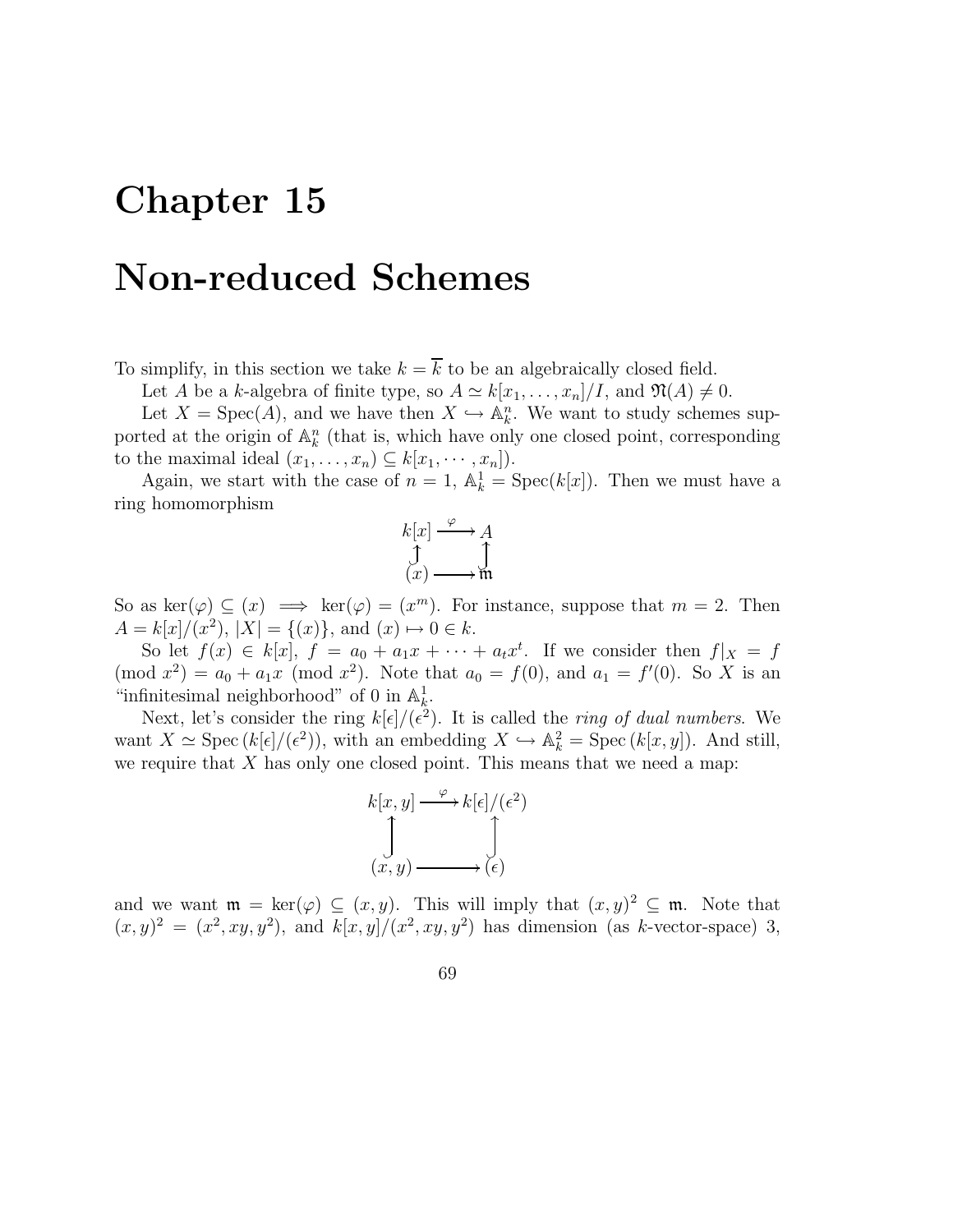while our ring of dual numbers has dimension 2. This means that there are extra elements in  $\mathfrak{m}$ :  $\mathfrak{m} = (x^2, xy, y^2, \alpha x + \beta y)$ , for some  $(\alpha, \beta) \in k^2$ , and  $(\alpha, \beta) \neq (0, 0)$ .

So we get a map:

$$
X_{(\alpha,\beta)} = \text{Spec}\left(\frac{k[x,y]}{(x^2, xy, y^2, \alpha x + \beta y)}\right) \hookrightarrow \mathbb{A}_k^2
$$

Let  $f(x, y) \in k[x, y]$ . Then  $f|_{X_{(\alpha, \beta)}} = 0 \iff f \in (x^2, xy, y^2, \alpha x + \beta y)$ . Write then  $f(x, y) = a_0 + a_1x + a_2y + a_3xy + ...$  (mod  $\mathfrak{m}$ )  $\equiv a_0 + a_1x + a_2y$  (mod  $\alpha x + \beta y$ ). Then  $f(x, y) \equiv 0 \iff a_0 = 0$  and  $a_1x + a_2y \in (\alpha x + \beta y)$ .

Note that  $a_0 = f(0,0), a_1 = \frac{\partial f}{\partial x}$  $\frac{\partial f}{\partial x}(0,0)$ , and  $a_2 = \frac{\partial f}{\partial y}$  $\frac{\partial f}{\partial y}(0,0)$ . So  $f|_{X_{(a,b)}}=0$  if, and only if,  $f(0,0) = 0$ , and the gradient of f at  $(0,0)$  is parallel to the vector  $(\alpha, \beta)$ .

One might wonder when do these schemes appear. The following example explains it.

**Example 15.0.4.** Let  $L = \text{Spec}(k[x, y]/(y))$ , and let  $P = \text{Spec}(k[x, y]/(x^2 - y))$ , both seen as subschemes of  $\mathbb{A}_k^2$ .



We can then take  $P \cap L \stackrel{\text{def}}{=} P \times_{\mathbb{A}^2_k} L$ . It is again affine, and we need to compute the tensor product  $\frac{k[x,y]}{(y)} \otimes_{k[x,y]} \frac{k[x,y]}{(x^2-y)}$  $\frac{\kappa [x,y]}{(x^2-y)}$ .

Exercise 2. Let A be a ring,  $a, b \subseteq A$  two ideals. Then:

$$
A/\mathfrak{a} \otimes_A A/\mathfrak{b} \simeq \frac{A/\mathfrak{a}}{\mathfrak{b}(A/\mathfrak{a})} \simeq \frac{A/\mathfrak{a}}{(\mathfrak{a} + \mathfrak{b})/\mathfrak{a}} \simeq A/(\mathfrak{a} + \mathfrak{b}).
$$
  
So  $P \cap L = \text{Spec}\left(\frac{k[x,y]}{(y,x^2-y)}\right) = \text{Spec}\left(\frac{k[x,y]}{(y,x^2)}\right) = \text{Spec}\left(\frac{k[x,y]}{(y,x^2,xy,y^2)}\right) = X_{(0,1)}.$ 

The schemes  $X_{(\alpha,\beta)}$  also appear as "limits" of schemes. This is what we will see in the next section.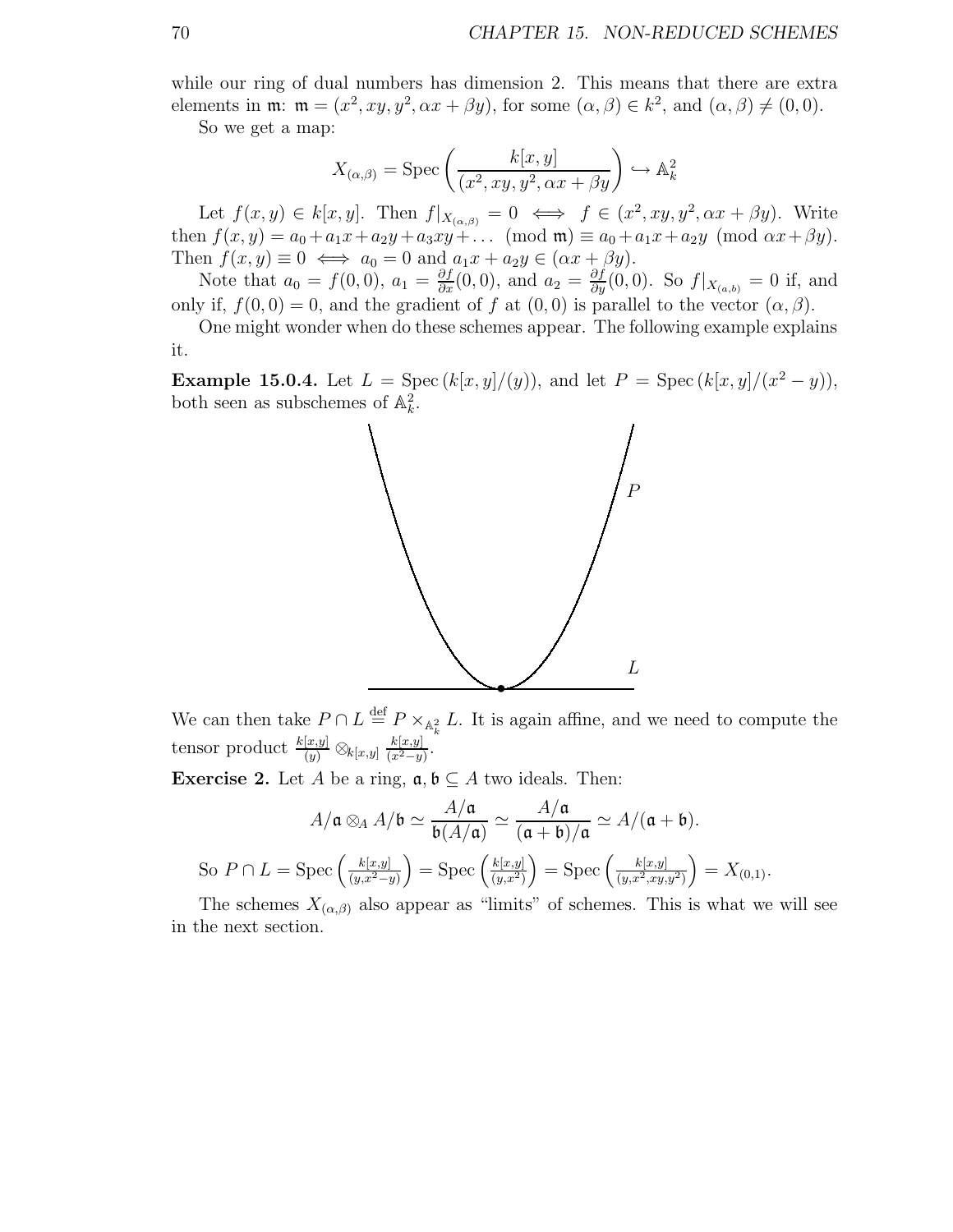# Chapter 16 Families of Schemes

We start with an intuitive example, and we'll proceed with a more rigorous approach.

We start with the scheme  $X = \{(0,0), (a, b)\} \hookrightarrow \mathbb{A}_{k}^{2}$ , with  $(a, b) \neq (0, 0)$ .

This comes from the closed subscheme  $X = V((x, y)) \cup V((x - a, y - b))$ , which can be computed to be  $V((x(x-a), x(y-b), y(x-a), y(y-b)).$  So we set

$$
X = \operatorname{Spec} \left( \frac{k[x, y]}{(x^2 - ax, xy - bx, xy - ay, y^2 - by)} \right).
$$

Now, we want to make  $(a, b)$  approach  $(0, 0)$  through some curve C, which will be given parametrically by  $(a(t), b(t))$ , such that when  $t = 0$ ,  $a(0) = b(0) = 0$ .



This corresponds to a morphism  $\overline{\varphi}$ :  $k[x, y] \rightarrow k[t]$ , sending  $x \mapsto a(t)$  and  $y \mapsto b(t)$ , which induces the corresponding morphism of schemes  $\varphi: \mathbb{A}_k^1 \to \mathbb{A}_k^2$ .

71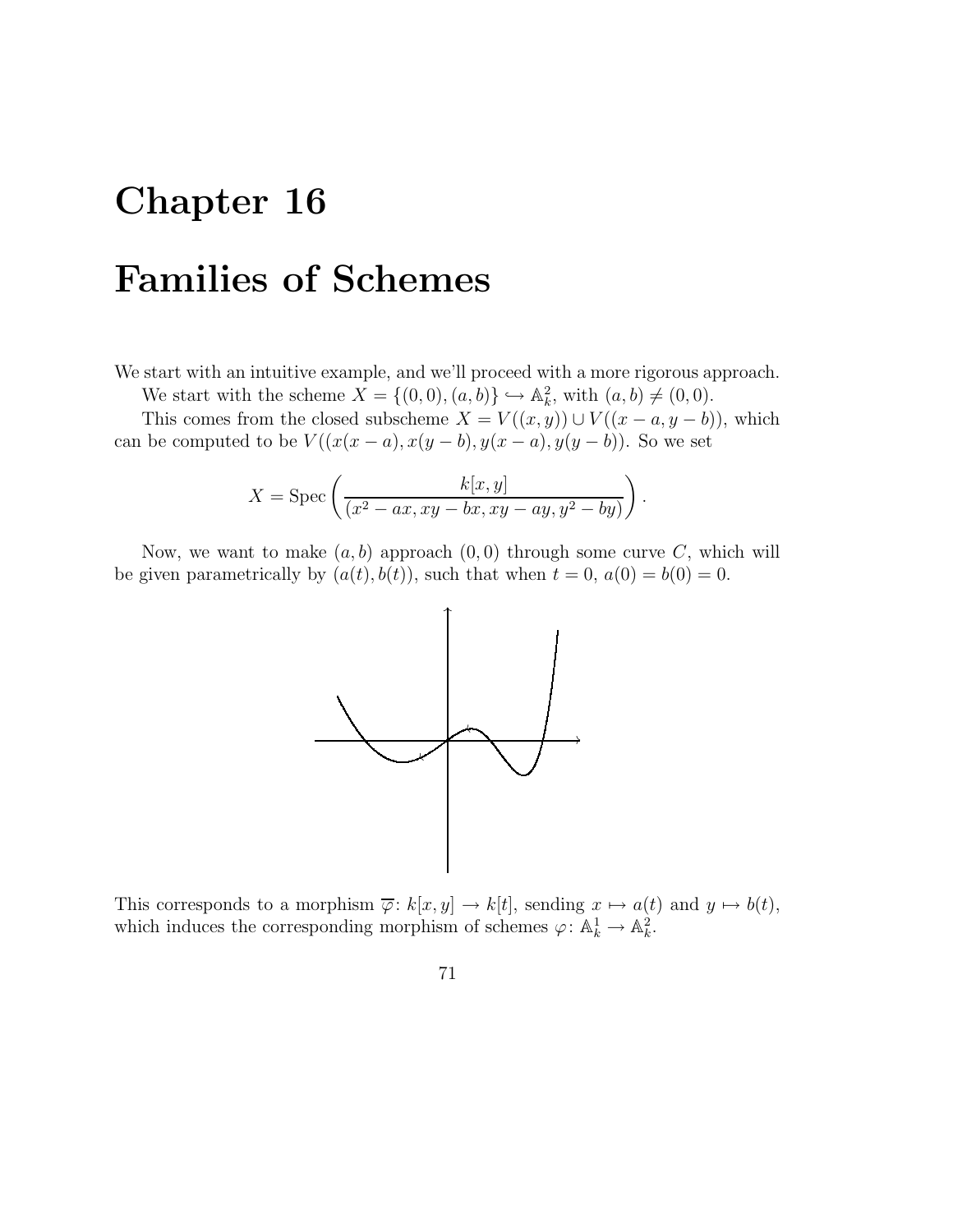Consider now the "family" of schemes

$$
X_t = \{(0,0), (a(t), b(t))\}, \quad t \in k \setminus \{0\}
$$

(actually, we want that  $(a(t), b(t)) \neq (0, 0)$  for all the t considered).

We want to compute the " $\lim_{t\to 0} X_t$ ".

For  $t \neq 0$ , we have  $I_t \subseteq k[x, y]$ . Think of those ideals as k-subspaces of  $k[x, y]$ . Then dim<sub>k</sub>  $\left(\frac{k[x,y]}{L}\right)$  $\left(\frac{x,y}{I_t}\right) = \dim_k(k^2) = 2.$  So the  $I_t$  have codimension 2.

Again, write  $I_t = (x^2 - a(t)x, xy - b(t)x, xy - a(t)y, y^2 - b(t)y).$ 

So we should get  $I_0 = (x^2, xy, y^2)$ . But this is of codimension 3!. This means that there is some missing element.

Note that as both  $xy - b(t)x$  and  $xy - a(t)y$  are in  $I_t$ , their difference is there, too. Hence  $a(t)y - b(t)x \in I_t$ . Also, as  $a(0) = b(0) = 0$ , one can factor t out of both  $a(t)$  and  $b(t)$ , to get:

$$
a(t)y - b(t)x = t(-b_1x + a_1y + t(\dots)).
$$

As  $t \neq 0$ , it is a unit, and so  $-b_1x + a_1y \in I_0$ . Adding this new element to  $I_0$  makes it of codimension 2, as we wanted.

We would set then  $X_0 = \text{Spec}(k[x, y]/I_0) = X_{(-b_1, a_1)}$ .

We now proceed to a more rigorous aproach.

**Definition 16.0.5.** A family of schemes (indexed by Y) is a morphism of schemes  $\varphi\colon X\to Y$ .

So for each closed point  $y \in Y$ , there is  $X_y \stackrel{\text{def}}{=} \varphi^{-1}(y) \hookrightarrow X$ .

A family  $\varphi: X \to Y$  is "good" if  $\varphi$  is flat, and in this case it is called a flat family. Let's recall what this means: if for  $x \in X$  we let  $y = \varphi(x) \in Y$ , we have  $\varphi_y^{\sharp} \colon \mathcal{O}_{Y,y} \to (\varphi_* \mathcal{O}_X)_y \to \mathcal{O}_{X,x}.$  We require that  $\mathcal{O}_{X,x}$  be then a flat  $\mathcal{O}_{Y,y}$ -algebra (note that this is a local property).

If  $X = \text{Spec}(A)$  and  $Y = \text{Spec}(B)$  are affine, then  $\varphi$  is flat if, and only if, A is a flat B-algebra (via  $\overline{\varphi}$ ).

We must now interpret the schemes we saw,  $X_t$ , as a family (at least, for  $t \in$  $k \setminus \{0\}$ .

Let then  $\mathbb{G}_{m,k} \stackrel{\text{def}}{=} \mathbb{A}_k^1 \setminus \{0\} = \text{Spec}(k[t]_{(t)})$ . We want a scheme X' together with a morphism of  $X' \to \mathbb{G}_{m,k}$ . So take

$$
X' \stackrel{\text{def}}{=} \text{Spec}\left(\frac{k[t]_{(t)}[x,y]}{I'}\right), \qquad I' = (x^2 - a(t)x, xy - b(t)x, xy - a(t)y, y^2 - b(t)y).
$$

Note then that we get a map  $\varphi: X' \to \mathbb{G}_{m,k}$  coming from the canonical ring homomorphism of the corresponding rings.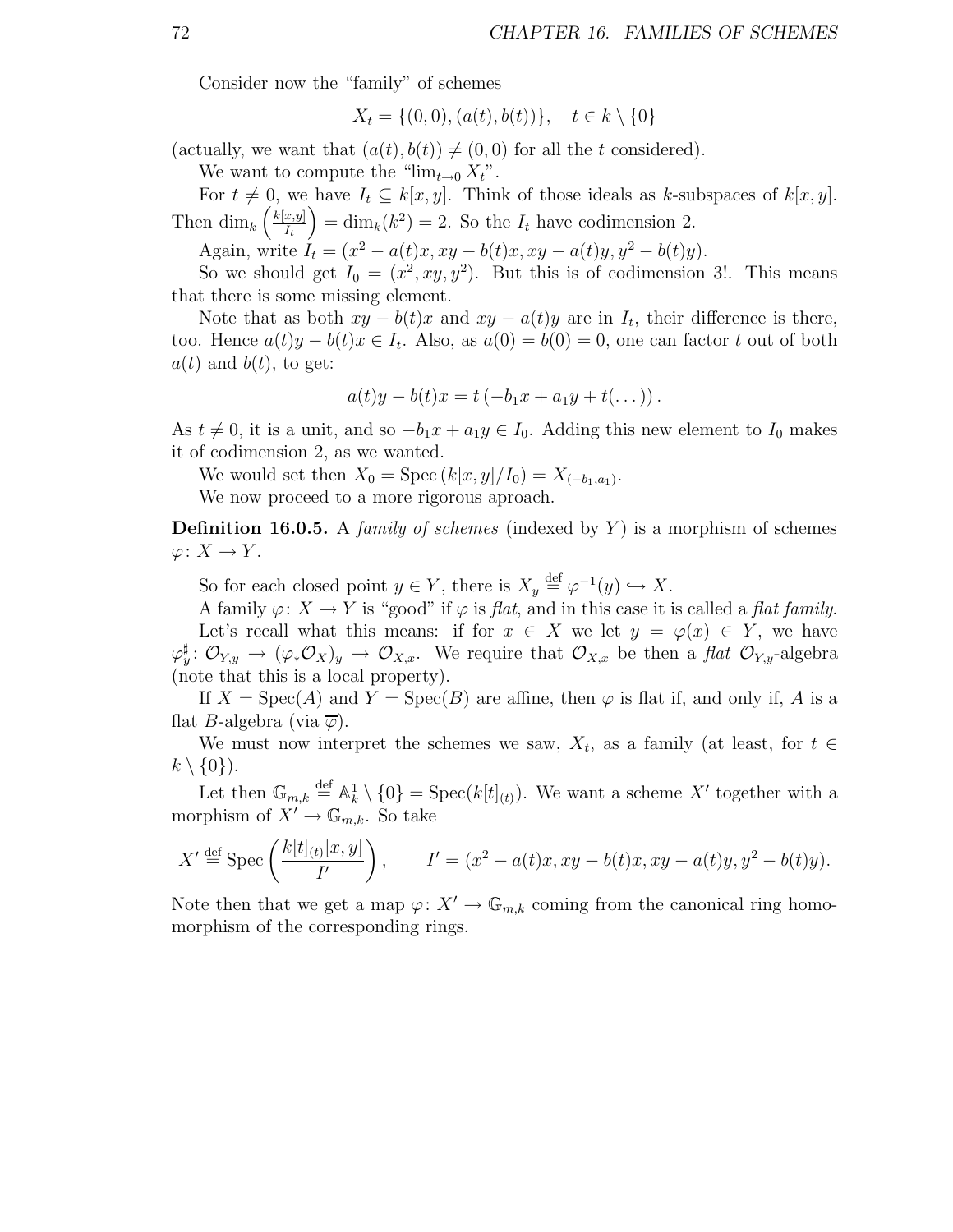**Claim.** If  $\alpha \in k \setminus \{0\}$ ,  $\varphi^{-1}(\alpha) = X_{\alpha}$ .

Proof. Exercise.

We want to find  $\psi \colon X \to \mathbb{A}^1_k$  a **flat family** making the following diagram commutative:



and then we will set  $X_0 \stackrel{\text{def}}{=} \psi^{-1}(0) \stackrel{\text{def}}{=} \lim_{\alpha \to 0} X_\alpha$ .

We want  $X = \text{Spec } \left( \frac{k[t][x,y]}{I} \right)$  $\left[\frac{[x,y]}{I}\right)$ , with an ideal I such that:

- $k[t][x, y]/I$  is a flat  $k[t]$ -algebra, and
- The extension of I,  $I^e = Ik[t]_{(t)}[x, y]$  should equal I'.

So just define  $I \stackrel{\text{def}}{=} I' \cap k[t][x, y]$  (that is,  $I = (I')^c$ ). Then, by definition of  $I'$ , we have a map

$$
\frac{k[t][x,y]}{I} \hookrightarrow \frac{k[t]_{(t)}[x,y]}{I'}
$$

and the latter ring is free as a  $k[t]_{(t)}$ -module (of rank 2), so it is torsion-free, and then it is flat as a  $k[t]$ -module.

We can finally compute  $X_0 = \psi^{-1}(0)$ , and this turns out to be the same as we had computed before, that is:

$$
\operatorname{Spec}\left(\frac{k[x,y]}{(x^2,y^2,xy,-b_1x+a_1y)}\right).
$$

Furthermore, we know that it will have the right dimension, by flatness.

## 16.1 Exercises

In all these problems K denotes an algebraically closed field of characteristic 0.

1. Let  $\varphi : X = \text{Spec}(K[x, y]/(xy)) \rightarrow Y = \text{Spec}(K[t])$  be the morphism of schemes corresponding to the K-algebra homomorphism  $\psi: K[t] \to K[x, y]/(xy)$ defined by  $t \to x + y$ . Calculate the inverse image under  $\varphi$  of the generic point  $\xi$  of Y.

 $\Box$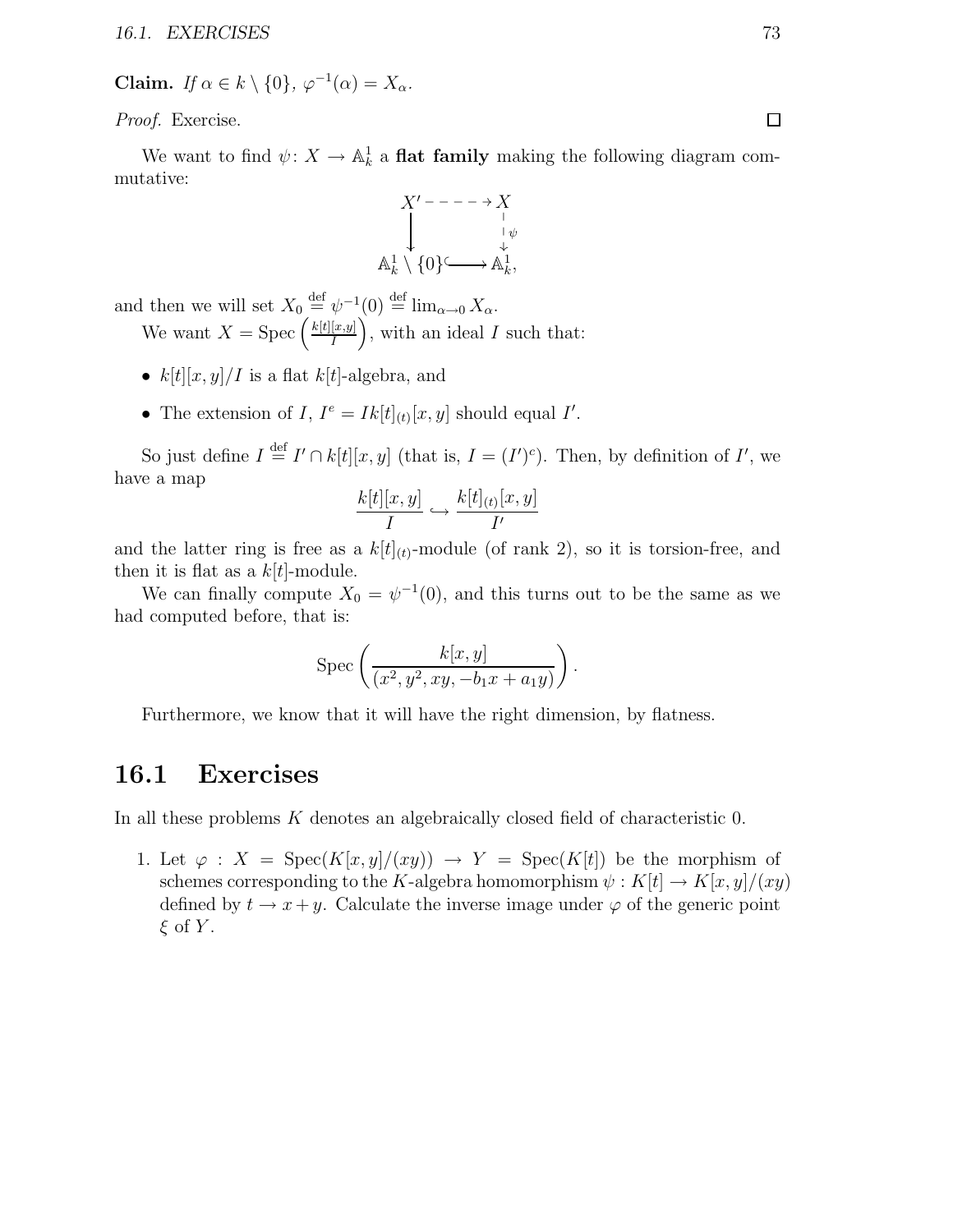2. Let

$$
\varphi: X = \operatorname{Spec} (K[x, y, u, v]/((x, y) \cap (u, v))) \to Y = \operatorname{Spec} (K[s, t])
$$

be the morphism of schemes corresponding to the  $K$ -algebra homomorphism  $\psi: K[s, t] \to K[x, y, u, v]/((x, y) \cap (u, v))$  defined by  $s \to x + u$  and  $t \to y + v$ . If  $(a, b) \in K^2$  corresponds to the closed point  $P_{(a,b)} \in Y$ , calculate  $\varphi^{-1}(P_{(a,b)})$ .

- 3. If  $L, L'$  are fields such that  $L \subset L'$  then we have a morphism of schemes  $\mathbb{A}_{L'}^n \to \mathbb{A}_L^n$  defined by the inclusion of rings  $L[x_1, ..., x_n] \to L'[x_1, ..., x_n]$  for  $n \geq 1$ . If  $n = 2$ ,  $L = \mathbb{Q}$ ,  $L' = \overline{\mathbb{Q}}$  find the images of the following points in  $\mathbb{A}_{\mathbb{Q}}^2$ .
	- (a)  $(\sqrt{2}x \sqrt{3}y 1) \in \mathbb{A}_{\overline{Q}}^2$  $\frac{2}{\mathbb{Q}},$
	- (b)  $(x \zeta, y \zeta^{-1}) \in \mathbb{A}_{\overline{\mathbb{Q}}}^2$  $\frac{2}{\mathbb{Q}}$ , where  $\zeta$  is a pth root of unity.

4. Let us consider  $X = \text{Spec}(\mathbb{C}[x, y]/(y^3 - x^5 + x^3)).$ 

- (a) Calculate explicitly the affine scheme  $X_0 \stackrel{\text{def}}{=} X \times_{\text{Spec}(\mathbb{C}[x,y])} \text{Spec}(\mathbb{C}[[x,y]])$ and deduce that "near the closed point  $(0,0) = (x, y) \in \mathbb{A}_{\mathbb{C}}^{2}$ " X is the intersection of three curves passing through  $(0, 0)$ .
- (b) How does the scheme  $Y \stackrel{\text{def}}{=} \text{Spec}(\mathbb{R}[x,y]/(y^3 x^5 + x^3))$  look like near the origin  $(0, 0) = (x, y) \in \mathbb{A}_{\mathbb{R}}^2$ ?
- 5. Consider the sub-schemes  $X_t \stackrel{\text{def}}{=} \{(0,0), (t, 0), (0, t)\} \hookrightarrow \mathbb{A}_K^2$ , where  $t \in K \{0\}$ .
	- (a) Show that the limit scheme as  $t \to 0$  is  $X_0 \stackrel{\text{def}}{=} \text{Spec}(K[x, y]/(x^2, xy, y^2)).$
	- (b) Show that  $X_0$  is contained in (i.e. is a closed sub-scheme of) the union of any distinct two lines through  $(0, 0) \in \mathbb{A}_{K}^{2}$ .
	- (c) Show that the restriction to  $X_0$  of any function  $f \in K[x, y]$  is determined by the values of  $f$  at  $(0, 0)$  and its first derivatives in every direction; thus we think of  $X_0$  as a first order infinitesimal neighborhood of of the point  $(0, 0)$  in  $\mathbb{A}_{K}^{2}$ .